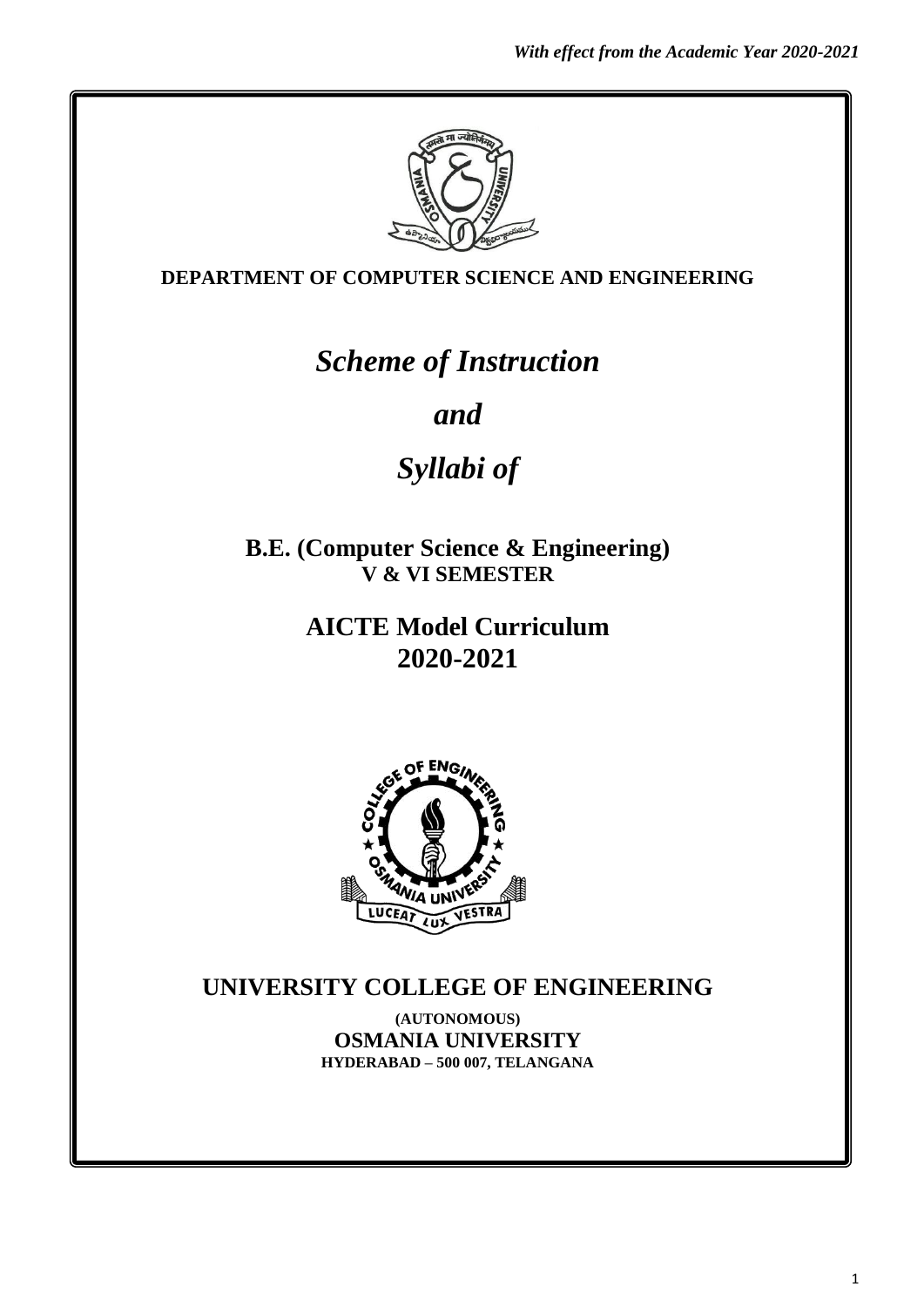# **UNIVERSITY COLLEGE OF ENGINEERING**

#### **Vision**

The Vision of the Institute is to generate and disseminate knowledge through a harmonious blending of Science, Engineering and Technology. To serve the society by developing a modern technology in students' heightened intellectual, cultural, ethical and humane sensitivities, fostering a scientific temper and promoting professional and technological expertise.

#### **Mission**

- To achieve excellence in Teaching and Research
- To generate, disseminate and preserve knowledge
- To enable empowerment through knowledge and information
- Advancement of knowledge in Engineering, Science and Technology
- Promote learning in free thinking and innovative environment
- Cultivate skills, attitudes to promote knowledge creation
- Rendering socially relevant technical services for the community
- To impart new skills of technology development
- To inculcate entrepreneurial talents and technology appreciation programmes
- Technology transfer and incubation

# **DEPARTMENT OF** COMPUTER SCIENCE AND **ENGINEERING**

#### **Vision**

To be a leading academic department in the area of Computer Science and Information Technology with learning and research processes of global standards that contribute to innovations in various scientific disciplines and societal needs and also motivate young engineers to face future technological challenges.

#### **Mission**

- To achieve excellence in Teaching in the field of Computer Science and Engineering
- To promote learning in free thinking and innovative environment with the state-of-art- technologies.
- To cultivate skills to promote Information and Communication Technology.
- Advancement of knowledge in Various Specializations of Computer Science and Engineering.
- To impart skills to develop technical solutions for societal needs and inculcate
- Entrepreneurial talents.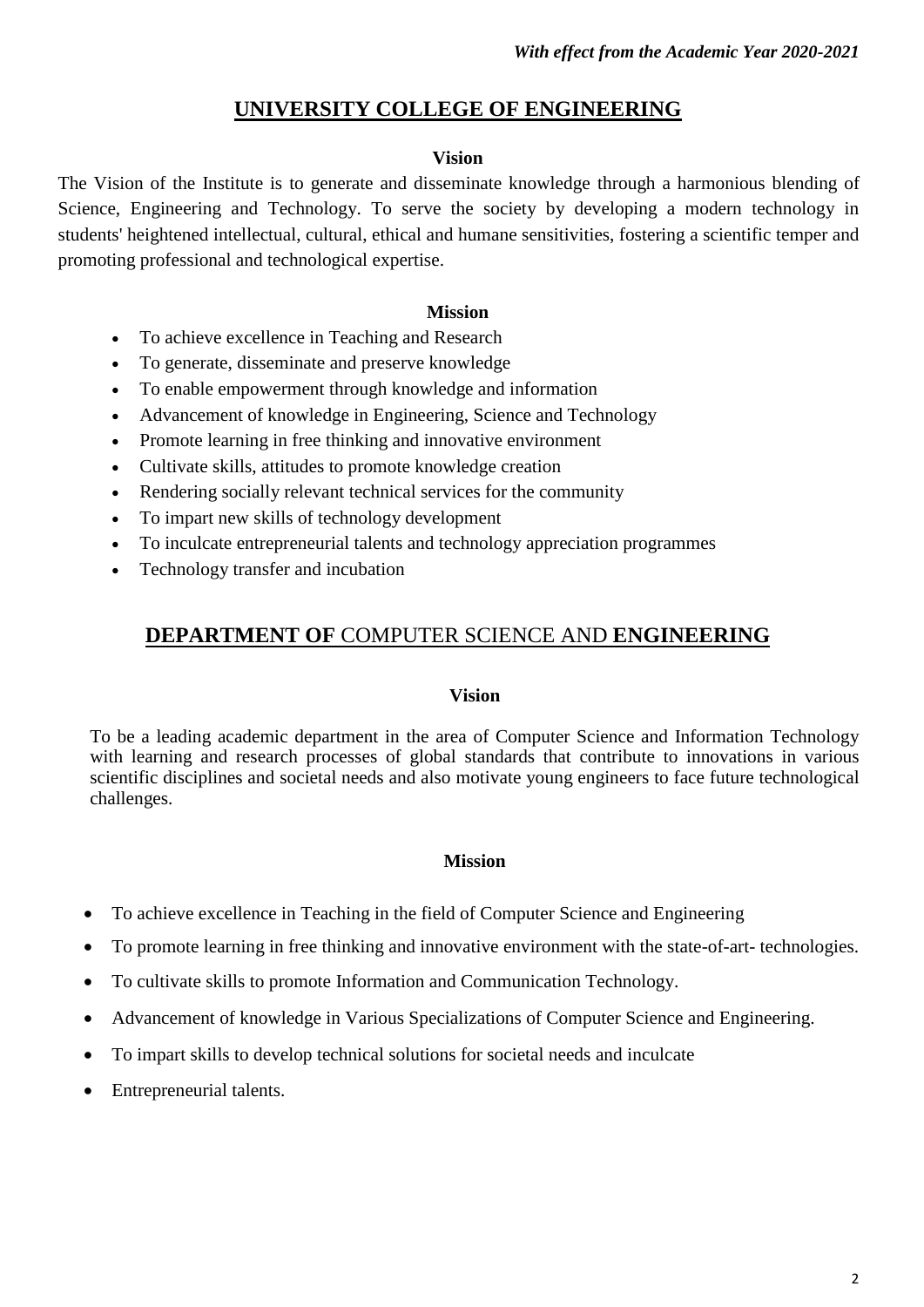# **Program Educational Objectives (PEOs) for B.E. (CSE) Programme**

| PEO1             | To provide the necessary background in Basic Sciences and Humanities to build creative<br>Engineering solutions.                                                                                                                          |
|------------------|-------------------------------------------------------------------------------------------------------------------------------------------------------------------------------------------------------------------------------------------|
| PEO <sub>2</sub> | To train students to acquire problem solving skills in the three major areas of Computer<br>Science and Engineering, namely, Systems, Theory and Applications; in order to pursue<br>higher studies and to be successful in their career. |
| PEO <sub>3</sub> | To expose the students to industry practices for building practical applications using<br>software tools and programming languages.                                                                                                       |
| PEO <sub>4</sub> | To provide students with soft skills, managerial skills, high standards of ethics, and life-<br>long learning capabilities.                                                                                                               |

# **Program Outcomes (POs) for B.E. (CSE) Programme**

Engineering Graduates will be able to:

| PO <sub>1</sub> | Engineering knowledge: Apply the knowledge of mathematics, science, engineering<br>fundamentals, and an engineering specialization to the solution of complex engineering<br>problems.                                                                                                             |
|-----------------|----------------------------------------------------------------------------------------------------------------------------------------------------------------------------------------------------------------------------------------------------------------------------------------------------|
| PO <sub>2</sub> | Problem analysis: Identify, formulate, review research literature, and analyze complex<br>engineering problems reaching substantiated conclusions using first principles of<br>mathematics, natural sciences, and engineering sciences.                                                            |
| PO <sub>3</sub> | Design/development of solutions: Design solutions for complex engineering problems<br>and design system components or processes that meet the specified needs with<br>appropriate consideration for the public health and safety, and the cultural, societal, and<br>environmental considerations. |
| <b>PO4</b>      | Conduct investigations of complex problems: Use research-based knowledge and<br>research methods including design of experiments, analysis and interpretation of data,<br>and synthesis of the information to provide valid conclusions.                                                           |
| PO <sub>5</sub> | Modern tool usage: Create, select, and apply appropriate techniques, resources, and<br>modern engineering and IT tools including prediction and modelling to complex<br>engineering activities with an understanding of the limitations.                                                           |
| PO <sub>6</sub> | The engineer and society: Apply reasoning informed by the contextual knowledge to<br>assess societal, health, safety, legal and cultural issues and the consequent<br>responsibilities relevant to the professional engineering practice.                                                          |
| PO <sub>7</sub> | Environment and sustainability: Understand the impact of the professional<br>engineering solutions in societal and environmental contexts, and demonstrate the<br>knowledge of, and need for sustainable development.                                                                              |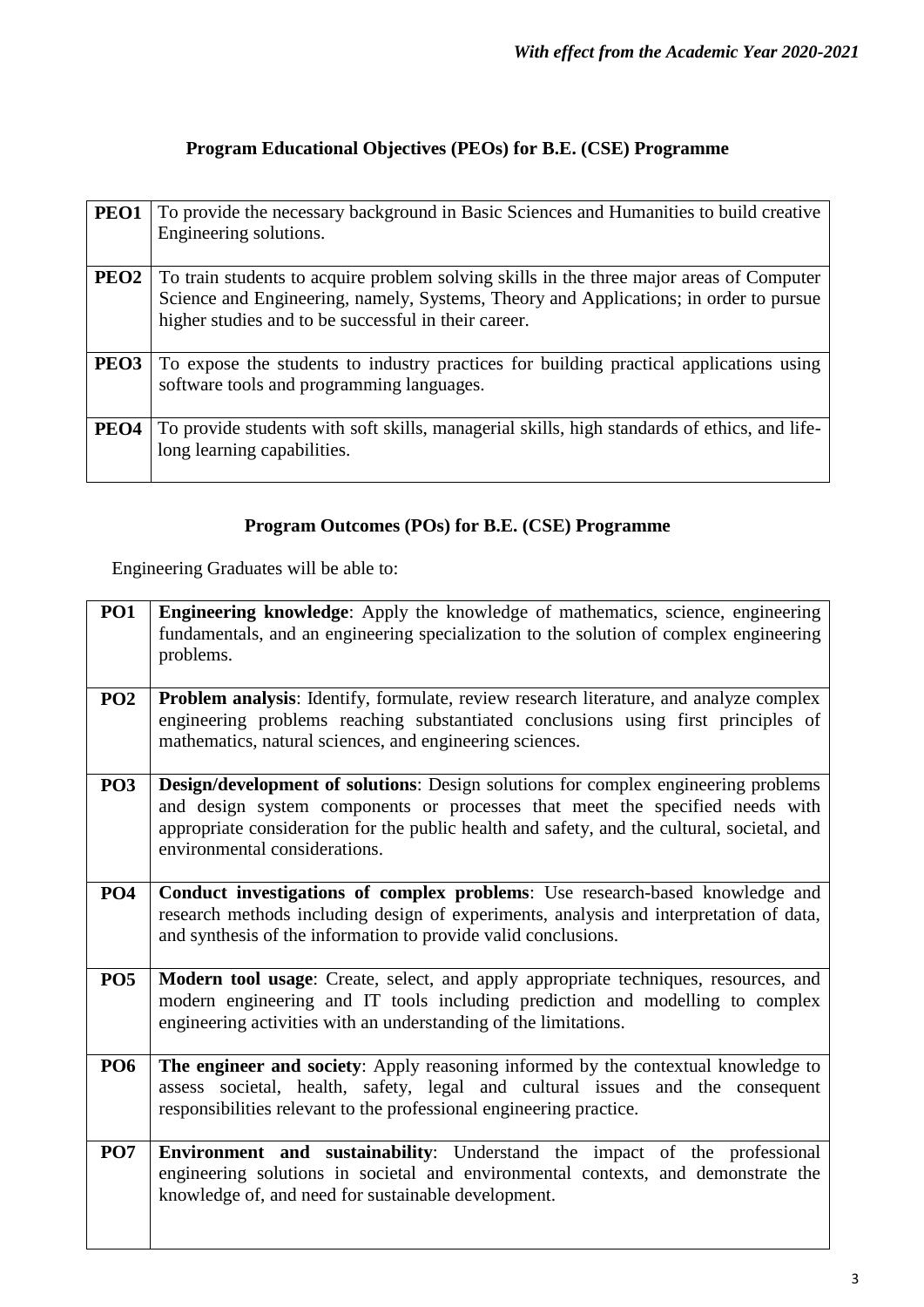| PO <sub>8</sub> | <b>Ethics:</b> Apply ethical principles and commit to professional ethics and responsibilities<br>and norms of the engineering practice.                                                                                                                                                                          |  |  |  |  |  |  |  |
|-----------------|-------------------------------------------------------------------------------------------------------------------------------------------------------------------------------------------------------------------------------------------------------------------------------------------------------------------|--|--|--|--|--|--|--|
| PO <sub>9</sub> | <b>Individual and team work:</b> Function effectively as an individual, and as a member or                                                                                                                                                                                                                        |  |  |  |  |  |  |  |
|                 | leader in diverse teams, and in multidisciplinary settings.                                                                                                                                                                                                                                                       |  |  |  |  |  |  |  |
| <b>PO10</b>     | <b>Communication:</b> Communicate effectively on complex engineering activities with the<br>engineering community and with society at large, such as, being able to comprehend and<br>write effective reports and design documentation, make effective presentations, and give<br>and receive clear instructions. |  |  |  |  |  |  |  |
| <b>PO11</b>     | Project management and finance: Demonstrate knowledge and understanding of the                                                                                                                                                                                                                                    |  |  |  |  |  |  |  |
|                 | engineering and management principles and apply these to one's own work, as a<br>member and leader in a team, to manage projects and in multidisciplinary<br>environments.                                                                                                                                        |  |  |  |  |  |  |  |
| <b>PO12</b>     | Life-long learning: Recognize the need for, and have the preparation and ability to<br>engage in independent and life-long learning in the broadest context of technological<br>change.                                                                                                                           |  |  |  |  |  |  |  |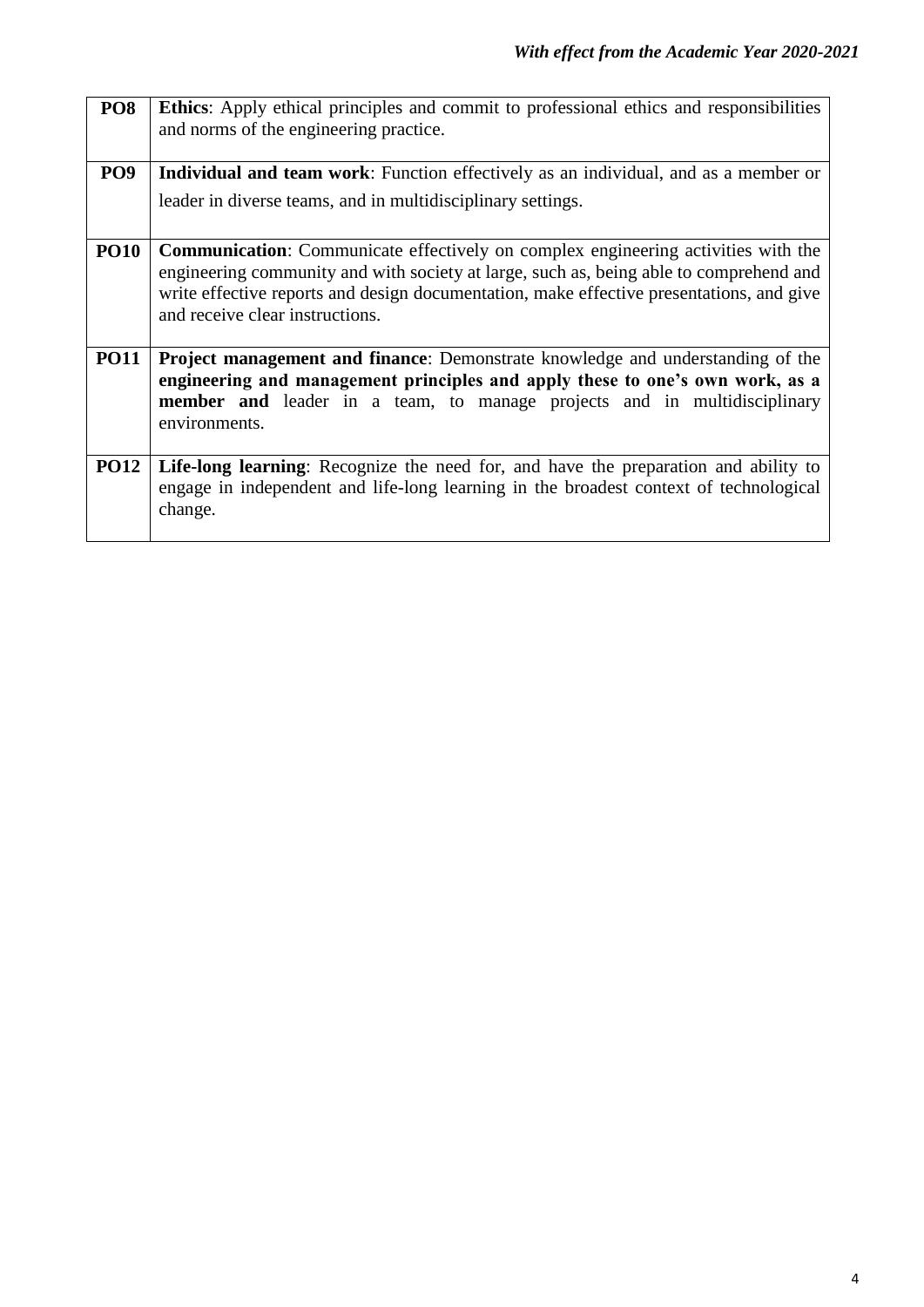# **SCHEME OF INSTRUCTION BE (COMPUTER SCIENCE & ENGINEERING) V**-**SEMESTER**

|                  | <b>Course</b>                  |                                                          | <b>Scheme of</b><br><b>Instruction</b> |                |                | <b>Contact</b> | <b>Scheme of</b> |                    |                |  |
|------------------|--------------------------------|----------------------------------------------------------|----------------------------------------|----------------|----------------|----------------|------------------|--------------------|----------------|--|
| <b>S. No.</b>    | Code                           | <b>Course Title</b>                                      |                                        |                |                | Hours/         |                  | <b>Examination</b> | <b>Credits</b> |  |
|                  |                                |                                                          | L                                      | T              | ${\bf P}$      | <b>Week</b>    | <b>CIE</b>       | <b>SEE</b>         |                |  |
|                  |                                |                                                          | <b>THEORY</b>                          |                |                |                |                  |                    |                |  |
| 1.               | <b>HS 901 AS</b>               | Positive Psychology                                      | 3                                      | $\theta$       | $\overline{0}$ | 3              | 30               | 70                 | 3              |  |
| 2.               | <b>MC 902 AS</b>               | <b>Essence of Indian</b><br><b>Traditional Knowledge</b> | 3                                      | $\overline{0}$ | $\Omega$       | 3              | 30               | 70                 | $\overline{0}$ |  |
| 3.               | <b>ES 501 EC</b>               | Signals and Systems                                      | 3                                      | $\overline{0}$ | $\overline{0}$ | 3              | 30               | 70                 | $\overline{3}$ |  |
| $\overline{4}$ . | <b>PC 501 CS</b>               | Database Management<br><b>Systems</b>                    | $\overline{3}$                         | $\overline{0}$ | $\theta$       | 3              | 30               | 70                 | 3              |  |
| 5.               | <b>PC 502 CS</b>               | Automata Languages<br>and Computation                    | 3                                      | $\overline{0}$ | $\overline{0}$ | 3              | 30               | 70                 | 3              |  |
| 6.               | PC 503 CS                      | <b>Operating Systems</b>                                 | 3                                      | $\overline{0}$ | $\overline{0}$ | 3              | 30               | 70                 | 3              |  |
| 7.               | <b>Professional Elective-I</b> |                                                          |                                        |                |                |                |                  |                    |                |  |
|                  | <b>PE 511 CS</b>               | Web Programming                                          | 3                                      | $\overline{0}$ | $\Omega$       | 3              | 30               | 70                 | 3              |  |
|                  | <b>PE 512 CS</b>               | Software Engineering                                     |                                        |                |                |                |                  |                    |                |  |
|                  | <b>Practicals</b>              |                                                          |                                        |                |                |                |                  |                    |                |  |
| 1.               | <b>PC 551 CS</b>               | Database Management<br><b>Systems Lab</b>                |                                        | $\overline{0}$ | $\overline{4}$ | $\overline{4}$ | 25               | 50                 | $\overline{2}$ |  |
| 2.               | <b>PC 552 CS</b>               | <b>Operating Systems</b><br>Lab                          | $\theta$                               | $\theta$       | $\overline{4}$ | $\overline{4}$ | 25               | 50                 | $\overline{2}$ |  |
|                  | <b>Total</b>                   | 21                                                       | $\boldsymbol{0}$                       | 8              | 29             | 260            | 590              | 22                 |                |  |

|              |                       | $\therefore$ Lectures            |
|--------------|-----------------------|----------------------------------|
| $\top$       |                       | : Tutorials                      |
| $\mathbf{p}$ |                       | : Practicals                     |
| <b>CIE</b>   |                       | : Continuous Internal Evaluation |
| <b>SEE</b>   | $\bullet$ . $\bullet$ | <b>Semester End Examination</b>  |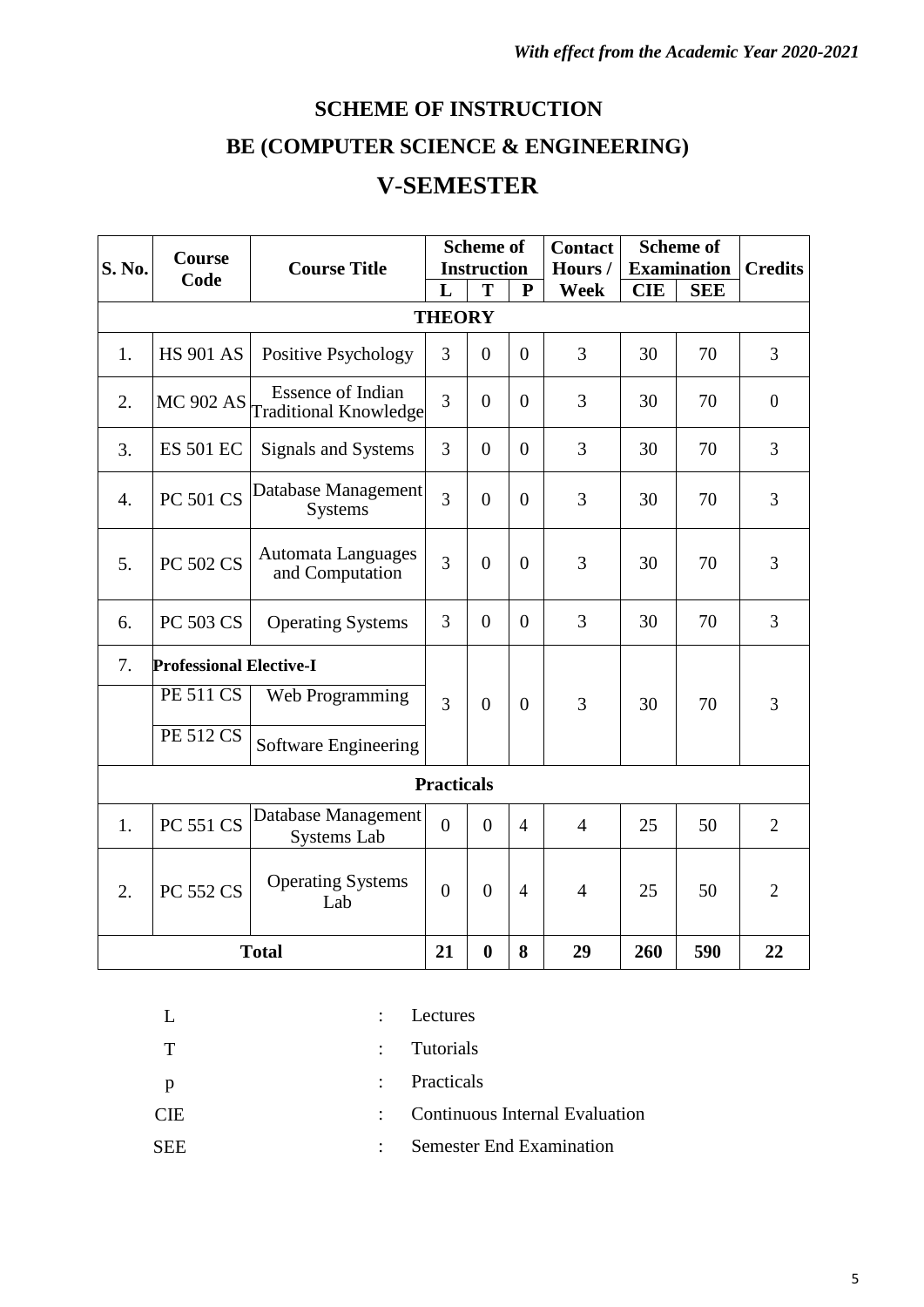| $5^{\text{th}}$ SEM     |                               | $6th$ SEM                                      |                                                                                                                  | $8th$ SEM                                         |                                                                            |                                                                                                                            |
|-------------------------|-------------------------------|------------------------------------------------|------------------------------------------------------------------------------------------------------------------|---------------------------------------------------|----------------------------------------------------------------------------|----------------------------------------------------------------------------------------------------------------------------|
| Elective I              | $\mathbf{I}$                  | III                                            | IV                                                                                                               | $\overline{\mathsf{V}}$                           | VI                                                                         | <b>VII</b>                                                                                                                 |
| Web Prog                | Distributed<br><b>Systems</b> | Cloud<br>Computing                             | Multiplatform<br>Mobile<br>application<br>development<br>And<br>Application<br>development-<br><b>Full Stack</b> | Application<br>development<br>using<br>Kubernetes | Application<br>development<br>using Micro<br>services $\&$<br>service mesh | Architecture<br>of Large<br>application<br>-Serverless<br>and Cloud<br><b>Functions</b>                                    |
| Software<br>Engineering |                               | Cloud<br>Computing                             | Scalable<br>architectures<br>for Large<br><b>Applications</b>                                                    |                                                   |                                                                            |                                                                                                                            |
|                         |                               | Fundamentals<br>of Internet of<br>Things (IOT) | Management<br>of Urban<br>Infrastructures-<br><b>Smart Cities</b>                                                | Industrial<br>IOT:<br>Markets &<br>Security       | Sustainability<br>by<br>architecting<br>smart IOT                          | Enterprise<br>IoT:<br><b>Strategies</b><br>and Best<br>Practices<br>for<br>Connected<br>Products<br>and<br><b>Services</b> |
|                         | Artificial<br>Intelligence    | Machine<br>Learning                            | Data Mining                                                                                                      | Machine<br>Vision                                 | Neural<br>Networks &<br>Deep<br>Learning                                   | <b>Natural</b><br>Language<br>Processing                                                                                   |
|                         | Graph<br>Theory               | Advanced<br><b>Algorithms</b>                  | Computational<br>Complexity                                                                                      | <b>Distributed</b><br>Algorithms                  | Graph<br>Analytics                                                         | Quantum<br>Computing                                                                                                       |
|                         | Distributed<br>Databases      | Data<br>Engineering<br>& Advanced<br><b>DB</b> | Scalable<br>architectures<br>for Large<br><b>Applications</b>                                                    | Programming<br>with Elastic<br><b>MR</b>          | Analytics<br>using BD                                                      | Architecture<br>of Large<br>application<br>-Serverless<br>and Cloud<br><b>Functions</b><br>and Large<br>DB                 |

# **Program Electives For V, VI , VII and VII SEM**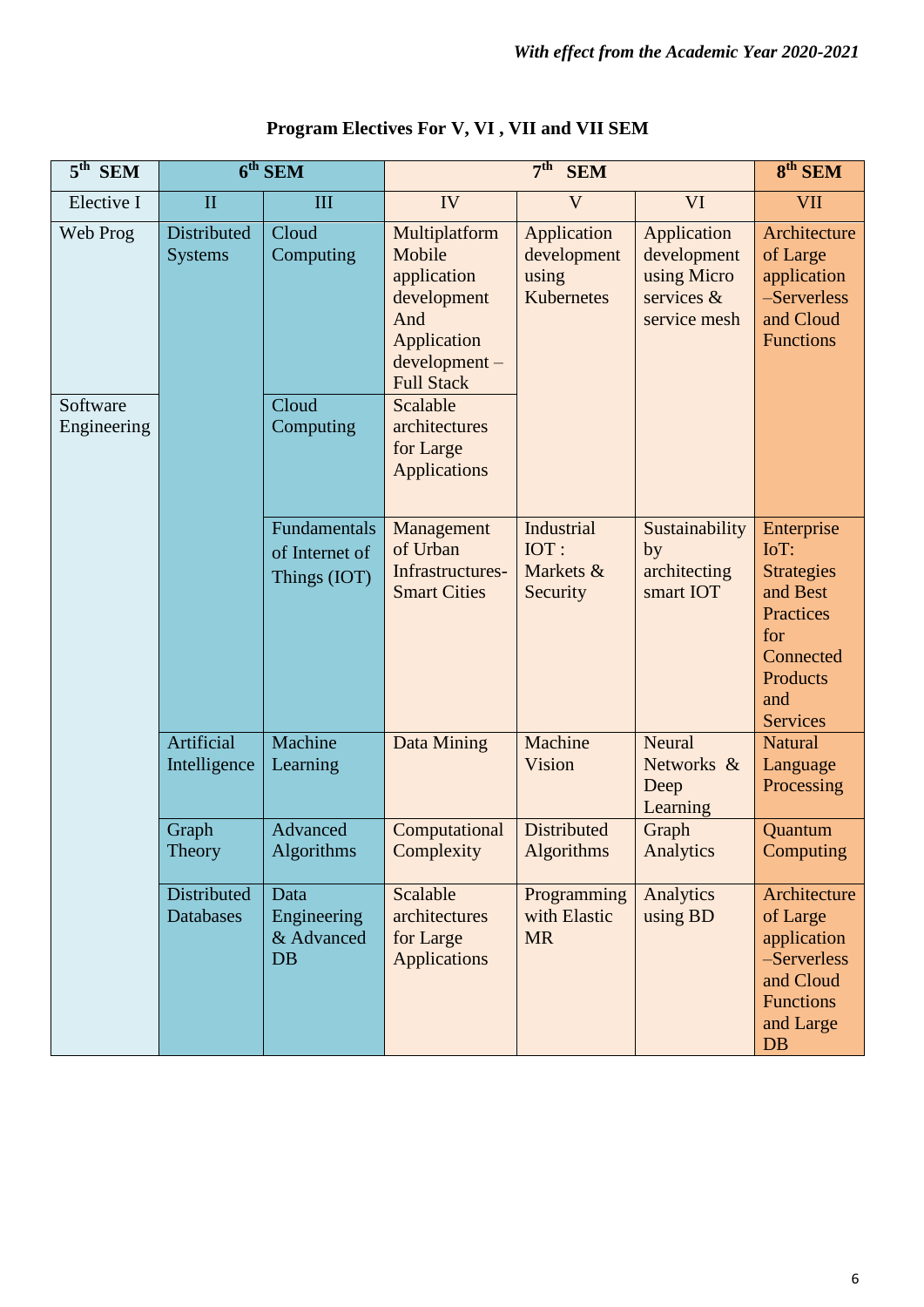# **HS 901 AS**

# **POSITIVE PSYCHOLOGY**

*Instruction: (3L) hrs per week Duration of SEE: 3 Hours CIE: 30 Marks* SEE: 70 *Marks Credits: 3*

#### **Course Objective:**

 Understanding psychology can improve your well-being and success both at work and in your personal life. Positive psychology is the growing branch of psychology that focuses on strengths, positive states and happiness. This Positive Psychology course will have a particular emphasis on applying positive psychology in your personal and working life.

#### **Course Outcomes:**

- 1. Positive Psychology: An Introduction
- 2. Happiness
- 3. Flow
- 4. Subjective Well-being
- 5. Hope
- 6. Optimism
- 7. Positive Illusions and Playfulness
- 8. Creativity, Giftedness & Industry
- 9. Judgment, Wisdom & Fairness
- 10. Emotional Intelligence & Prudence
- 11. Spirituality
- 12. Love & Kindness
- 13. Gratitude & Zest
- 14. Modesty & Forgiveness
- 15. Altruism & Empathy & Social Intelligence
- 16. Positive Psychology at Work Leadership, & Teamwork
- 17. Curiosity, Self-Regulation & Positive Youth Development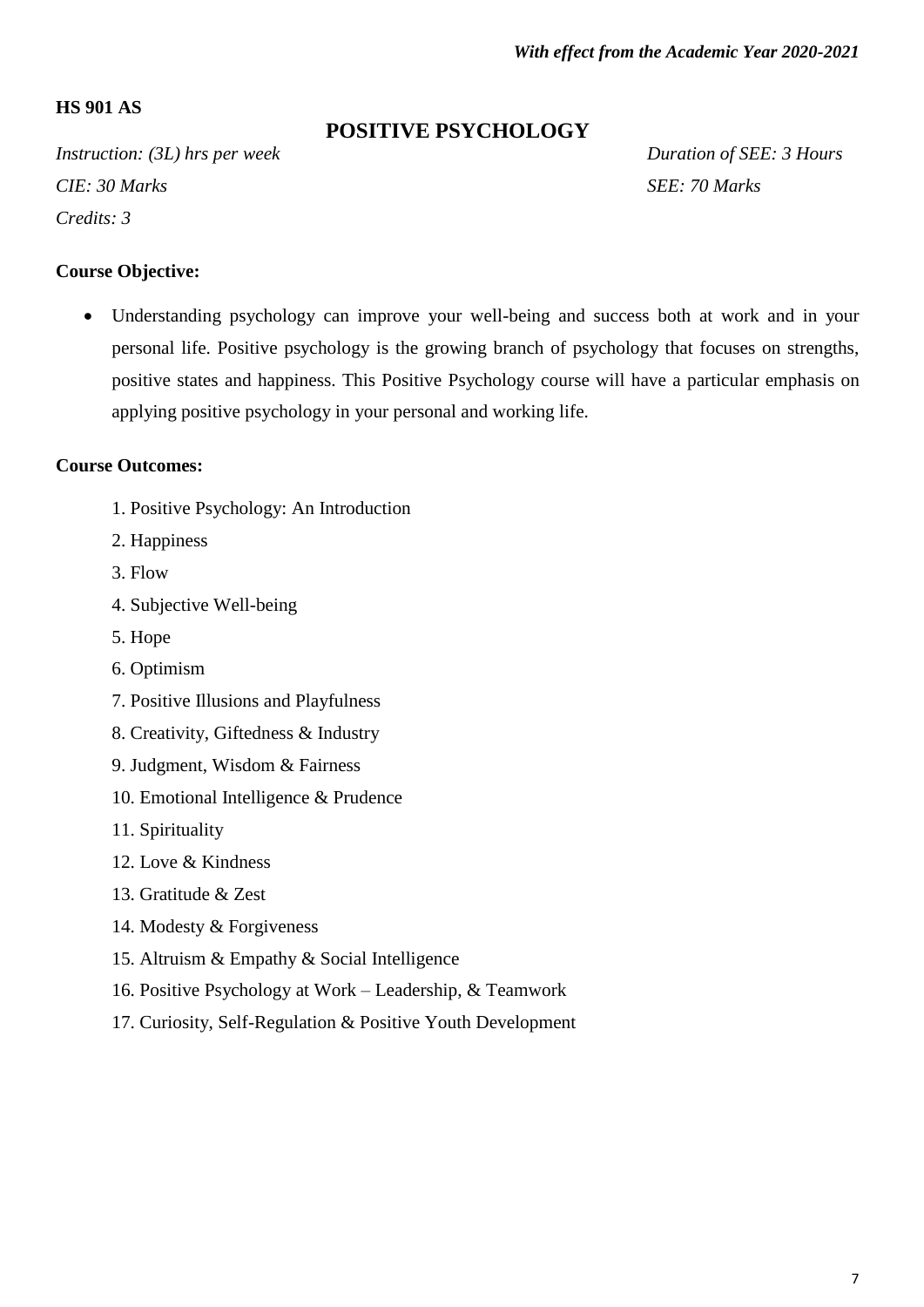# **MC902AS**

# **ESSENCE OF INDIAN TRADITIONAL KNOWLEDGE**

*Instructions: (2P) hrs per week Duration of SEE: 3hours*

*CIE: 30 Marks SEE: 70 Marks*

*Credits: NIL*

# **Course Objectives:**

The course aims at imparting inferencing. Sustainability is at connecting society and nature.  $\Box$ 

- Basic principles of thought process, reasoning and the core of Indian Traditional Knowledge Systems
- Holistic life style of Yogic-science and wisdom capsules in Sanskrit literature are also important in modern society with rapid technological advancements and societal disruptions.
- The course focuses on introduction to Indian Knowledge System, Indian perspective of modern scientific world-view and basic principles of Yoga and holistic health care system.

# **Course Outcomes:**

1. Ability to understand, connect up and explain basics of Indian Traditional knowledge modern scientific perspective.

# **Course Content**

1. Basic Structure of Indian Knowledge System (i) वेद, (ii) उऩवेद (आयवुदे, धनवुदे, गन्धवदे,

स्थानत्य आदद) (iii) वेदाा**ंग (शिक्षा, कल्न, ननरुत, व्याकरण, ज्योनत**ष छांद), (iv) उनाइग (धर्म

िास्र, र्ीर्ाां स, नराणु, तकमािस्र)

- 2. Modern Science and Indian Knowledge System
- 3. Yoga and Holistic Health care
- 4. Case Studies.

# **Suggested Text/Reference Books:**

- 1. V. Sivaramakrishna (Ed.), Cultural Heritage of India-Course Material, Bharatiya Vidya Bhavan, Mumbai, 5th Edition, 2014
- 2. Swami Jitatmanand, Modern Physics and Vedant, Bharatiya Vidya Bhavan
- 3. Fritzof Capra, Tao of Physics
- 4. Fritzof Capra, The wave of Life
- 5. V N Jha ( Eng. Trans,), Tarkasangraha of Annam Bhatta, Inernational Chinmay Foundation, Velliarnad, Amakuam
- 6. Yoga Sutra of Patanjali, Ramakrishna Mission, Kolkatta
- 7. GN Jha ( Eng. Trans.) Ed. R N Jha, Yoga-darshanam with Vyasa Bhashya, Vidyanidhi Prakasham, Delhi, 2016
- 8. RN Jha, Science of Consciousness Psychotherapy and Yoga Practices, Vidyanidhi Prakasham, Delhi, 2016 P R Sharma (English translation), Shodashang Hridayam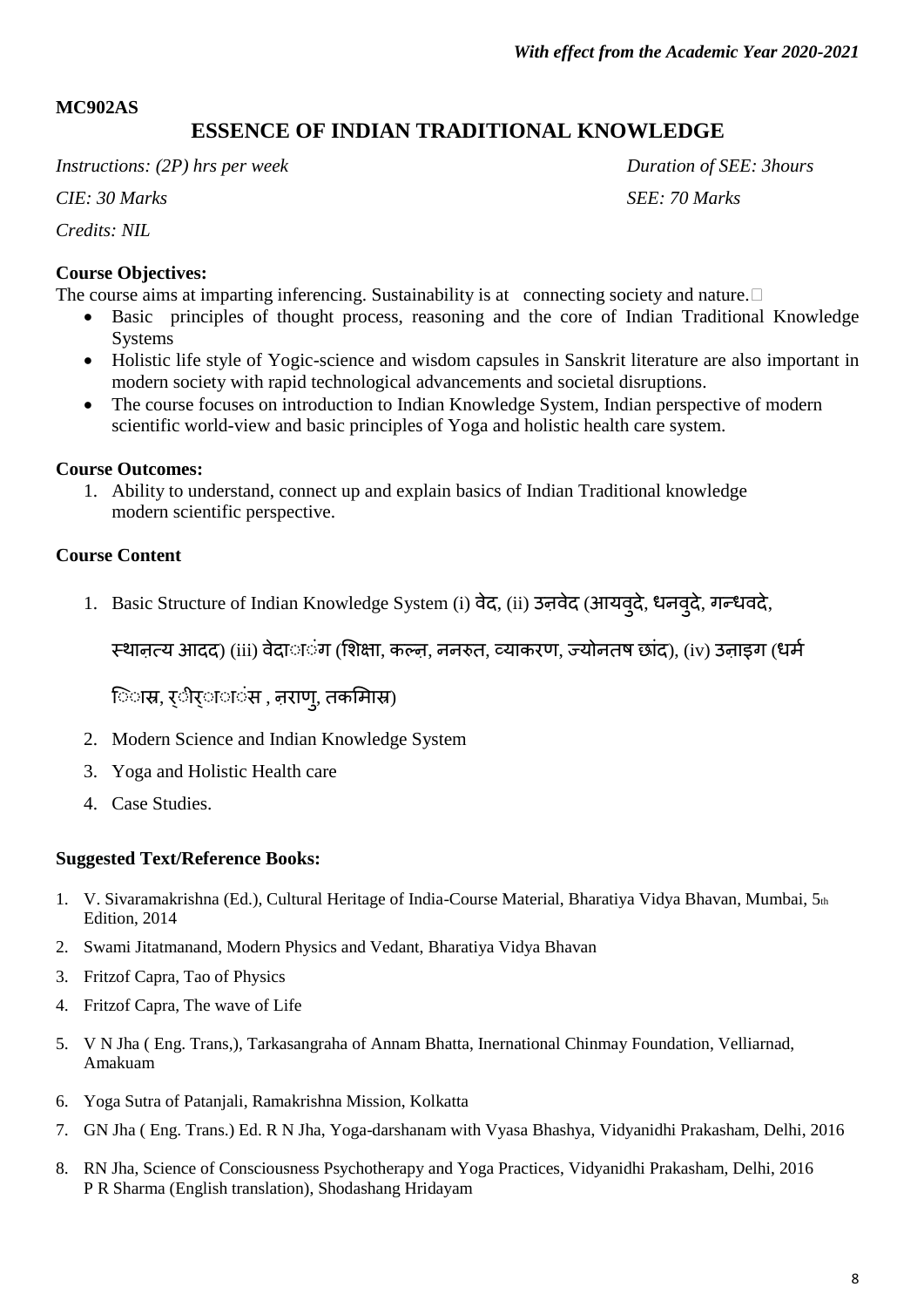**ES 501 EC**

# **SIGNALS AND SYSTEMS**

*Instruction 3 hrs per week Duration of SEE: 3 hours CIE: 30 Marks SEE: 70 Marks Credits: 3*

#### **Course Objectives:**

- To explain signals and systems representations/classifications and also describe the time and frequency domain analysis of continuous time signals with Fourier series, Fourier transforms and Laplace transforms.
- To understand Sampling theorem, with time and frequency domain analysis of discrete time signals with DTFS, DTFT and Z-Transform.
- To present the concepts of convolution and correlation integrals and also understand the properties in the context of signals/systems and lay down the foundation for advanced courses.

#### **Course Outcomes**: Students will be able to:

- 1. Apply the knowledge of linear algebra topics like vector space, basis, dimension, inner product, norm and orthogonal basis to signals.
- 2. Analyse the spectral characteristics of continuous-time periodic and a periodic signals using Fourier analysis.
- 3. Understand the process of sampling and the effects of under sampling. Classify systems based on their properties and determine the response of LSI system using convolution.
- 4. Analyze system properties based on impulse response and Fourier analysis.
- 5. Apply the Laplace transform and Z- transform for analyze of continuous-time and discrete-time signals and systems.

#### **UNIT-I**

**Some useful operations on signals**: Time shifting, Time scaling, Time inversion. Signal models: Impulse function, Unit step function, Exponential function, Even and odd signals. Systems: Linear and Non-linear systems, Constant parameter and time varying parameter systems, Static and dynamic systems, Causal and Non-causal systems, Lumped Parameter and distributed parameter systems, Continuous-time and discretetime systems, Analog and digital systems.

#### **UNIT-II**

**Fourier Series**: Signals and Vectors, Signal Comparison: correlation, Signal representation by orthogonal signal set, Trigonometric Fourier Series, Exponential Fourier Series, LTI system response to periodic inputs.

#### **UNIT-III**

**Continuous-Time Signal Analysis**: Fourier Transform: Aperiodic signal representation by Fourier integral, Fourier Transform of some useful functions, Properties of Fourier Transform, Signal transmission through LTI Systems, ideal and practical filters, Signal energy. Laplace transform: Definition, some properties of Laplace transform, solution of differential equations using laplace transform.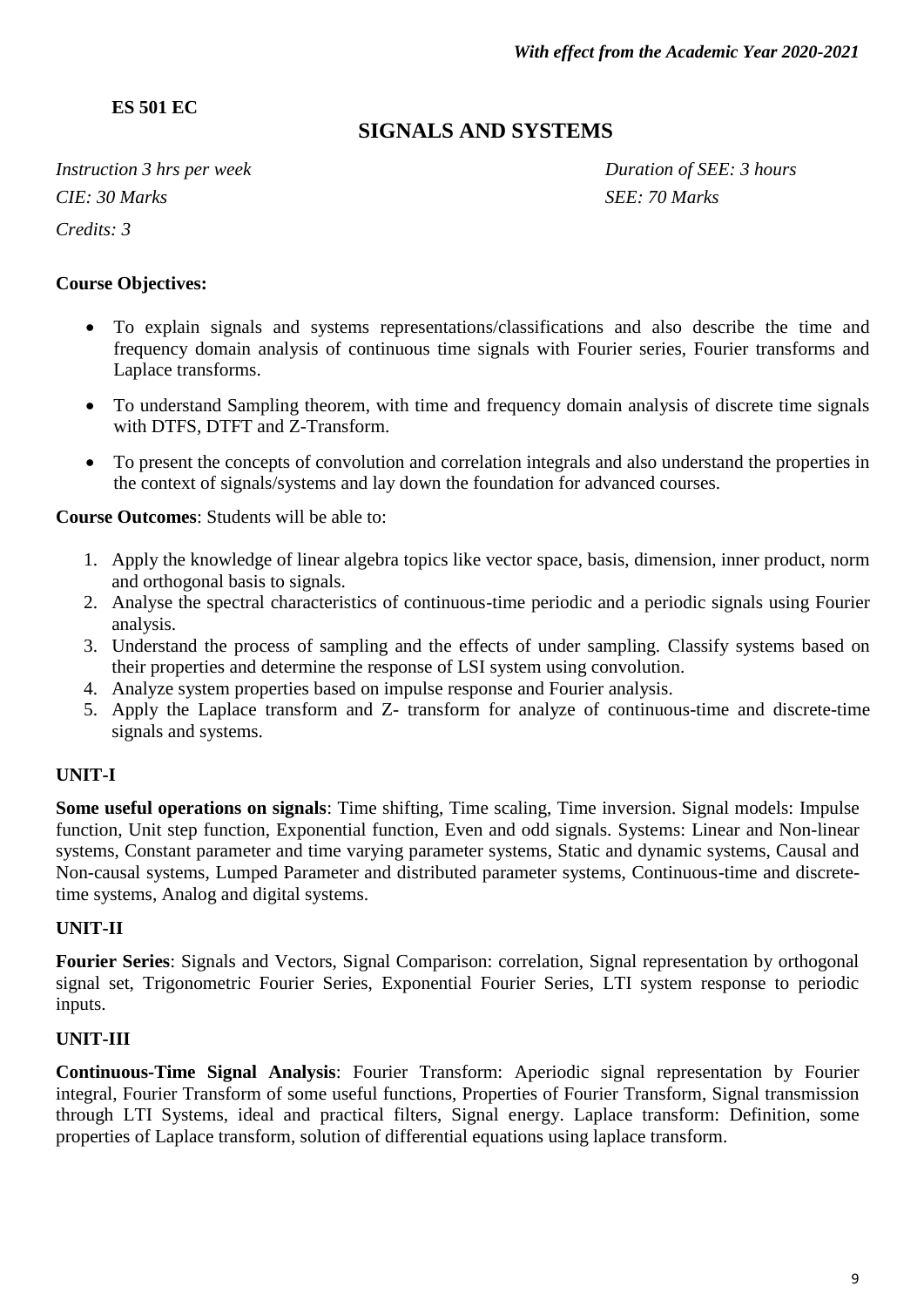#### **UNIT-IV**

**Discrete-time Signals and Systems** : Introduction, some useful discrete-time signal models, Sampling continuous-time sinusoids and aliasing, Useful signal operations, examples of discrete-time systems. Fourier Analysis of discrete-time signals, periodic signal representation of discrete-time Fourier Series, aperiodic signal representation by Fourier integral.

#### **UNIT-V**

**Discrete-time Signal Analysis** : Z-Transform, some properties of Z-Transform, Solution to Linear difference equations using Ztransform, System realization. Relation between Laplace transform and Ztransform. DTFT: Definition, Properties of DTFT, comparison of continuous-time signal analysis with discrete-time signal analysis.

- 1. B. P. Lathi, Linear Systems and Signals, Oxford University Press, 2nd Edition, 2009
- 2. Alan V O P Penheim, A. S. Wlisky , Signals and Systems, 2nd Edition, Prentice Hall
- 3. Rodger E. Ziemer, William H Trenter, D. Ronald Fannin, Signals and Systems, 4th Edition, Pearson 1998.
- 4. Douglas K. Linder, Introduction to Signals and Systems, McGraw Hill, 1999
- 5. P. Ramakrishna Rao, Signals and Systems, TMH.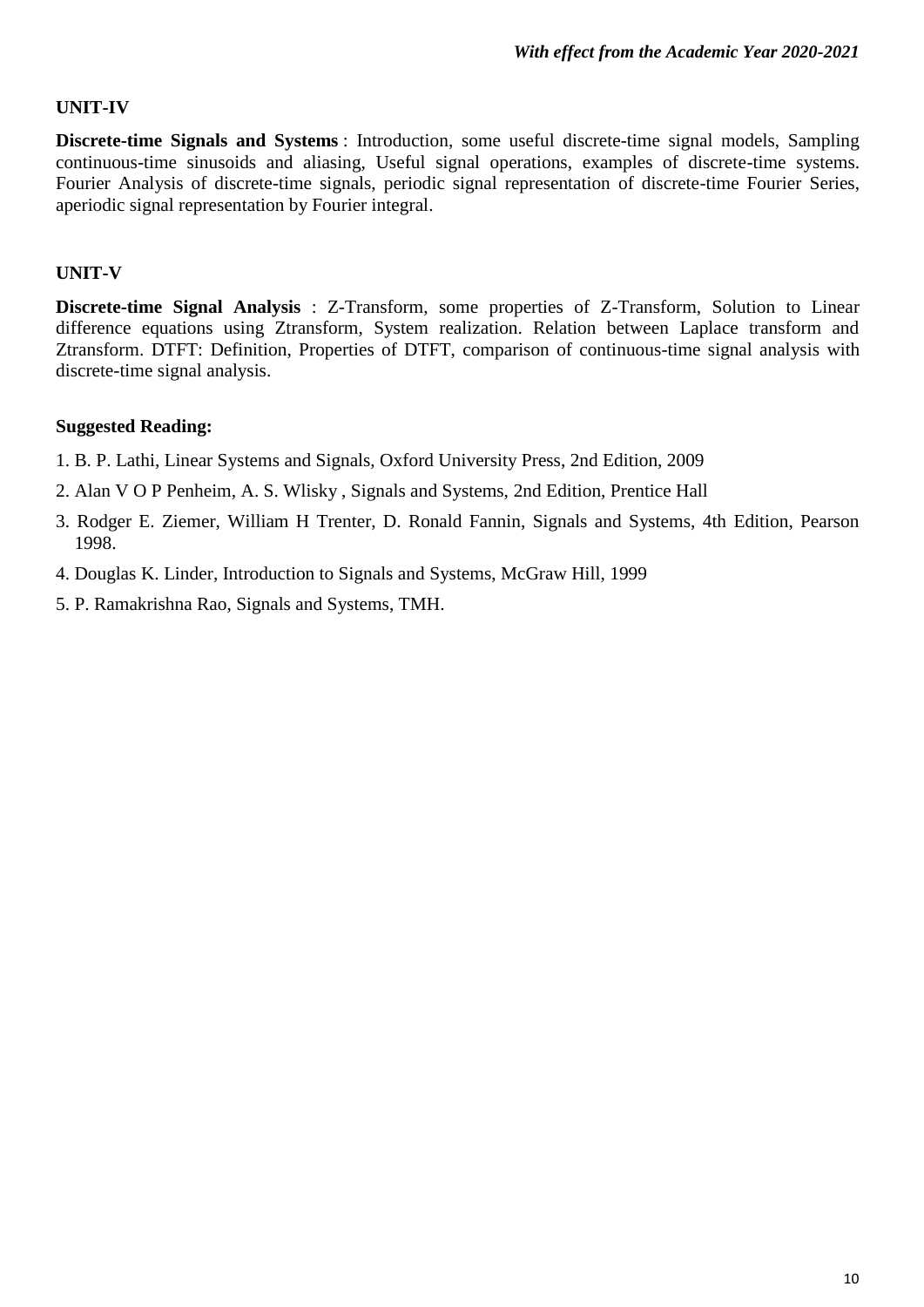# **PC 501 CS**

#### **DATABASE MANAGEMENT SYSTEMS**

*Instruction: 3L hrs per week Duration of SEE: 3 hours CIE: 30 Marks SEE: 70 Marks Credits: 3*

#### **Course Objectives:**

- To introduce three schema architecture and DBMS functional components
- To learn formal and commercial query languages of RDBMS
- To understand the principles of ER modeling and theory of normalization
- To study different file organization and indexing techniques
- To familiarize theory of serializablity and implementation of concurrency control, and recovery

#### **Course Outcomes:**

Student will be able to:

- 1. Understand the mathematical foundations on which RDBMS are built
- 2. Model a set of requirements using the Extended Entity Relationship Model (EER), transform an EER model into a relational model ,and refine the relational model using theory of Normalization
- 3. Develop Database application using SQL and Embedded SQL
- 4. Use the knowledge of file organization and indexing to improve database application performance
- 5. Understand the working of concurrency control and recovery mechanisms in RDBMS

# **UNIT – I**

Introduction: Database System Applications, Purpose of Database Systems, View of Values, Nested Sub-queries, Complex Queries, Views, Modification of the Database, Joined Relations

Data, Database Languages, Relational Databases, Database Design, Object–based and Semi-structured Databases, Data Storage and Querying, Transaction Management, Data Mining and Analysis, Database Architecture, Database Users and Administrators.

Database Design and the E-R Model: Overview of the Design Process, The Entity- Relationship Model, Constraints, Entity-Relationship Diagrams, Entity – Relationship Design Issues, Weak Entity Sets, Extended E-R Features, Database Design for Banking Enterprise, Reduction to Relational Schemas, Other Aspects of Database Design

#### **UNIT – II**

Relational Model: Structure of Relational Databases, Fundamental Relational-Algebra Operations, Additional Relational – Algebra Operations, Extended Relational - Algebra Operations, Null Values, Modification of the Databases.

Structured Query Language: Data Definition, Basic Structure of SQL Queries, Set Operations, Aggregate Functions, Null.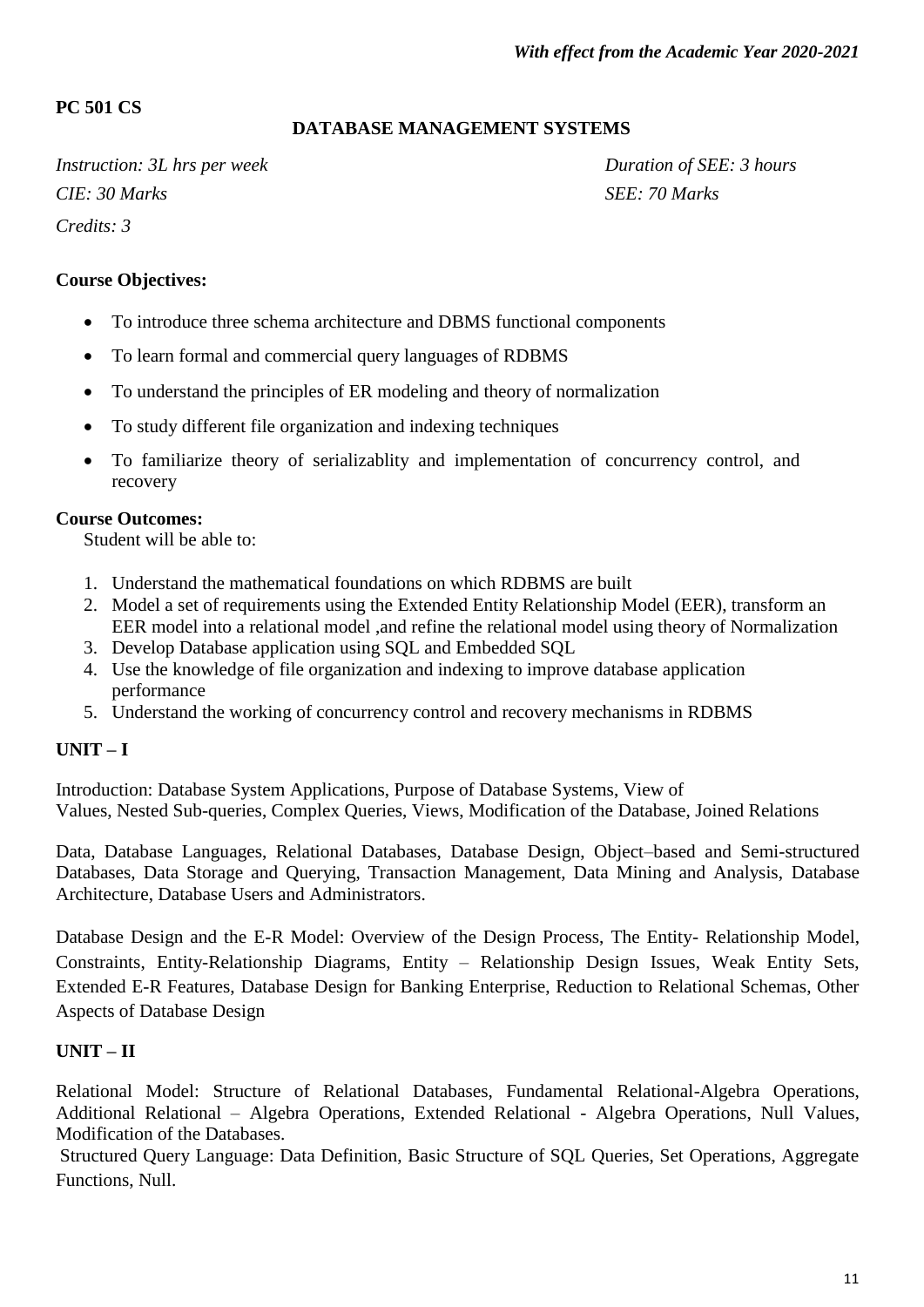# **UNIT – III**

Advanced SQL: SQL Data Types and Schemas, Integrity Constraints, Authorization, Embedded SQL, Dynamic SQL, Functions and Procedural Constructs, Recursive Queries, Advanced SQL Features. Relational Database Design: Features of Good Relational Design, Atomic Domains and First Normal Form, Functional-Dependency Theory, Decomposition using Functional Dependencies.

# **UNIT – IV**

Indexing and Hashing: Basic Concepts, Ordered Indices, B+-tree Index Files, B-tree Index Files, Multiple-Key Access, Static Hashing, Dynamic Hashing, Comparison of Ordered Indexing and Hashing, Bitmap Indices.

Index Definition in SQL Transactions: Transaction Concepts, Transaction State, Implementation of Atomicity and Durability, Concurrent Executions, Serializability, Recoverability, Implementation of Isolation, Testing for Serializability

# **UNIT – V**

Concurrency Control: Lock-based Protocols, Timestamp-based Protocols, Validation-based Protocols, Multiple Granularity, Multi-version Schemes, Deadlock Handling, Insert and Delete Operations, Weak Levels of Consistency, Concurrency of Index Structures.

Recovery System: Failure Classification, Storage Structure, Recovery and Atomicity, Log-Based Recovery, Recovery with Concurrent Transactions, Buffer Management, Failure with Loss of Nonvolatile Storage, Advanced Recovery Techniques, Remote Backup Systems

- 1. Abraham Silberschatz, Henry F Korth, S Sudarshan, Database System Concepts, McGraw-Hill International Edition, 6th Edition, 2010
- 2. Ramakrishnan, Gehrke, Database Management Systems, McGraw-Hill International Edition, 3rd Edition, 2003
- 3. Elmasri, Navathe, Somayajulu, Fundamentals of Database Systems, Pearson Education, 4th Edition, 2004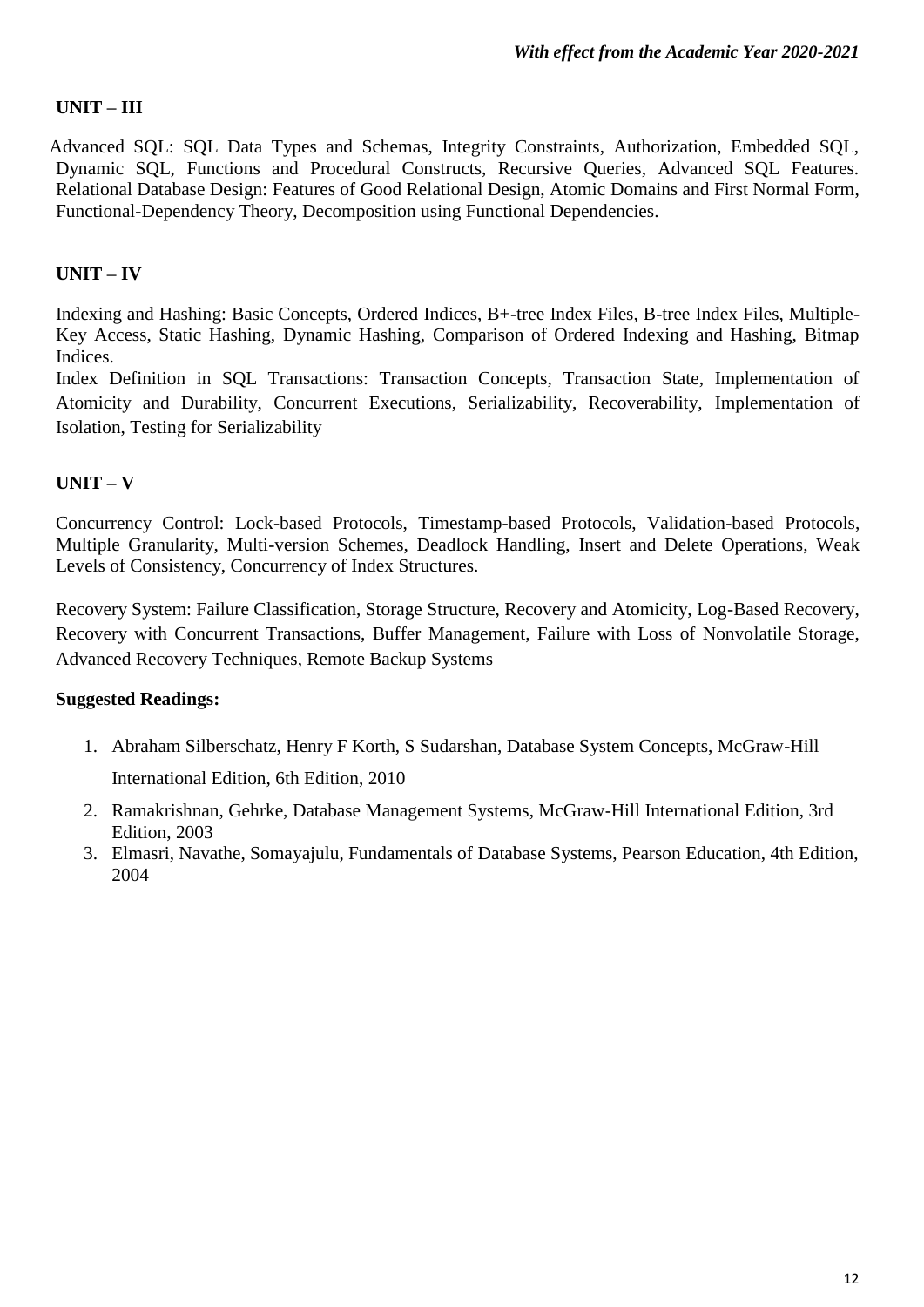#### **PC 502 CS**

#### **AUTOMATA LANGUAGES & COMPUTATION**

*Instruction: 3L* hrs per week Duration of SEE: *3 hours CIE:* 30 Marks SEE: 70 Marks *Credits: 3*

#### **Course Objectives:**

- $\bullet$ Introduce the concept of formal specification of languages and different classes of formal languages
- Discuss automata models corresponding to different levels of Chomsky hierarchy.
- Understand the concept of computability and decidability

#### **Course Outcomes :**

Student will be able to

- 1. Design Finite State Machine, Pushdown Automata, and Turing Machine
- 2. Determine a language"s place in the Chomsky hierarchy (regular, context-free, recursively enumerable)
- 3. Convert among equivalently powerful notations for a language, including among DFAs, NFAs, and regular expressions, and between PDAs and CFGs
- 4. Explain why the halting problem has no algorithmic solution

#### **UNIT – I**

Introduction, Finite state automata, Non-deterministic finite state automata, FA with **ε-**transitions, Regular expressions, FA with outputs, Applications of FA. Properties of regular sets-Pumping Lemma, Closure properties, Myhill-Nerode Theorem, Minimisation of FA, Decision Algorithms.

#### **UNIT – II**

Context Free Grammars and Languages–Derivations, Parse-trees, Ambiguity in Grammars and Languages. Pushdown Automata–Definitions, The languages of PDA, Equivalence of PDAs and CFGs, Deterministic Pushdown Automata (DPDA).

#### **UNIT – III**

Properties of CFLs–Normal forms for CFGs, Pumping Lemma, Closure properties, Decision algorithms, Deterministic Context Free Languages, Predicting machines, Decision properties, LR(0) grammars, LR(0) and DPDA, LR(k) grammars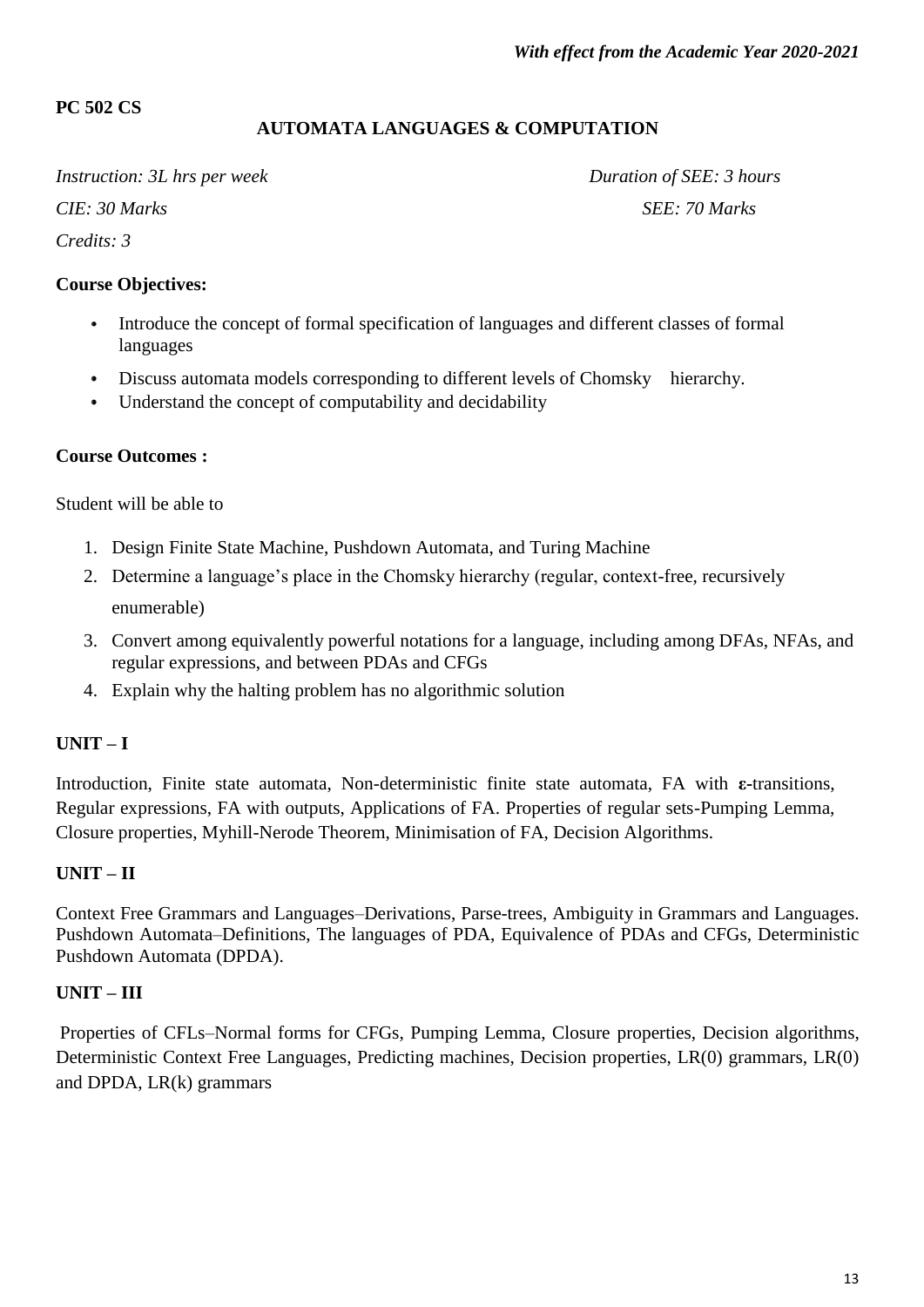# **UNIT – IV**

Turing Machines–Introduction, Computational Languages and Functions, Techniques for construction of Turing machines. Modifications of TM, TM as enumerator, Restricted TM.

#### **UNIT – V**

Undecidability: Recursive and Recursively enumerable languages, UTM and undecidable problem, Rice Theorem, Post's correspondence problem. Chomsky's Hierarchy - Regular grammars, Unrestricted grammar, CSL, Relationship between classes of languages.

- 1. John E. Hopcroft, Jeffrey D. Ullman, Introduction to Automata Theory, Languages and Computation, Narosa, 1979
- 2. Zvi Kohavi, Switching and Finite Automata Theory, TMH, 1976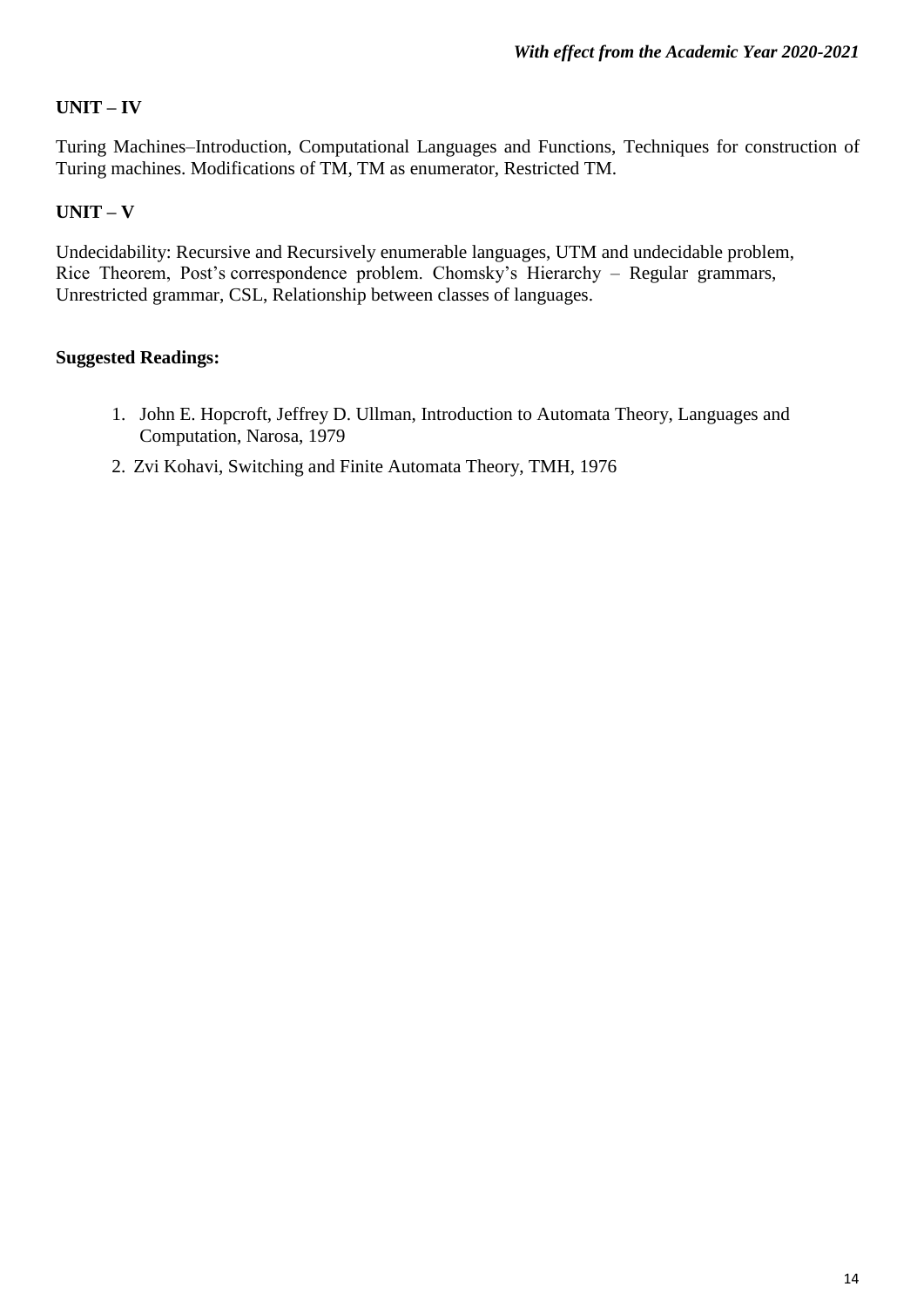# **PC 503 CS**

*Instruction: 3L hrs per week* Duration of *SEE: 3 hours* 

# **OPERATING SYSTEMS**

*CIE:* 30 *Marks* SEE: 70 *Marks* 

*Credits: 3*

# **Course Objectives:**

- To introduce the concepts of OS structure and process synchronization
- To study different memory management strategies
- $\bullet$ To familiarize the implementation of file system
- $\bullet$ To understand the principles of system security and protection
- To discuss the design principles and structure of Windows 7 and Linux

# **Course Outcomes:** Student will be able to

- 1. Evaluate different process scheduling algorithms
- 2. Describe the steps in address translation and different page replacement strategies
- 3. Compare different file allocation methods and decide appropriate allocation strategy for given type of file
- 4. Explain the mechanisms available in an OS to control access to resource

# **UNIT-I**

Introduction to Operating Systems: OS structure and strategies, Process concepts, Multithreaded Programming, Process scheduling, Process synchronization, Deadlocks.

# **UNIT-II**

Memory management strategies with example architectures: Swapping, Contiguous allocation, Paging, Segmentation, Segmentation with paging , Virtual memory management : Demand paging, Page replacement, Thrashing.

# **UNIT-III**

File system interface: File concepts, Access methods and protection. File system implementation: File system structure, Allocation methods, Directory implementation of file systems, Mass storage structures, I/O systems

# **UNIT-IV**

**System Protection:** Principles and Domain, Access Matrix and implementation, Access control and access rights, Capability based systems, Language based Protection.

**System Security**: Problem, Program threats, cryptography, user authentication, implementing security defenses, Firewalling, Computer security Classification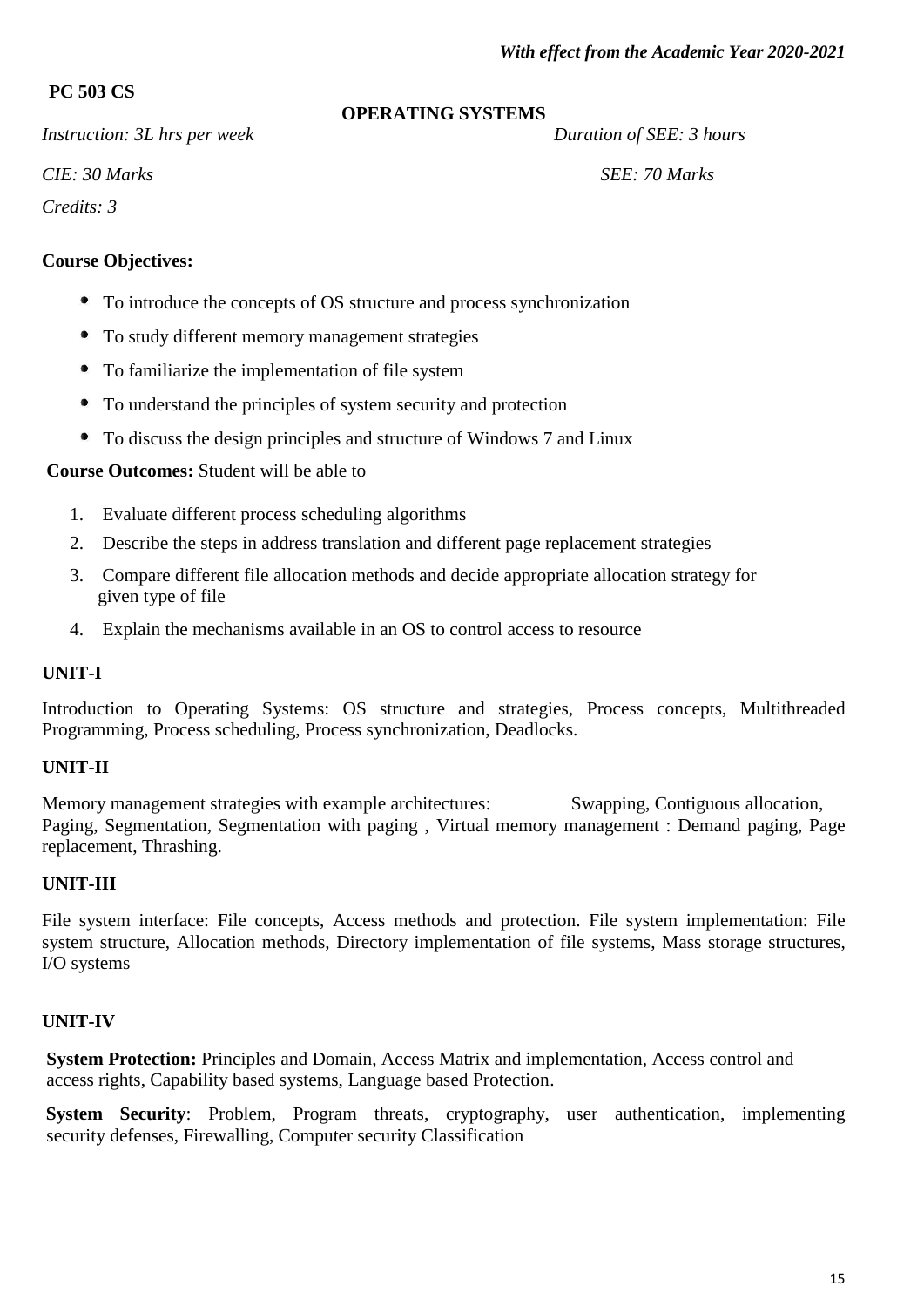# **UNIT-V**

**Case Studies**: The Linux System–Design principles, Kernel modules, Process management, Scheduling, Memory management, File systems, Input and Output, Inter process communication. Windows 7 –Design principles, System components, Terminal services and fast user switching File systems, Networking, Programmer interface.

- 1. Abraham Silberschatz, Peter B Galvin, Operating System Concepts, 9th edition, Wiley, 2016
- 2. William Stallings, Operating Systems-Internals and Design Principles, 8th edition, Pearson, 2014
- 3. Andrew S Tanenbaum, Modern Operating Systems, 4th edition, Pearson, 2016.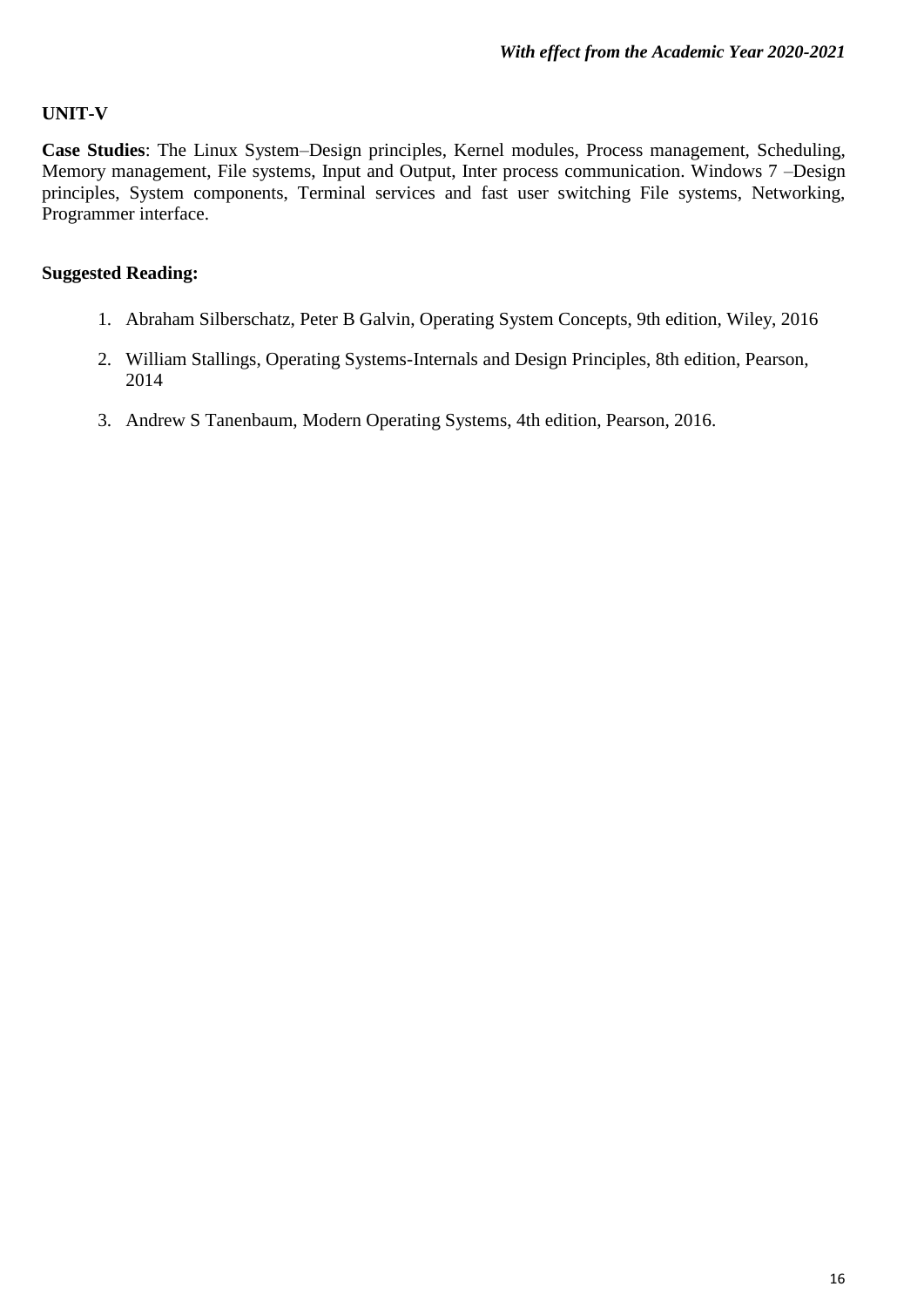# **PE 511 CS**

# **WEB PROGRAMMING (Professional Elective-I)**

*Instruction: 3L hrs per week Duration of SEE: 3 hours CIE:* 30 Marks SEE: 70 Marks *Credits: 3*

#### **Course Objectives:**

- To learn HTML5 and JavaScript
- To familiarize the tools and technologies to process XML documents
- To learn various server-side and database connectivity technologies

#### **Course Outcomes:** Student will be able to

- 1. Design a website with static and dynamic web pages
- 2. Develop a web application with session tracking and client side data validations
- 3. Develop web content publishing application that accesses back-end data base and publishes data in XML format

#### **UNIT-I**

Introduction to World Wide Web, Web Browsers, Web Servers, Uniform Resource Locators, HTTP. HTML5: Introduction, Links, Images, Multimedia, Lists, Tables, Creating Forms, Styling Forms.

#### **UNIT-II**

Introduction to XML, XML document structure, Document Type Definition, Namespaces, XML Schemas, Displaying raw XML documents, Displaying XML documents with CSS, XPath Basics, XSLT, XML Processors.

#### **UNIT-III**

Introduction to Java script, Java Script and Forms Variables, Functions, Operators, Conditional Statements and Loops, Arrays DOM, Strings, Event and Event Handling, Java Script Closures. Introduction to Ajax, Pre-Ajax Java Script Communication Techniques, XML HTTP Request Object, Data Formats, Security Concerns, User Interface Design for Ajax. Introduction to Python, Objects and Methods, Flow of Control, Dynamic Web Pages.

#### **UNIT-IV**

Java Servlets: Java Servlets and CGI Programming, Benefits of Java Servlet, Life Cycle of Java Servlet, Reading data from client, HTTP Request Header, HTTP Response Header, working with Cookies, Tracking Sessions. Java Server Pages: Introduction to JSP, JSP Tags, Variables and Objects, Methods, Control Statements, Loops, Request String, User Sessions, Session Object, Cookies.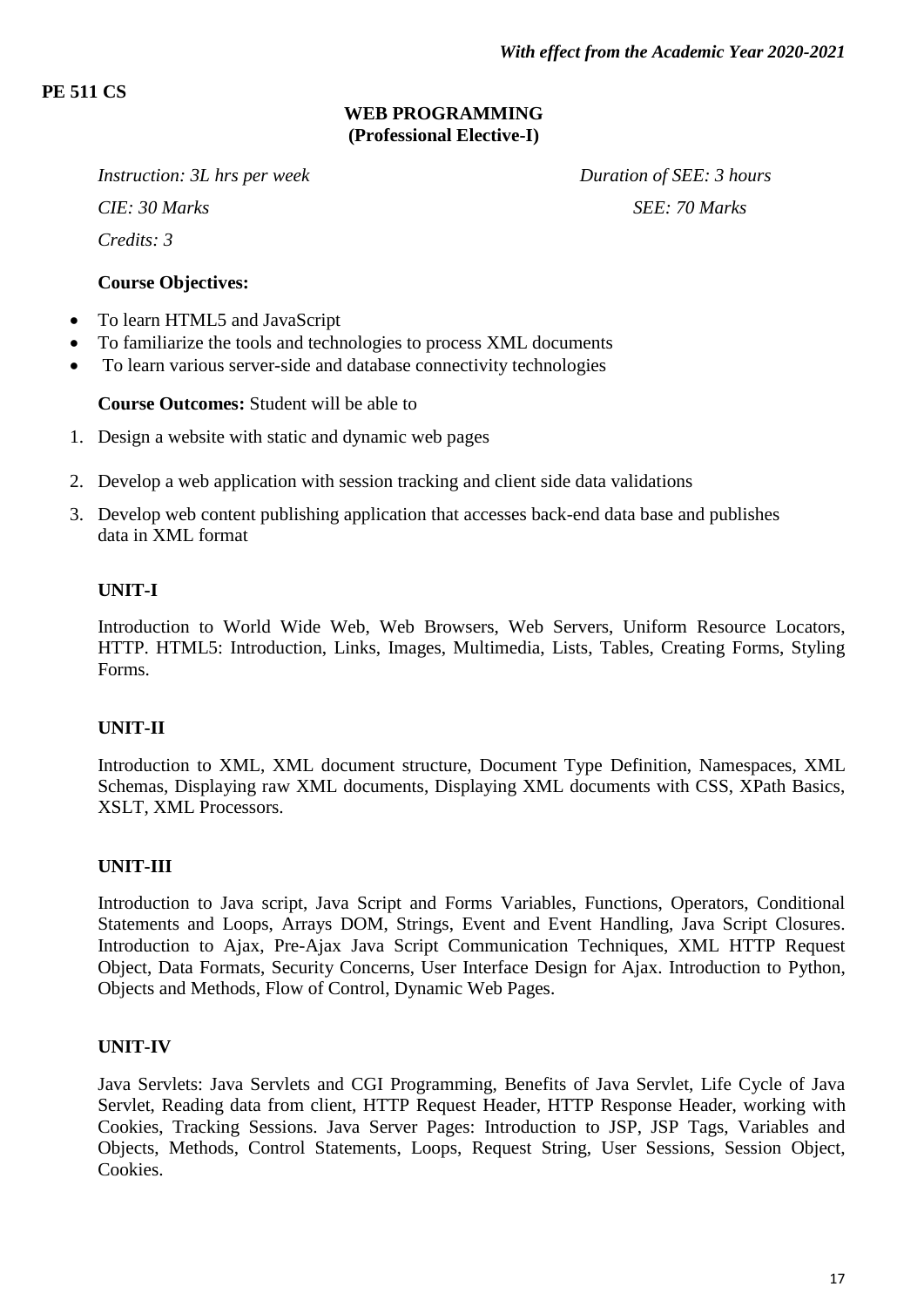#### **UNIT-V**

Introduction to PHP: Overview of PHP, General Syntactic Characteristics, Primitives, Operations, Expressions, Control Statements, Arrays, Functions, Pattern matching, Form handling, Files, Cookies, Session Tracking. Database access through Web: Architectures for Database Access-Database access with Perl - Database access with PHP-Database access with JDBC.

- 1. Robert W.Sebesta, Programming the World Wide Web, 3rd Edition, Pearson Education, 2006
- 2. Wendy Willard, HTML5, McGraw Hill Education (India) Edition, 2013
- 3. Thomas Powell, The Complete Reference: Ajax, Tata-McGraw-Hill, 2011
- 4. John Pollock, Java Script, 4th Edition, McGraw Hill Education (India) Edition, 2013
- 5. Jim Keogh, J2EE : The Complete Reference, Tata-McGraw-Hill, 2002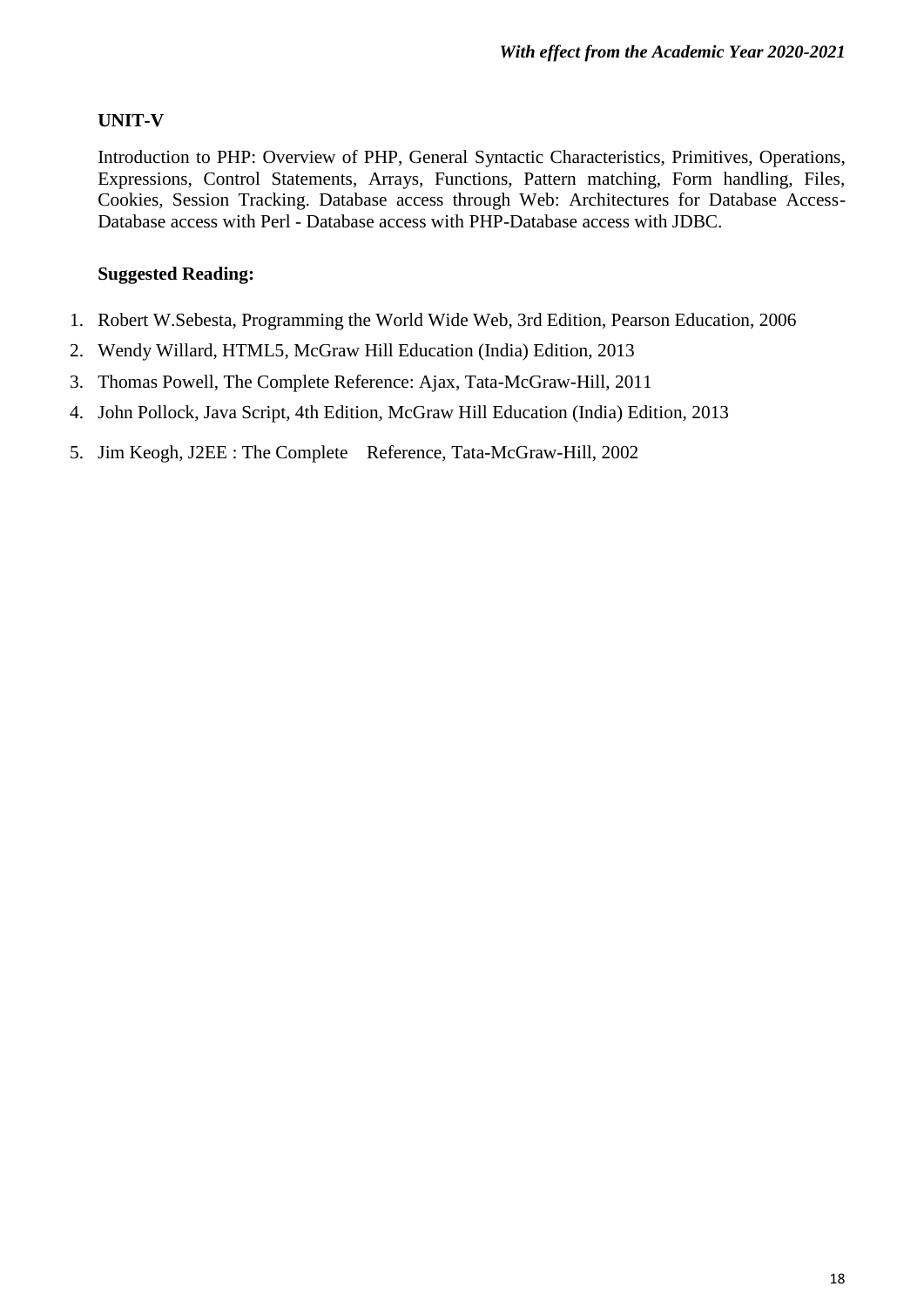# **PE 512 CS**

#### **SOFTWARE ENGINEERING (Professional Elective-I)**

*Instruction: 3L hrs per week Duration of SEE: 3 hours CIE:* 30 Marks SEE: *70 Marks Credits: 3*

# **Course Objectives:**

- To introduce the basic concepts of software development- processes from defining a product to  $\bullet$ shipping and maintaining that product
- To impart knowledge on various phases , methodologies and practices of software  $\bullet$ development
- $\bullet$ To understand the importance of testing in software development and study various testing strategies and software quality metrics

# **Course Outcomes**

Student will be able to

- 1. Acquire working knowledge of alternative approaches and techniques for each phase of software development
- 2. Acquire skills necessary for independently developing a complete software project
- 3. Understand the practical challenges associated with the development of a significant software system

# **UNIT-I**

#### **Introduction to Software Engineering:**

**A generic view of Process:** Software Engineering, Process Framework, CMM Process Patterns, Process Assessment.

**Process Models:** Prescriptive Models, Waterfall Model, Incremental Process Models, Evolutionary Process Models, Specialized Process Models, The Unified Models, Personal and Team Process Models, Process Technology, Product and Process.

**An Agile view of Process:** Introduction to Agility and Agile Process, Agile Process Models.

# **UNIT-II**

**Software Engineering Principles:** SE Principles, Communication Principles, Planning Principles, Modeling Principles, Construction Principles, Deployment.

**System Engineering:** Computer-based Systems, The System Engineering Hierarchy, Business Process Engineering, Product Engineering, System Modeling.

**Requirements Engineering:** A Bridge to Design and Construction, Requirements Engineering Tasks, Initiating Requirements Engineering Process, Eliciting Requirements, Developing Use-Cases, Building the Analysis Model, Negotiating Requirements, Validating Requirements.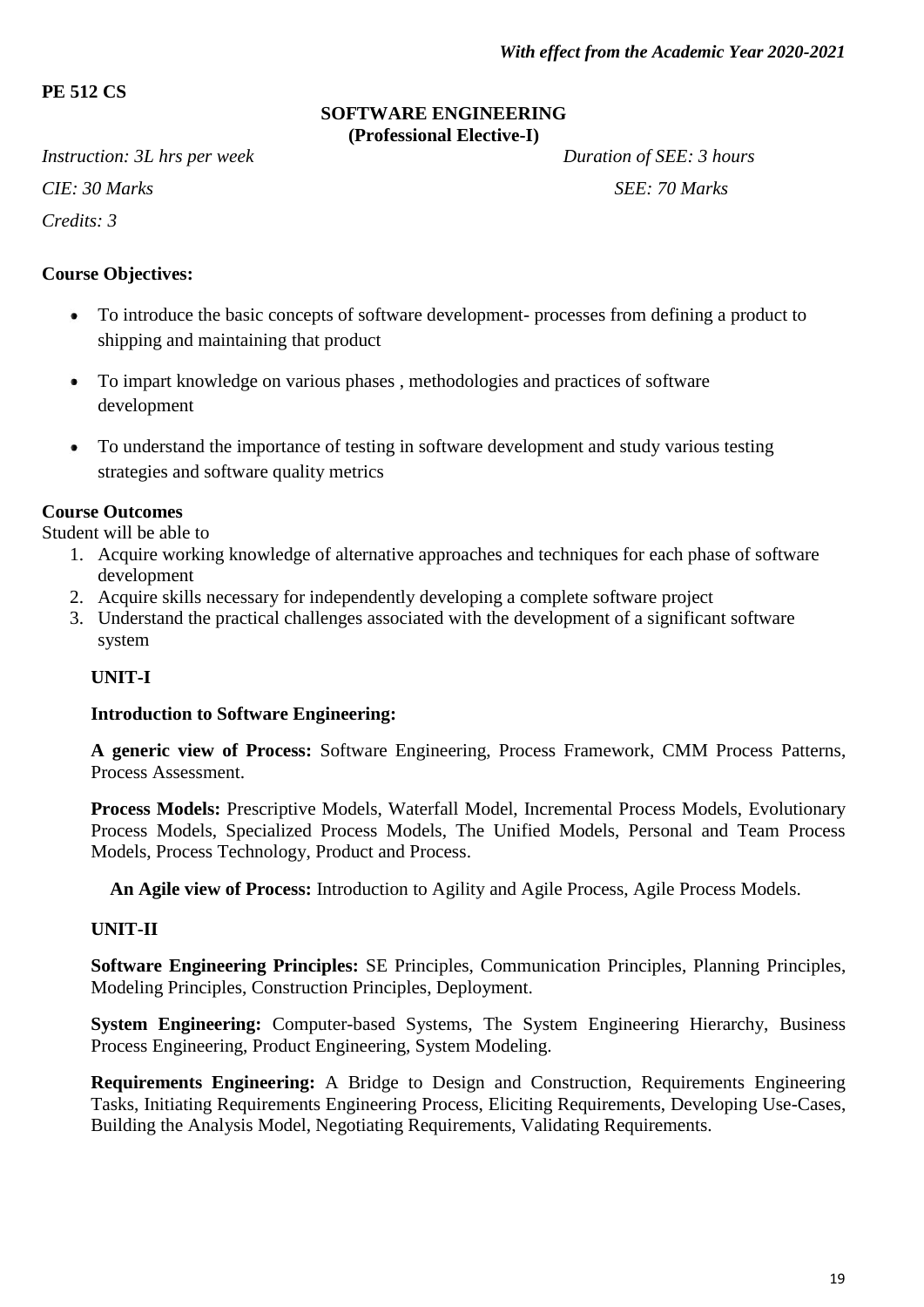# **UNIT-III**

**Building the Analysis Model:** Requirements Analysis Modeling Approaches, Data Modeling Concepts, Object-Oriented Analysis, Scenario-based Modeling, Flow-oriented Modeling, Classbased Modeling, Creating a Behavioral Model.

**Design Engineering:** Design within the context of SE, Design Process and Design Quality, Design Concepts, The Design Model, Pattern-based Software Design.

# **UNIT-IV**

**Creating an Architectural Design:** Software Architecture, Data Design, Architectural Styles and Patterns, Architectural Design, Assessing Alternative Architectural Designs, Mapping Data Flow into a Software Architecture.

**Modeling Component-Level Design:** Definition of Component, Designing Class-based Components, Conducting Component-level Design, Object Constraint Language, Designing Conventional Components.

**Performing User Interface Design:** The Golden Rules, User Interface Analysis and Design, Interface Analysis, Interface Design Steps, Design Evaluation.

#### **UNIT-V**

**Software Quality Assurance:** Basic Elements, Tasks, Goals and Metrics, Formal Approaches, Statistical Software Quality Assurance, Software Reliability, ISO 9000 Quality Standards, SQA Plan.

**Testing Strategies:** A Strategic Approach to Software Testing, Strategic Issues, Test Strategies for O-O Software, Validation Testing, System Testing, The Art of Debugging.

**Testing Tactics:** Software Testing Fundamentals, Black-box and White-box Testing, Basis Path Testing, Control Structure Testing, O-O Testing Methods, Testing Methods applicable on the Class Level, Inter Class Test Case Design, Testing for Specialized Environments, Architectures and Applications, Testing Patterns.

**Product Metrics:** Software Quality, A Framework for Product Metrics, Metrics for the Analysis Model, Metrics for the Design Model, Metrics for Source Code, Metrics for Testing, Metrics for Maintenance.

- 1. Roger S.Pressman, Software Enigneering: A Practitioner"s Approach, 7th Edition, McGraw Hill, 2009.
- 2. Ali Behforooz and Frederick J.Hudson, Software Engineering Fundamentals, Oxford University Press, 1996.
- 3. Pankaj Jalote , An Integrated Approach to Software Engineering, 3rd Edition, Narosa Publishing House, 2008.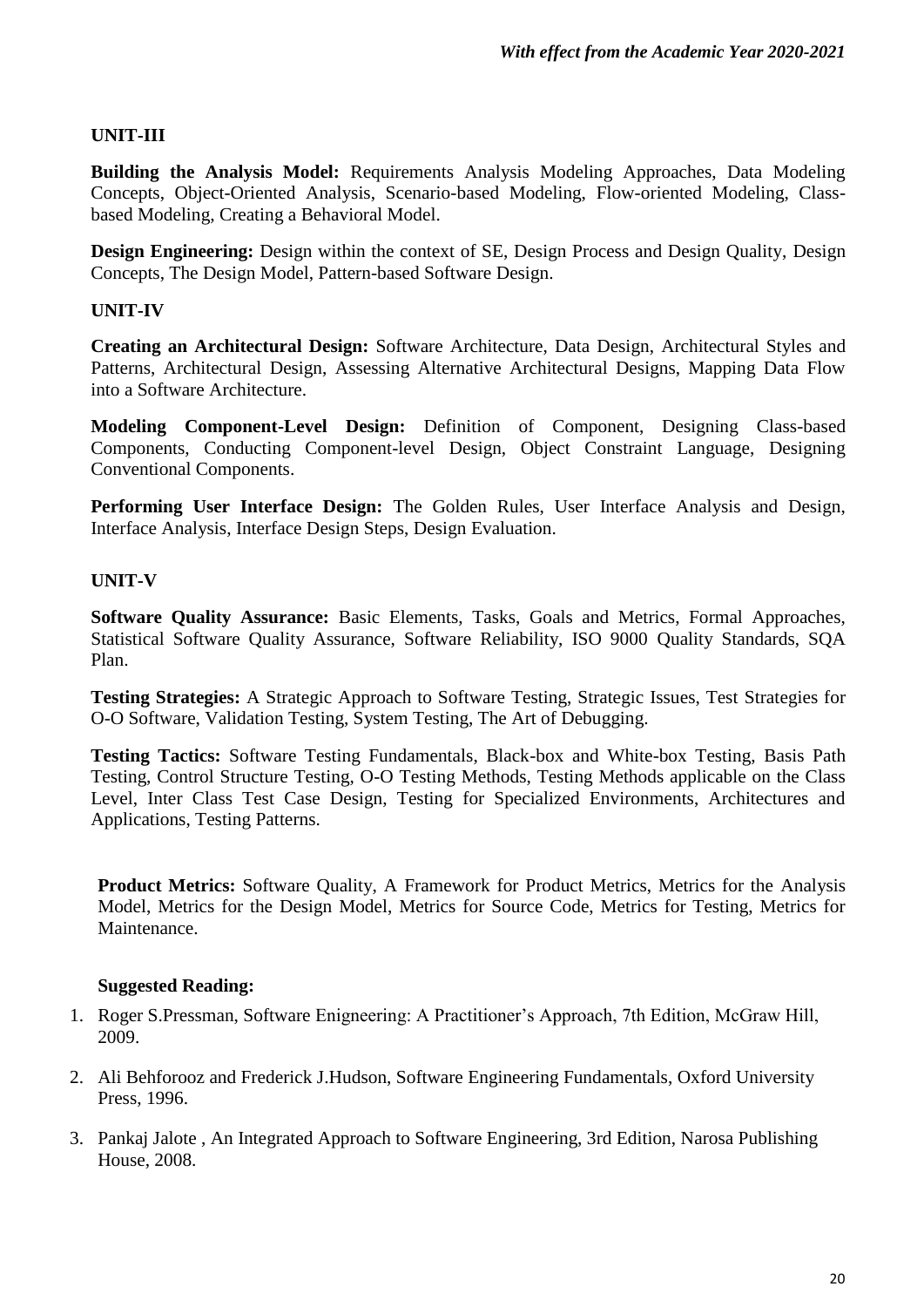# **PC 551CS**

# **DATABASE MANAGEMENT SYSTEMS LABORATORY**

*Instruction: 4 periods per week Duration of SEE: 3hours CIE: 25 marks SEE: 50 marks Credits: 2*

#### **Course Objectives:**

- To practice various DDL commands in SQL
- To write simple and Complex queries in SQL
- To familiarize PL/SOL

#### **Course Outcomes:**

Student will be able to:

- 1. Design and implement a database schema for a given problem
- 2. Populate and query a database using SQL and PL/SQL
- 3. Develop multi-user database application using locks

The list of programs suggested :

Creation of database (exercising the commands for creation).

- 1. Simple to Complex condition query creation using SQL Plus.
- 2. Usage of Triggers and Stored Procedures.
- 3. Creation of Forms for Student information, Library information, Pay roll etc.
- 4. Writing PL/SQL procedures for data validation.
- 5. Report generation using SQL reports.
- 6. Creating password and security features for applications.
- 7. Usage of File locking, Table locking facilities in applications.
- 8. Creation of small full- fledged database application spreading over3 sessions.
- **Note:-**The creation of sample database for the purpose of the experiments is expected to be pre- decided by the instructor.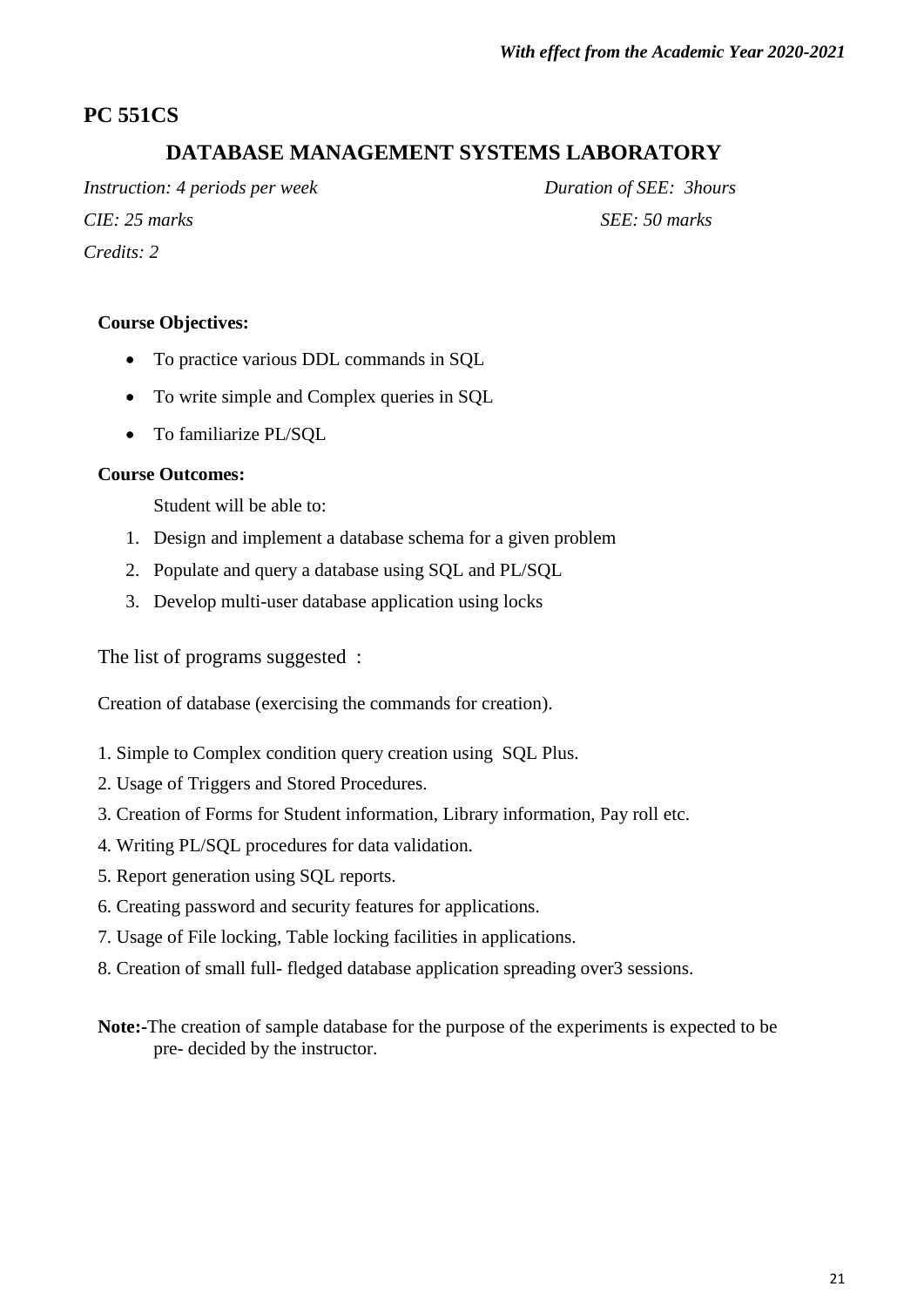# **PC 552 CS**

# **OPERATING SYSTEMS LABORATORY**

*Instruction: 4 periods per week Duration of SEE: 3hours CIE: 25 marks SEE: 50 marks Credits: 2*

#### **Course Objectives:**

- To learn shell programming and the use of filters in the LINUX environment
- To practice multithreaded programming
- To implement CPU Scheduling Algorithms and memory management algorithms

#### **Course Outcomes:**

Student will be able to:

- 1. Write shell scripts for simple system administration tasks
- 2. Write concurrent programs with synchronization constricts
- 3. Compare the performance of various CPU Scheduling Algorithm
- 4. Critically analyze the performance of the various Memory management algorithms

List of programs Suggested:

- 1-3. Memory Management Algorithms
- 4-5. Examples of Multithreading
- 6. Producer & Consumer problem using Semaphores and shared memory
- 7-8.Processor Scheduling algorithms
- 9. Dining Philosophers problem using Semaphores
- 10. Readers and Writers problem using Semaphores
- 11. Shell-programming exercises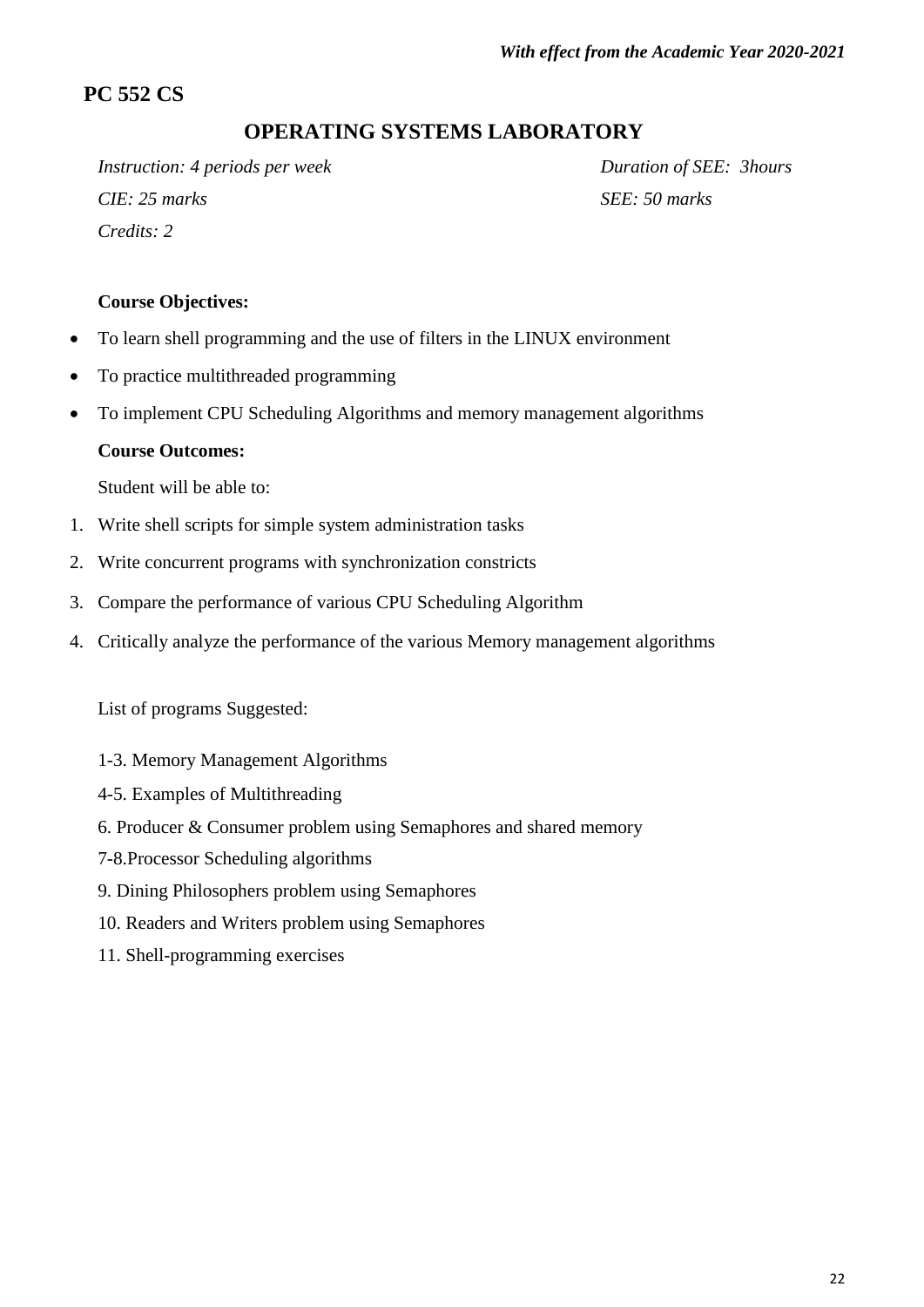# **SCHEME OF INSTRUCTION B.E. (COMPUTER SCIENCE & ENGINEERING) VI - SEMESTER**

|                                                               | Course                                |                                                             | <b>Scheme of</b>  |                    |                | <b>Contact</b>                                                              |                    | <b>Scheme of</b> |                |
|---------------------------------------------------------------|---------------------------------------|-------------------------------------------------------------|-------------------|--------------------|----------------|-----------------------------------------------------------------------------|--------------------|------------------|----------------|
| S. No.                                                        | Code                                  | <b>Course Title</b>                                         |                   | <b>Instruction</b> |                | Hours/                                                                      | <b>Examination</b> |                  | <b>Credits</b> |
|                                                               |                                       |                                                             | L                 | T                  | ${\bf P}$      | Week                                                                        | <b>CIE</b>         | <b>SEE</b>       |                |
| <b>THEORY</b>                                                 |                                       |                                                             |                   |                    |                |                                                                             |                    |                  |                |
| 1.                                                            | PC 601 CS                             | <b>Compiler Design</b>                                      | 3                 | $\mathbf{1}$       | $\overline{0}$ | $\overline{4}$                                                              | 30                 | 70               | $\overline{4}$ |
| 2.                                                            | PC 602 CS                             | <b>Computer Networks</b>                                    | 3                 | $\mathbf{1}$       | $\overline{0}$ | $\overline{4}$                                                              | 30                 | 70               | $\overline{4}$ |
|                                                               | <b>Professional Elective-II</b>       |                                                             |                   |                    |                |                                                                             |                    |                  |                |
|                                                               | PE 621 CS                             | Distributed Systems                                         |                   | $\theta$           |                | 3                                                                           |                    | 70               | 3              |
| 3.                                                            | PE 622 CS                             | Artificial Intelligence                                     | 3                 |                    | $\theta$       |                                                                             | 30                 |                  |                |
|                                                               | PE 623 CS                             | <b>Graph Theory</b>                                         |                   |                    |                |                                                                             |                    |                  |                |
|                                                               | PE 624 CS                             | <b>Distributed Databases</b>                                |                   |                    |                |                                                                             |                    |                  |                |
|                                                               | <b>Professional Elective-III</b>      |                                                             |                   |                    |                |                                                                             |                    |                  |                |
|                                                               | PE 631 CS                             | Cloud Computing                                             |                   |                    |                | 3                                                                           | 30                 | 70               | 3              |
| $\mathbf{4}$ .                                                | PE 632 CS                             | An Introduction to<br>Programming the<br>Internet of Things | 3                 | $\overline{0}$     | $\overline{0}$ |                                                                             |                    |                  |                |
|                                                               | PE 633 CS                             | Machine Learning                                            |                   |                    |                |                                                                             |                    |                  |                |
|                                                               | PE 634 CS                             | <b>Advanced Algorithms</b>                                  |                   |                    |                |                                                                             |                    |                  |                |
|                                                               | PE 635 CS                             | Data Engineering and<br><b>Advanced Database</b>            |                   |                    |                |                                                                             |                    |                  |                |
| 5.                                                            | <b>Open Elective-I</b>                |                                                             | 3                 | $\overline{0}$     | $\overline{0}$ | 3                                                                           | 30                 | 70               | 3              |
|                                                               |                                       |                                                             | <b>Practicals</b> |                    |                |                                                                             |                    |                  |                |
| 6.                                                            | PC 651 CS                             | Compiler Design Lab                                         | $\overline{0}$    | $\overline{0}$     | $\overline{2}$ | $\overline{2}$                                                              | 25                 | 50               | $\mathbf{1}$   |
| 7.                                                            | PC 652 CS                             | <b>Computer Networks</b><br>Lab                             | $\boldsymbol{0}$  | $\overline{0}$     | $\overline{2}$ | 4                                                                           | 25                 | 50               | 1              |
| 8.                                                            | PC653CS                               | Mini Project                                                | $\overline{0}$    | $\boldsymbol{0}$   | 3              | 6                                                                           | 50                 |                  | 3              |
| 9.                                                            | <b>PW 961 CS</b><br>Summer Internship |                                                             |                   |                    |                | Six Weeks during summer vacation<br>Evaluation will be done in VII-Semester |                    |                  |                |
| 15<br>$\overline{2}$<br><b>Total</b><br>29<br>450<br>7<br>250 |                                       |                                                             |                   |                    |                |                                                                             | 22                 |                  |                |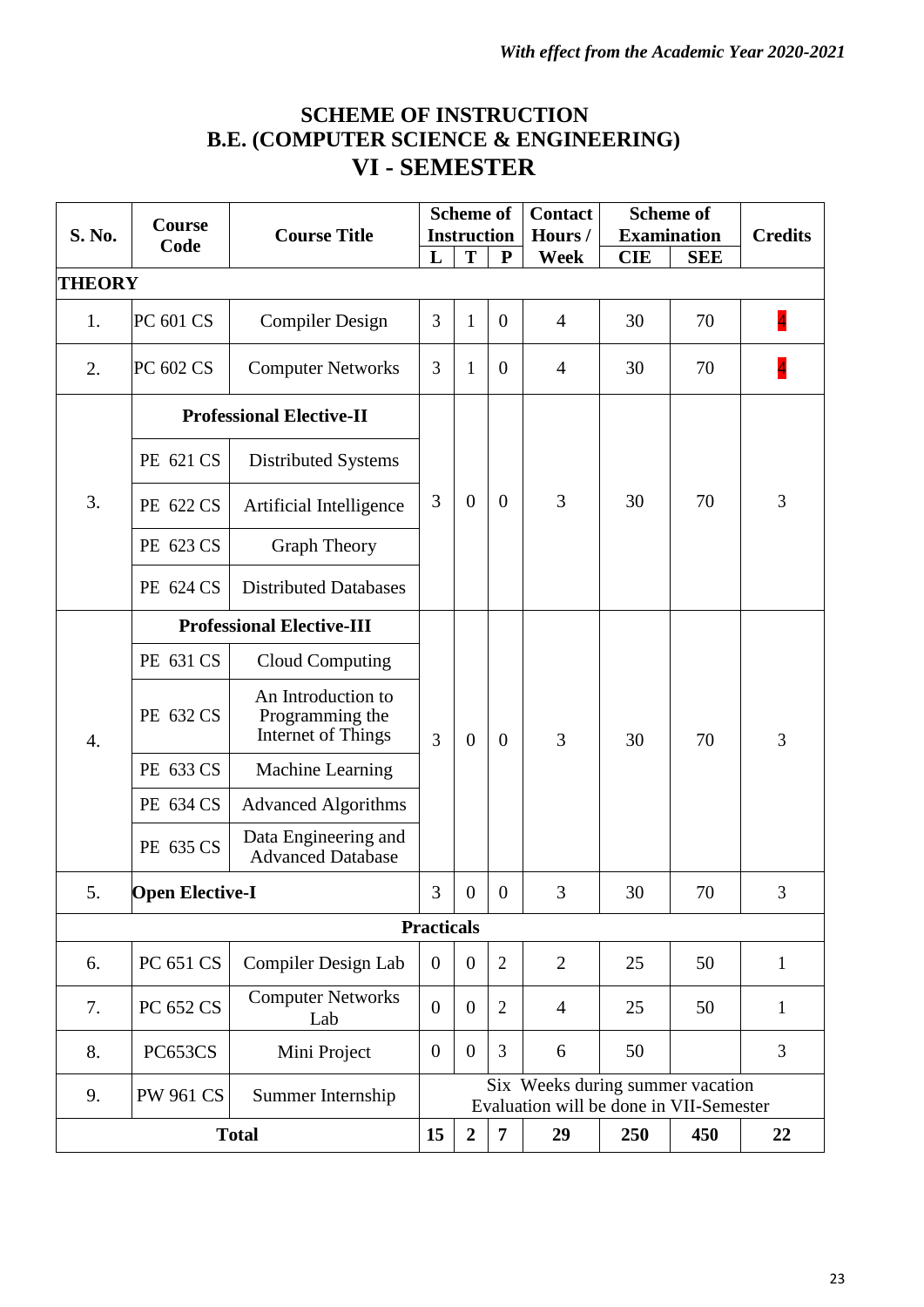|              | : Lectures                       |
|--------------|----------------------------------|
| T            | : Tutorials                      |
| <sup>p</sup> | : Practicals                     |
| <b>CIE</b>   | : Continuous Internal Evaluation |
| SEE.         | <b>Semester End Examination</b>  |

# **Open Elective – I:**

|  | OE 601 BM : Engineering Application in Medicine            |
|--|------------------------------------------------------------|
|  | OE 602 CE : Disaster Management                            |
|  | OE 603 EC : Electronic Instrumentation                     |
|  | OE 604 EC : Principles of Electronic Communication Systems |
|  | OE $605 \text{ ME}$ : 3D Printing Technology               |
|  | OE 606 ME : Finite Element Methods                         |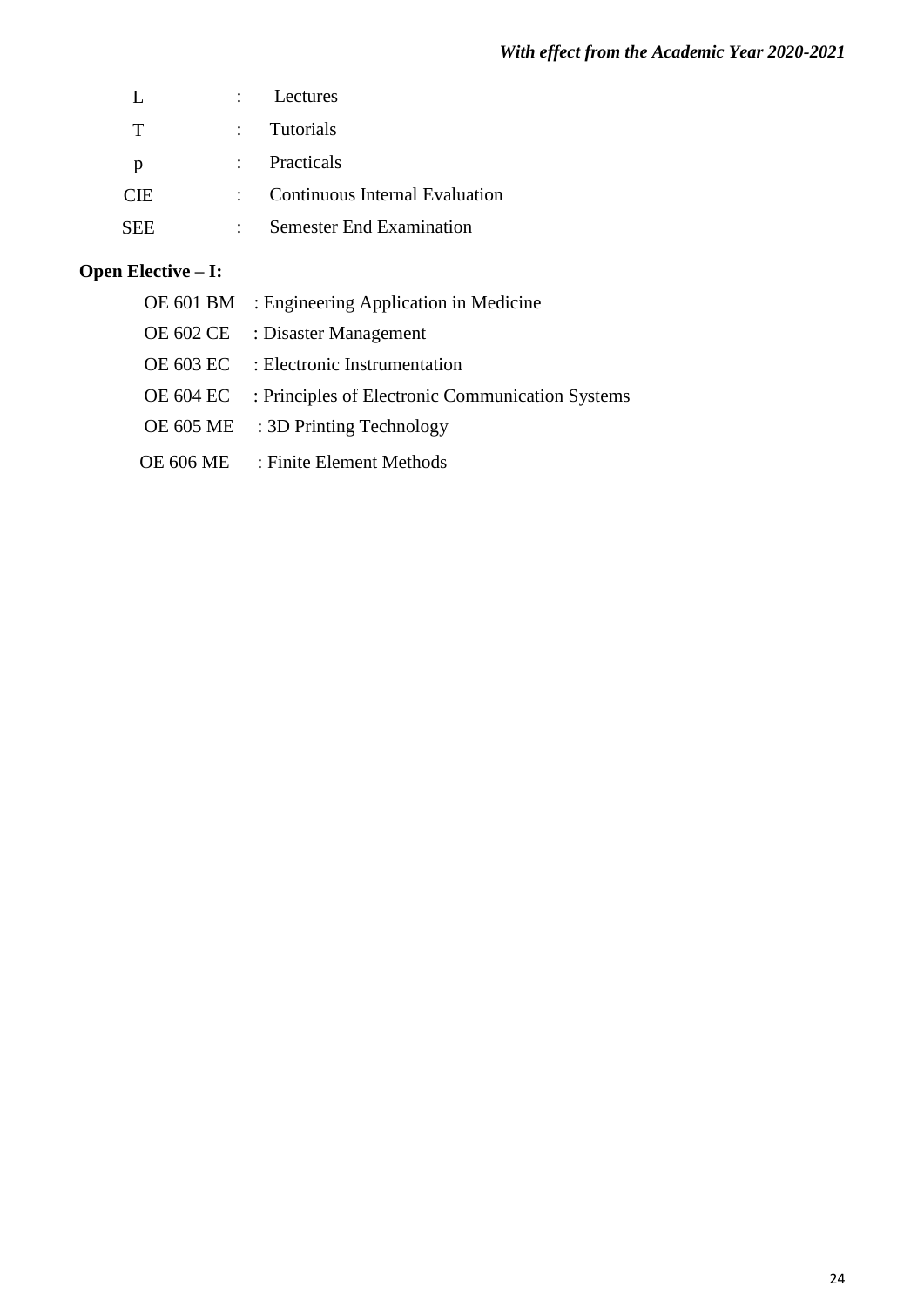| $5^{\text{th}}$ SEM     |                               | 6 <sup>th</sup> SEM                            |                                                                                                                                                                          | $8th$ SEM                                   |                                                                         |                                                                                                                            |
|-------------------------|-------------------------------|------------------------------------------------|--------------------------------------------------------------------------------------------------------------------------------------------------------------------------|---------------------------------------------|-------------------------------------------------------------------------|----------------------------------------------------------------------------------------------------------------------------|
| Elective I              | $\mathbf{I}$                  | III                                            | IV                                                                                                                                                                       | V                                           | VI                                                                      | <b>VII</b>                                                                                                                 |
| Web Prog                | Distributed<br><b>Systems</b> | Cloud<br>Computing                             | Application<br>Multiplatform<br>Mobile<br>development<br>application<br>using<br>Kubernetes<br>development<br>And<br>Application<br>$development -$<br><b>Full Stack</b> |                                             | Application<br>development<br>using Micro<br>services &<br>service mesh | Architecture<br>of Large<br>application<br>-Serverless<br>and Cloud<br><b>Functions</b>                                    |
| Software<br>Engineering |                               | Cloud<br>Computing                             | Scalable<br>architectures<br>for Large<br><b>Applications</b>                                                                                                            |                                             |                                                                         |                                                                                                                            |
|                         |                               | Fundamentals<br>of Internet of<br>Things (IOT) | Management<br>of Urban<br>Infrastructures-<br><b>Smart Cities</b>                                                                                                        | Industrial<br>IOT:<br>Markets &<br>Security | Sustainability<br>by<br>architecting<br>smart IOT                       | Enterprise<br>IoT:<br><b>Strategies</b><br>and Best<br>Practices<br>for<br>Connected<br>Products<br>and<br><b>Services</b> |
|                         | Artificial<br>Intelligence    | Machine<br>Learning                            | Data Mining                                                                                                                                                              | Machine<br>Vision                           | Neural<br>Networks &<br>Deep<br>Learning                                | <b>Natural</b><br>Language<br>Processing                                                                                   |
|                         | Graph<br>Theory               | Advanced<br>Algorithms                         | Computational<br>Complexity                                                                                                                                              | <b>Distributed</b><br>Algorithms            | Graph<br>Analytics                                                      | Quantum<br>Computing                                                                                                       |
|                         | Distributed<br>Databases      | Data<br>Engineering<br>& Advanced<br>DB        | Scalable<br>architectures<br>for Large<br><b>Applications</b>                                                                                                            | Programming<br>with Elastic<br><b>MR</b>    | Analytics<br>using BD                                                   | Architecture<br>of Large<br>application<br>-Serverless<br>and Cloud<br><b>Functions</b><br>and Large<br><b>DB</b>          |

# **Program Electives For V, VI , VII and VII SEM**

\*\*\*\*Students has to undergo summer internship of 6 Weeks duration at the end of semester VI and credits will be awarded after evaluation.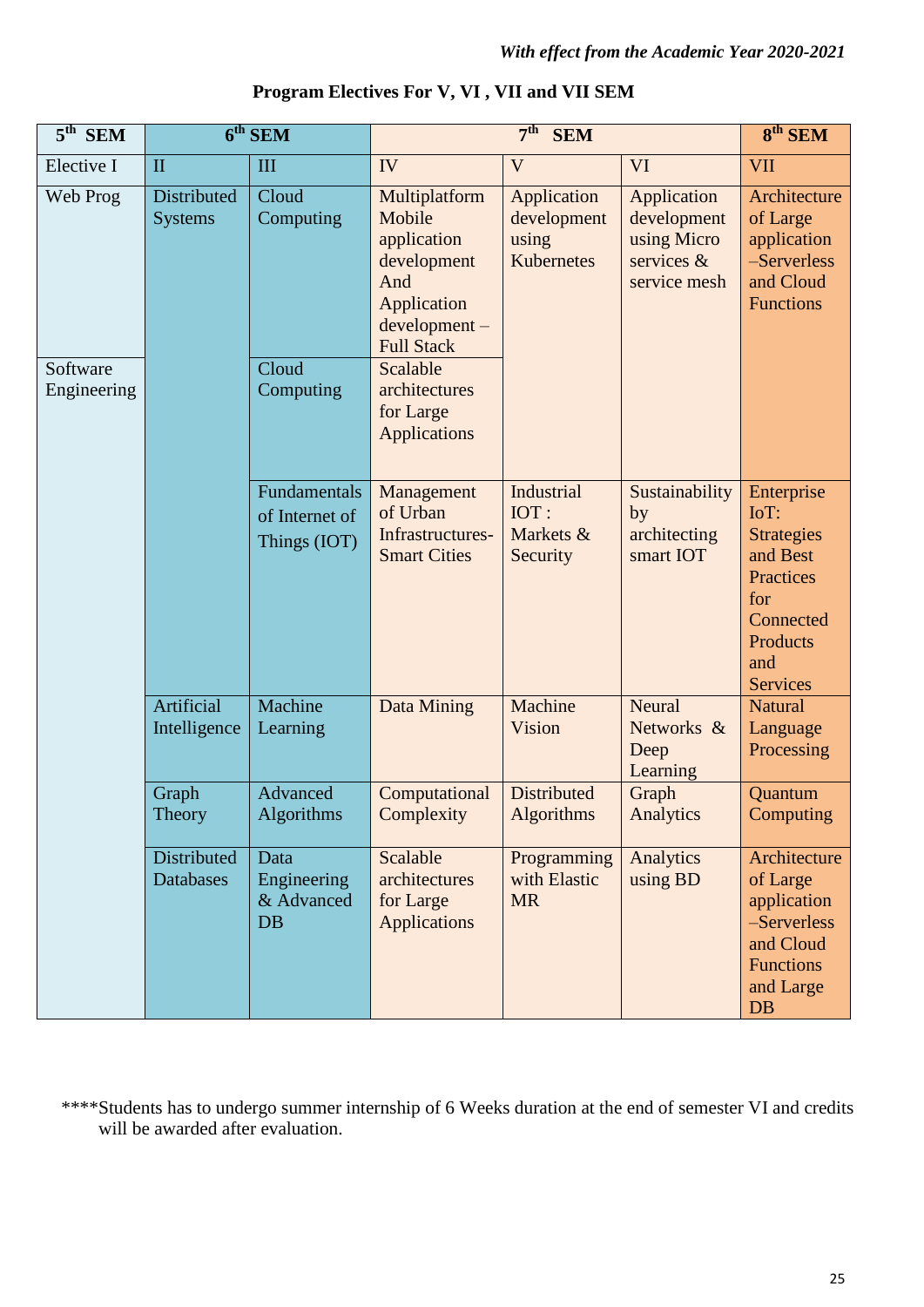# **PC 601CS**

#### **COMPILER DESIGN**

*Instruction: 4 hrs per week Duration of SEE: 3 hours CIE:* 30 Marks SEE: 70 Marks *Credits: 4*

# **Course Objectives:**

- To introduce the steps in language translation pipeline and runtime data structures used in translation
- To learn about Scanning (lexical analysis) process using regular expressions and use of LEX to generate scanner
- To introduce different Parsing strategies including top-down (e.g., recursive descent, Earley parsing, or LL) and bottom-up (e.g., backtracking or LR) techniques
- Describe semantic analyses using an attribute grammar
- To learn how to build symbol tables and generate intermediate code.
- To introduce techniques of program analysis and code optimization

#### **Course Outcomes:**

Student will be able to :

- 1. Create lexical rules and grammars for a given language
- 2. Generate scanners and parsers from declarative specifications.
- 3. Describe an abstract syntax tree for a small language.
- 4. Use program analysis techniques for code optimization
- 5. Develop the compiler for a subset of a given language

# **UNIT – I**

**Introduction:** Compilers, The translation process, Data structures and issues in compiler structure, Bootstrapping and Porting.

**Scanning:** The scanning process, Regular expressions, Finite Automata, Regular expressions to DFA's, use of LEX to generate scanner.

# **UNIT – II**

**Context Free Grammars & Parsing:** The parsing process, Context free grammars, Parse tree & Abstract syntax trees, EBNF and syntax diagrams, and Properties of CFLs.

**Top Down Parsing:** Recursive descent parsing, LL (1) parsing, First and follow sets, Recursive descent parser, and Error recovery in top down parsers.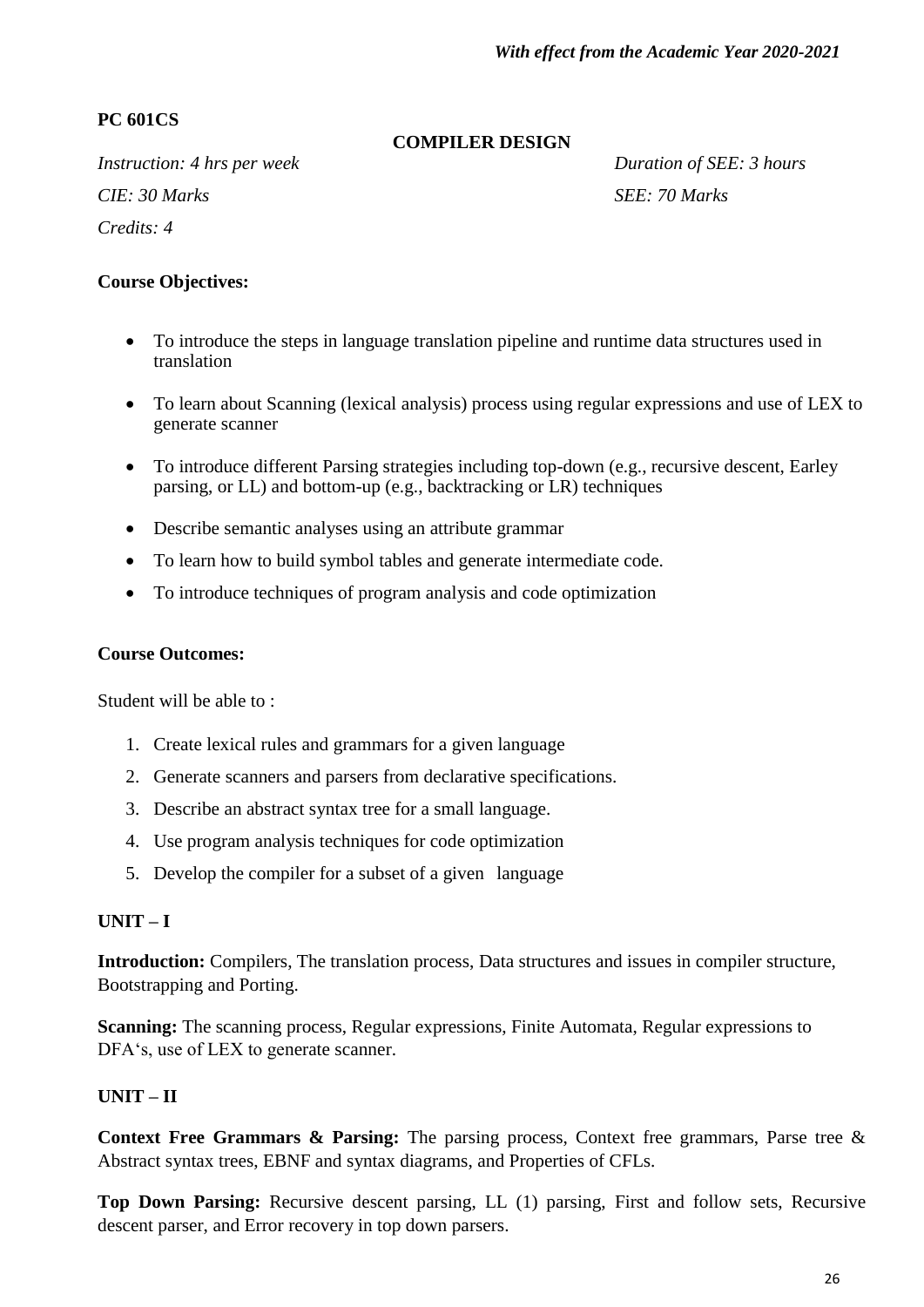# **UNIT – III**

**Bottom-up Parsing:** Overview, LR (0) items and LR (0) Parsing, SLR (1) Parsing, general LR(1) and LALR(1) parsing, YACC, and Error recovery in bottom-up parsers.

# **UNIT – IV**

**Semantic Analysis:** Attributes and attribute grammars, Algorithms for attribute computation, Symbol table, Data types and Type checking.

**Runtime Environments:** Memory organization during program execution, Fully static runtime environments, Stack-based runtime environments, Dynamic memory, and Parameter parsing mechanisms.

# **UNIT – V**

**Code Generation:** Intermediate code and data structures for code generation, Basic code generation techniques, Code generation of data structure references, Code generation of control statements and logical expressions, Code generation of procedure and function calls, Code generation in commercial compilers, Code optimization techniques, and Data flow equation.

- 1. Kenneth C. Louden, ―*Compiler Construction: Principles and Practice*‖, Thomson Learning Inc., 1997.
- 2. Ravi Sethi, Aho & Ullman JP, ―*Compilers: Principles, Techniques and Tools*‖, Addison Wesley publishing co., 1986.
- 3. J.P. Tremblay and P.S. Sorenson, ―*The Theory and Practice of Compiler Writing*‖, TMH-1985.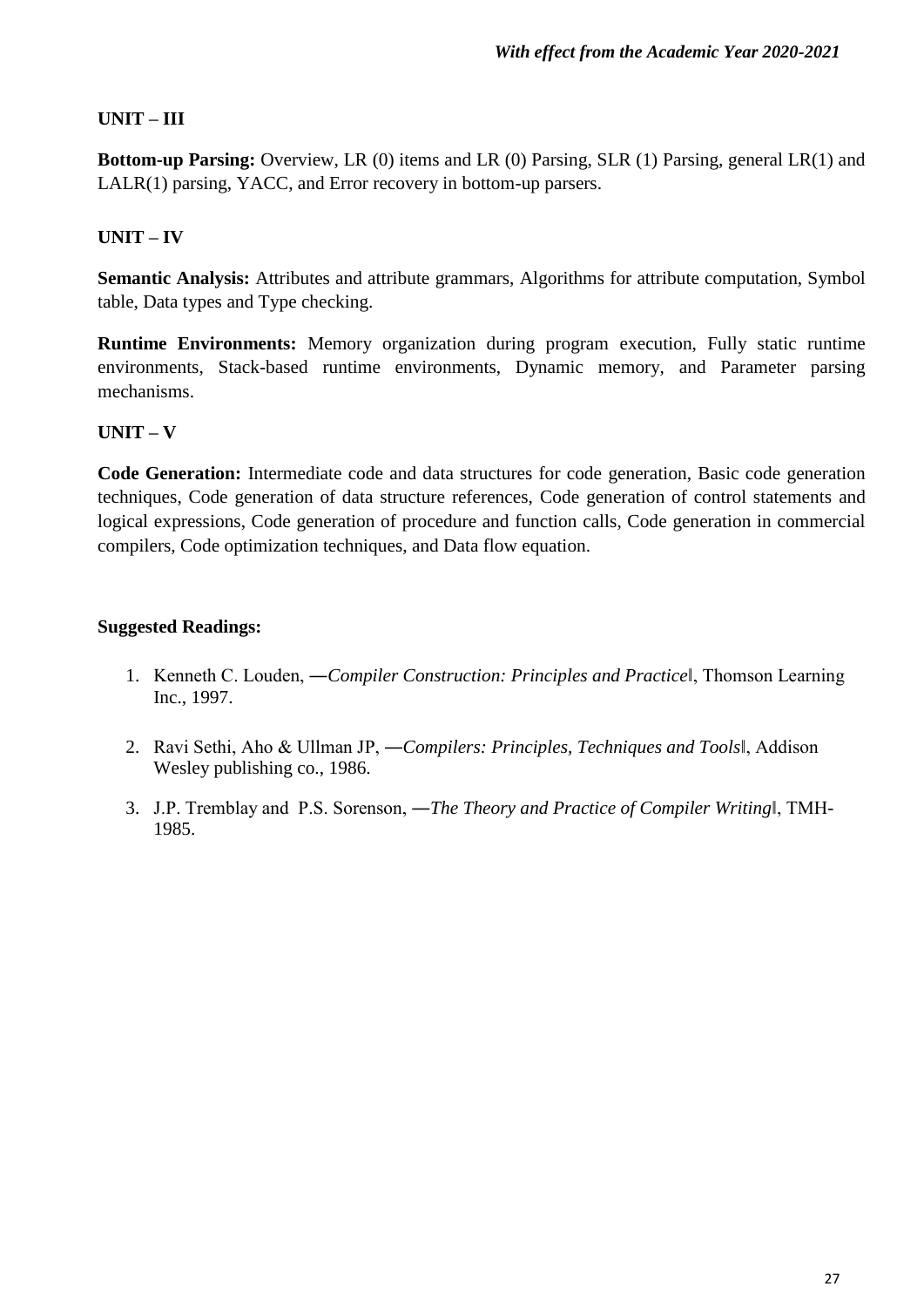# **PC 602CS**

#### **COMPUTER NETWORKS**

*Instruction:*  $(3L + IT)$  hrs per week Duration of SEE: 3 hours *CIE:* 30 *Marks SEE:* 70 *Marks Credits: 4*

#### **Course Objectives:**

- To study the design issues in network layer and various routing algorithms
- To introduce internet routing architecture and protocols
- To learn the flow control and congestion control algorithms in Transport Layer
- To introduce the TCP/IP suite of protocols and the networked applications supported by it
- To learn basic and advanced socket system calls

#### **Course Outcomes**

Student will be able to

- 1. Explain the function of each layer of OSI and trace the flow of information from one node to another node in the network
- 2. Understand the principles of IP addressing and internet routing
- 3. Describe the working of various networked applications such as DNS, mail, file transfer and www
- 4. Implement client-server socket-based networked applications.

#### **UNIT I**

DATA COMMUNICATIONS: Components, analog and digital signals and Encoders, [Modems,](http://www.indiastudychannel.com/resources/33353-CS-COMPUTER-NETWORKS-Syllabus-Anna.aspx) RS232 Interfacing

Switching: Circuit Switching, Message Switching and Packet Switching.

Topologies – Concept of layering.-Protocols and Standards – ISO / OSI model, TCP/IP

#### **UNIT II**

DATA LINK LAYER: Error Control: Error detection and correction (CRC and Hamming code for single bit correction)

Flow Control: stop and wait – - sliding window protocols-go back-N ARQ – selective repeat ARQ

MAC LAYER: Ethernet IEEE 802.3LAN, Manchester encoding, Binary exponential algorithm, Efficiency calculation, ARP and RARP.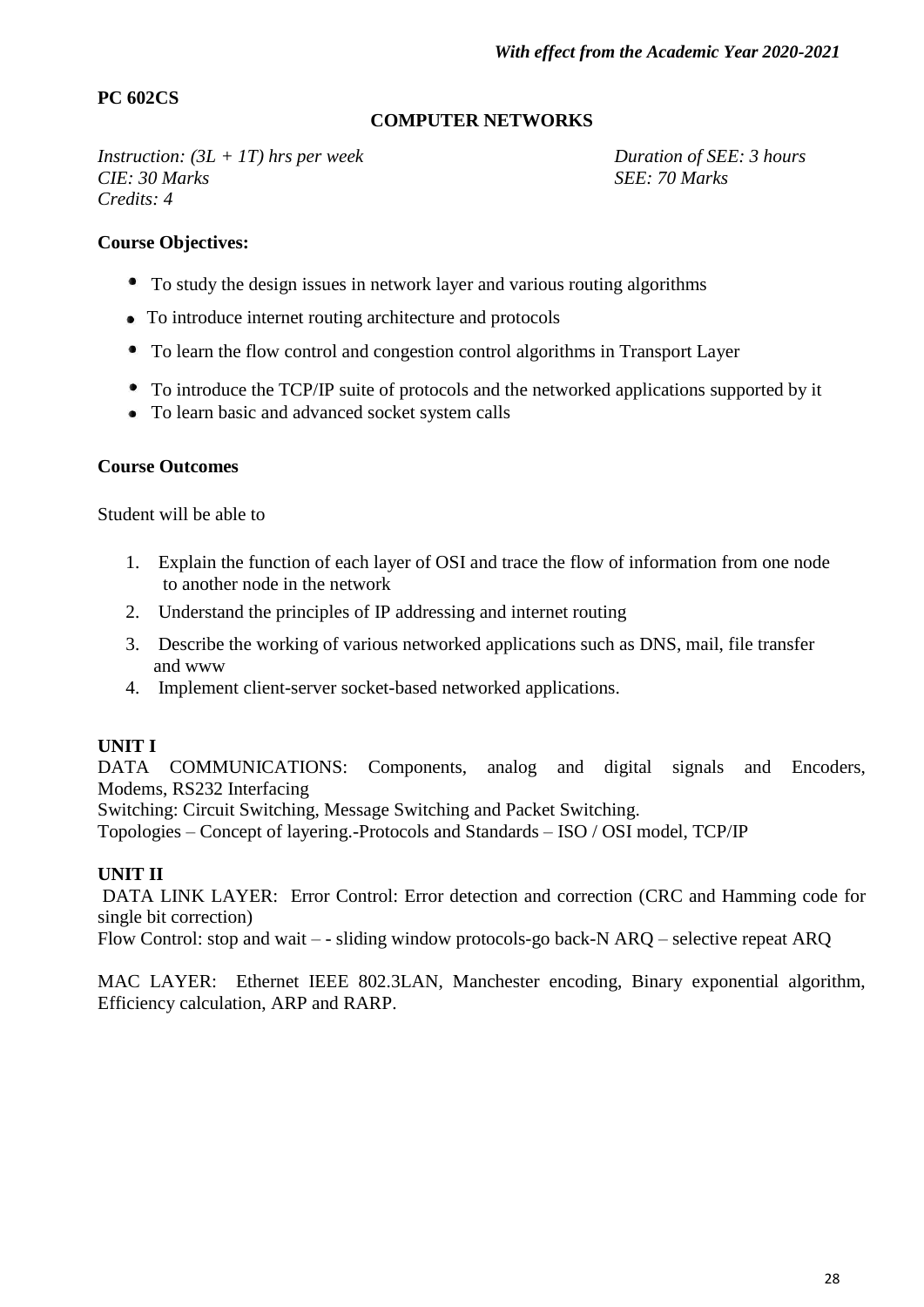# **UNIT III**

NETWORK LAYER : Internetworks – virtual circuit and Datagram approach Routing – Distance Vector Routing ,Link State Routing , OSPF and BGP IPv4 , addressing, Subnetting, IPv6, CIDR, ICMP and IGMP protocols

# **UNIT IV**

TRANSPORT LAYER : Services of transport layer, Multiplexing and crash recovery Transmission Control Protocol (TCP) – TCP window management Congestion Control, timer management and User Datagram Protocol (UDP)

# **UNIT V**

Socket Programming : Primitive and advanced system calls, client/server iterative and concurrent programs

IO multiplexing, Asynchronous IO and select system call.

APPLICATION LAYER : Domain Name Space (DNS) – SMTP – FTP – HTTP

References:

- 1) Computer Networks (5th Edition), Authors: Andrew S. Tanenbaum , David J. Wetherall , Pearson
- 2) Computer Networks: A Systems Approach, Authors: Larry Peterson and Bruce Davie, Elsevier
- 3) Computer Networking: A Top-Down Approach (6th Edition), Authors: James F. Kurose , Keith W. Ross , Pearson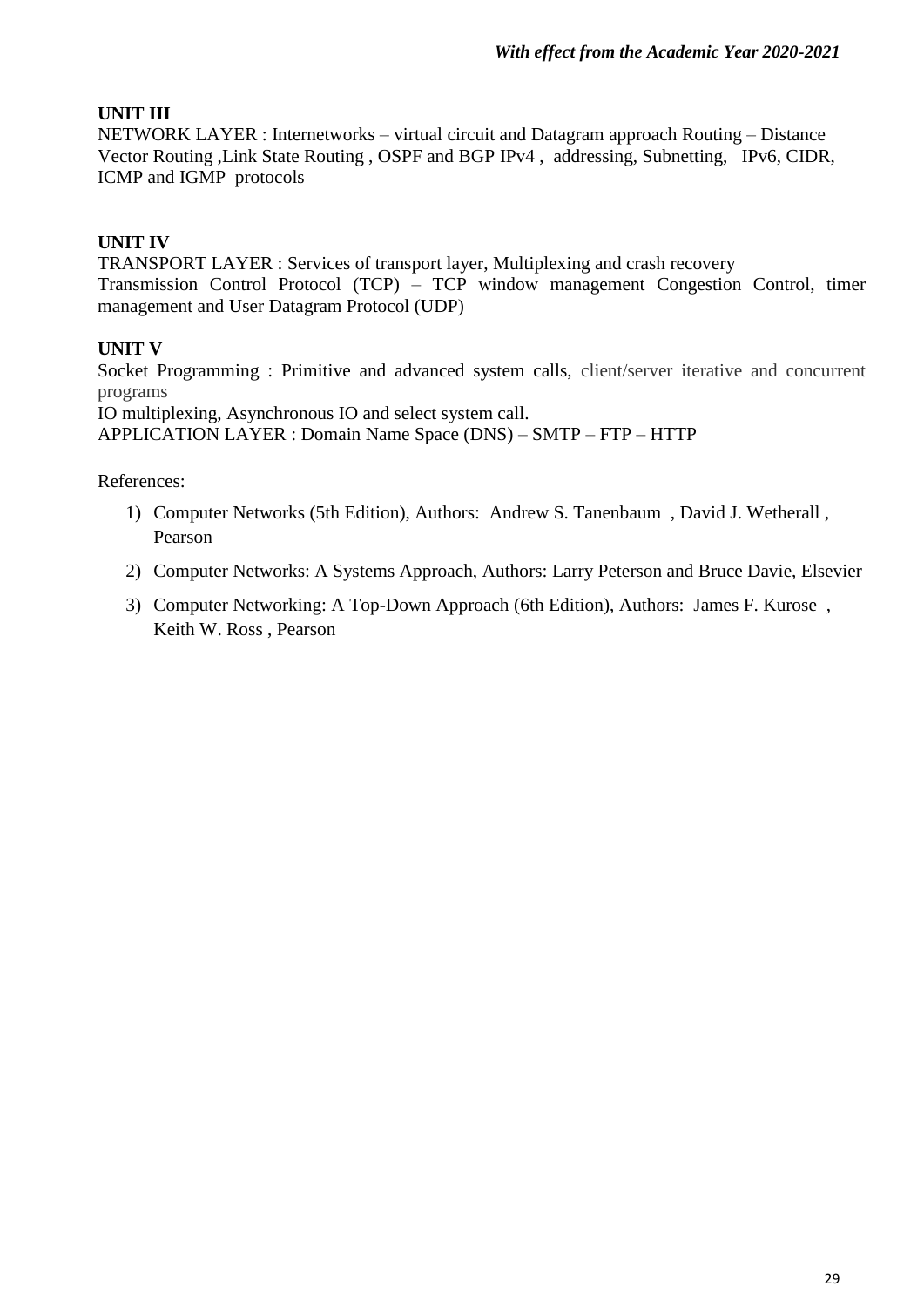# **PE 621CS**

# **DISTRIBUTED SYSTEMS (Professional Elective-II)**

*Instruction: 3 hrs per week* Duration of SEE: *3 hours CIE:* 30 Marks SEE: 70 Marks *Credits: 3*

# **Course Objectives:**

- To acquire an understanding of the issues in distributed systems
- To study architectures and working of distributed file systems
- To expose the students to distributed transaction management, security issues and replication

#### **Course Outcomes:**

Student will be able to:

- 1. Describe the problems and challenges associated with distributed systems.
- 2. Implement small scale distributed systems.
- 3. Understand design tradeoffs in large-scale distributed systems

# **UNIT-I**

**Introduction:** Goals and Types of Distributed Systems

**Architectures:** Architectural Styles, System Architectures, Architectures versus Middleware, and Self-Management in Distributed Systems.

**Processes:** Threads, Virtualization, Clients, Servers, and Code Migration.

**Communication:** Fundamentals, Remote Procedure Call, Message-Oriented Communication, Stream-Oriented Communication, and Multicast Communication.

#### **UNIT-II**

**Naming:** Names, Identifiers and Addresses, Flat Naming, Structured Naming, and Attribute-Based Naming.

**Synchronization:** Clock Synchronization, Logical Clocks, Mutual Exclusion, Global Positioning of Nodes, and Election Algorithms.

**Consistency and Replication:** Introduction, Data-Centric Consistency Models, Client-Centric Consistency Models, Replica Management, and Consistency Protocols.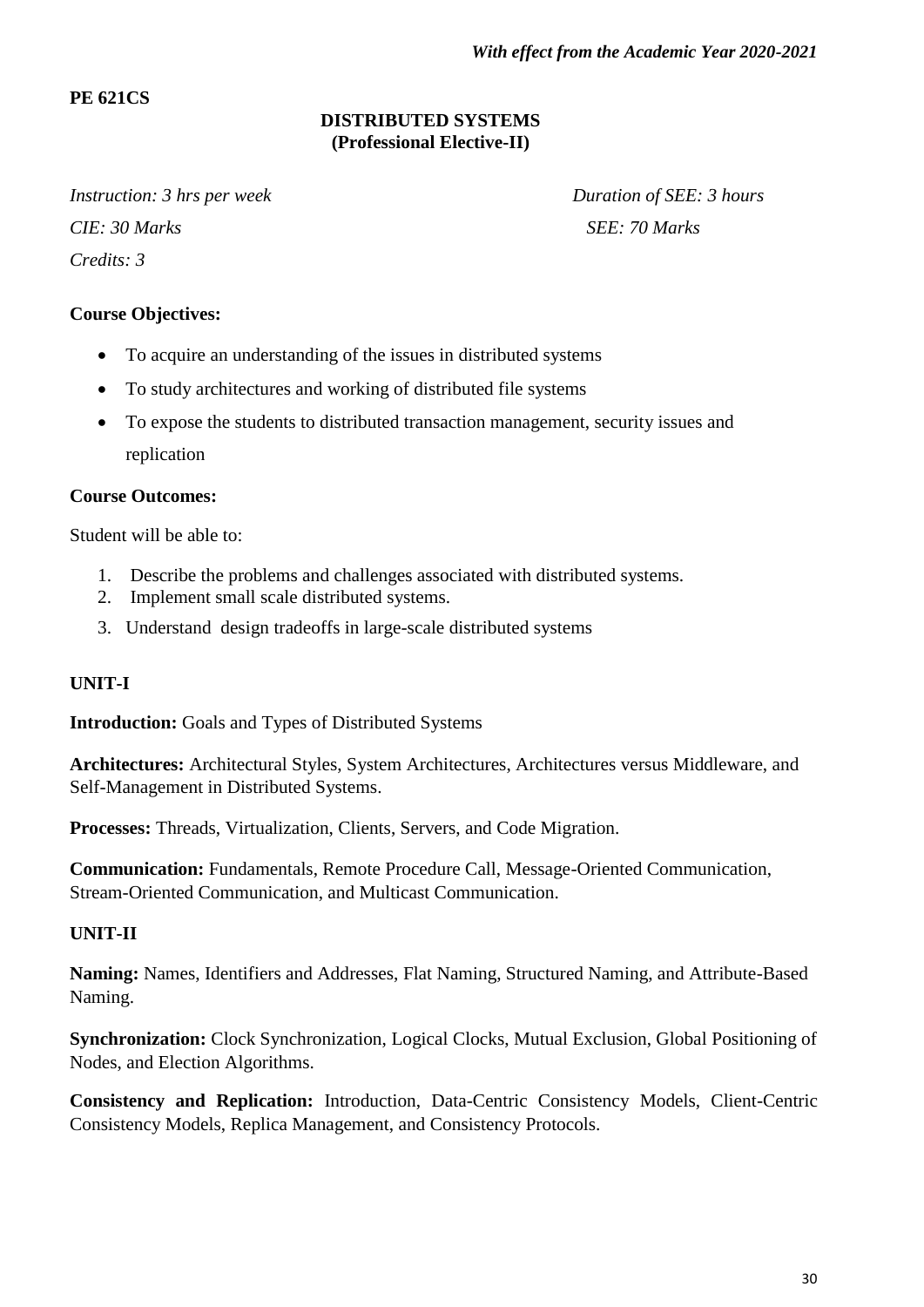#### **UNIT-III**

**Fault Tolerance:** Introduction to Fault Tolerance, Process Resilience, Reliable Client-Server Communication, Reliable Group Communication, Distributed Commit, and Recovery.

**Distributed Object-Based Systems:** Architecture, Processes, Communication, Naming, Synchronization, Consistency and Replication, Fault Tolerance, and Security.

# **UNIT-IV**

**Distributed File Systems:** Architecture, Processes, Communication, Naming, Synchronization, Consistency and Replication, Fault Tolerance, and Security.

**Distributed Web-Based Systems:** Architecture, Processes, Communication, Naming, Synchronization, Consistency and Replication, Fault Tolerance, and Security.

# **UNIT-V**

**Distributed Coordination-Based Systems:** Introduction to Coordination Models, Architecture, Processes, Communication, Naming, Synchronization, Consistency and Replication, Fault Tolerance, and Security.

**Map-Reduce:** Example, Scaling, programming model, Apache Hadoop, Amazon Elastic Map Reduce, Mapreduce.net, Pig and Hive.

- 1. Andrew S. Tanenbaum and Maarten Van Steen, ―*Distributed Systems*‖, PHI 2nd Edition, 2009.
- 2. R.Hill, L.Hirsch, P.Lake, S.Moshiri, ―*Guide to Cloud Computing*, Principles and Practice‖, Springer, 2013.
- 3. R.Buyya, J.Borberg, A.Goscinski,‖*Cloud Computing-Principles and Paradigms*‖, Wiley 2013.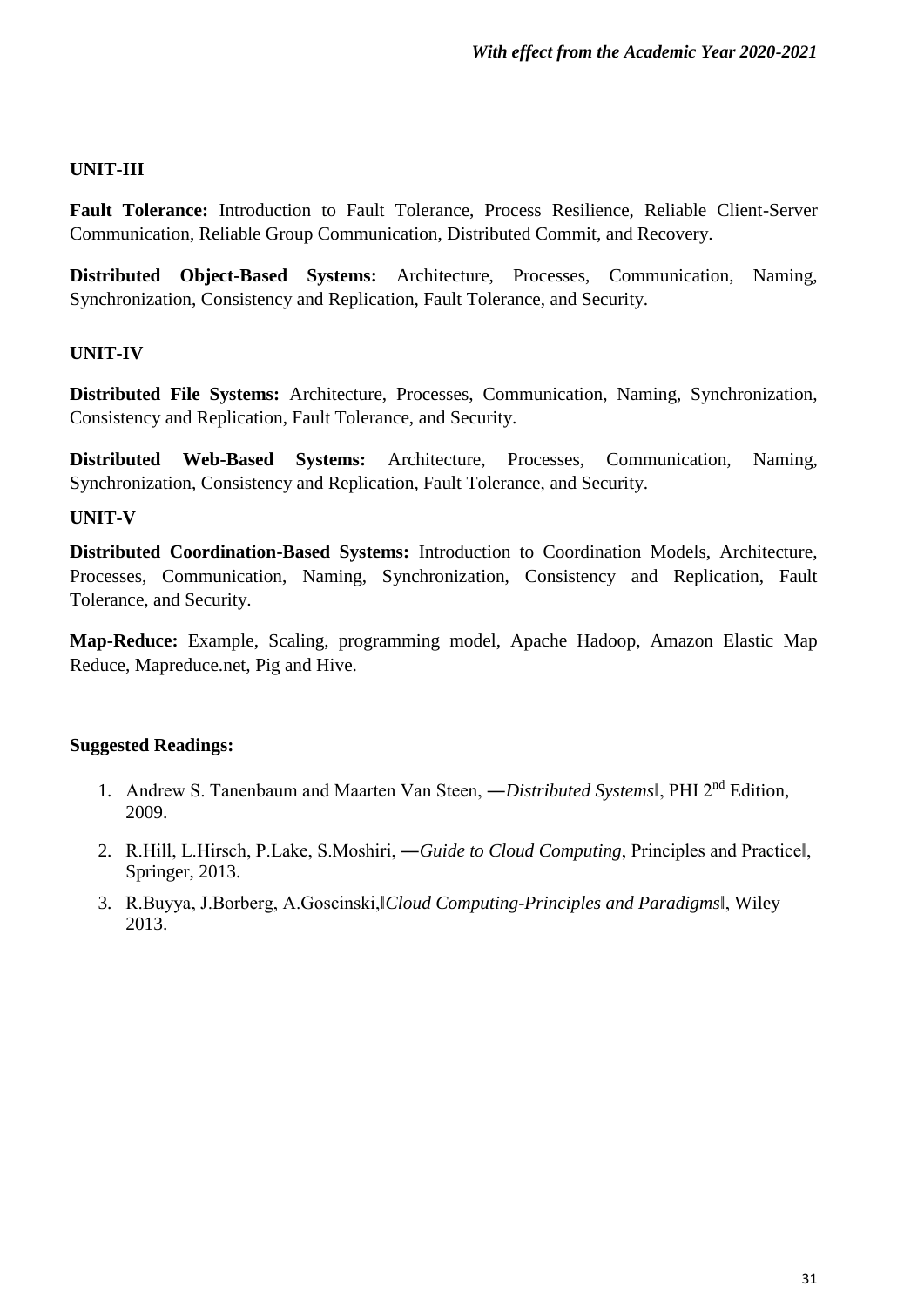# **PE 622CS**

#### **ARTIFICIAL INTELLIGENCE (Professional Elective-II)**

*Instruction: (3L) hrs per week Duration of SEE: 3 hours CIE: 30 Marks SEE: 70 Marks Credits: 3*

#### **Course Objectives:**

- Gain a historical perspective of AI and its foundations.
- Become familiar with basic principles of AI toward problem solving, inference, perception, knowledge representation, and learning.
- Investigate applications of AI techniques in intelligent agents, expert systems, artificial neural networks and other machine learning models.
- Experience AI development tools such as an "AI language", expert system shell, and/or data mining tool.
- Experiment with a machine learning model for simulation and analysis.
- Explore the current scope, potential, limitations, and implications of intelligent systems

#### **Course Outcomes:**

Upon successful completion of this course, student will be able to

- 1. Compare AI with human intelligence and traditional information processing and discuss its strengths and limitations as well as its application to complex and human-centred problems.
- 2. discuss the core concepts and algorithms of advanced AI, including informed searching, CSP, logic, uncertain knowledge and reasoning, dynamic Bayesian networks, graphical models, decision making, multiagent, inductive learning, statistical learning, reinforcement learning, deep learning, natural language processing, robotics, and so on.
- 3. Apply the basic principles, models, and algorithms of AI to recognize, model, and solve problems in the analysis and design of information systems.
- 4. Analyze the structures and algorithms of a selection of techniques related to searching, reasoning, machine learning, and language processing.
- 5. Design AI functions and components involved in intelligent systems such as computer games, expert systems, semantic web, information retrieval, machine translation, mobile robots, decision support systems, and intelligent tutoring systems.
- 6. Review research articles from well-known AI journals and conference proceedings regarding the theories and applications of AI.
- 7. Carry out a research project and write a research proposal, report and paper.

# **UNIT -I**

**Introduction:** History Intelligent Systems, Foundations of Artificial Intelligence, Sub areas of Al, Applications.

**Problem Solving - State - Space Search and Control Strategies:** Introduction, General Problem Solving Characteristics of problem, Exhaustive Searches, Heuristic Search Techniques, Iterative - Deepening A\*, Constraint Satisfaction.

Game Playing, Bounded Look - ahead Strategy and use of Evaluation Functions, Alpha Beta Pruning.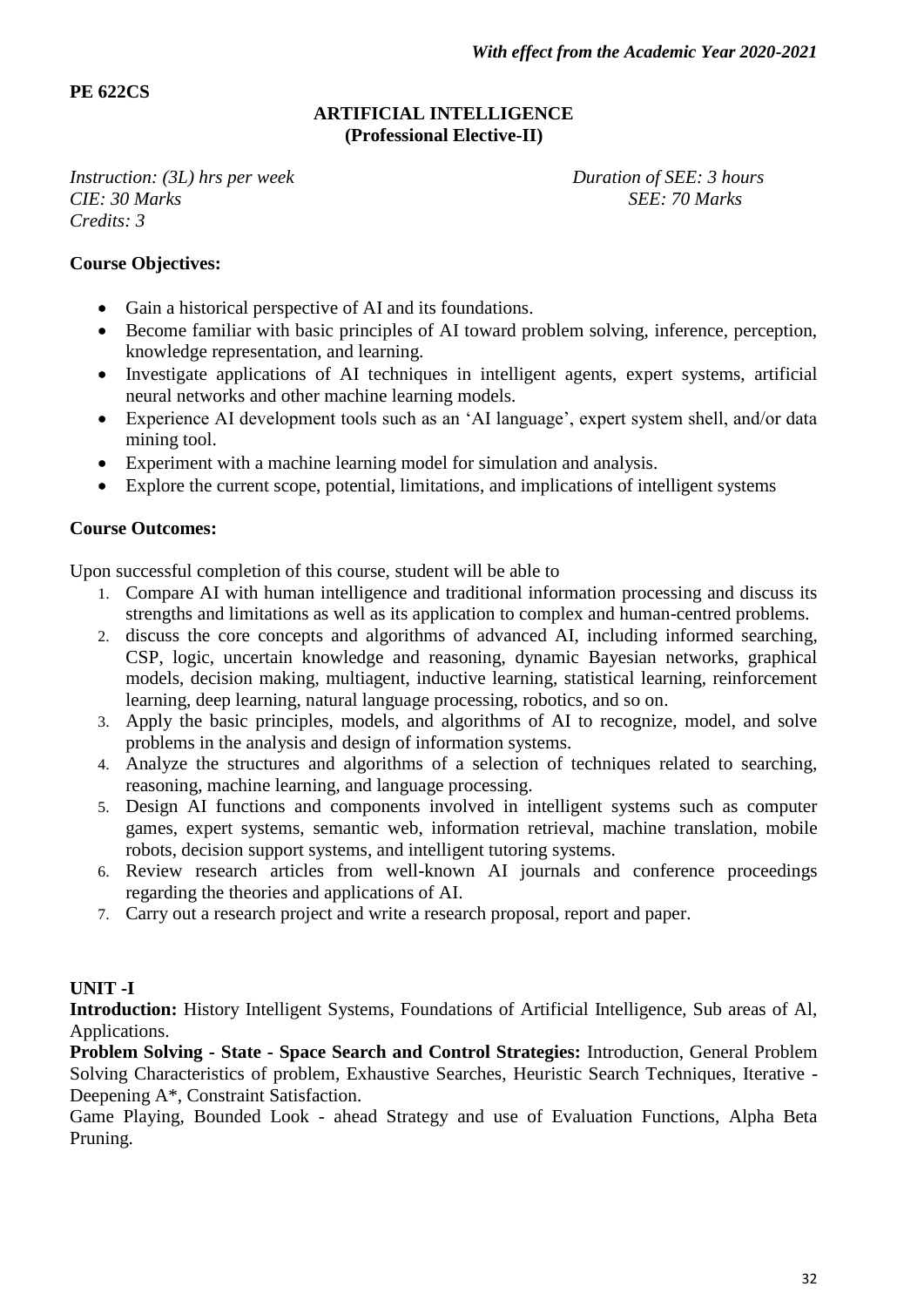# **UNIT – II**

**Logic Concepts and Logic Programming:** Introduction, Propositional Calculus Propositional Logic, Natural Deduction System, Axiomatic System, Semantic Table, A System in Propositional Logic, Resolution, Refutation in Propositional Logic, Predicate Logic, Logic Programming.

**Knowledge Representation:** Introduction, Approaches to knowledge Representation, Knowledge Representation using Semantic Network, Extended Semantic Networks for KR, Knowledge Representation using Frames.

# **UNIT - III**

**Expert System and Applications:** Introduction, Phases in Building Expert Systems Expert System Architecture, Expert Systems Vs Traditional Systems, Truth Maintenance Systems, Application of Expert Systems, List of Shells and tools.

**Uncertainity Measure - Probability Theory:** Introduction, Probability Theory, Bayesian Belief Networks, Certainity Factor Theory, Dempster - Shafer Theory.

# **UNIT - IV**

**Machine - Learning Paradigms:** Introduction, Machine learning System, Supervised and Unsupervised Learning, Inductive Learning, Learning Decision Trees, Deductive Learning, Clustering, Support Vector Machines.

**Artificial Neural Networks:** Introduction Artificial Neural Networks, Single - Layer Feed Forward Networks, Multi - Layer Feed Forward Networks, Radial - Basis Function Networks, Design Issues of Artificial Neural Networks, Recurrent Networks

# **UNIT - V**

**Reinforcement Learning:** Overview of reinforcement learning: the agent environment framework, successes of reinforcement learning, Bandit problems and online learning, Markov decision processes, Returns, and value functions, Solution methods: dynamic programming, Solution methods: Monte Carlo learning, Solution methods: Temporal difference learning learning, Eligibility traces, Value function approximation (function approximation), Models and planning (table lookup case), Case studies: successful examples of RL systems, Frontiers of RL research

- 1. Saroj Kaushik, *Artificial Intelligence*, Cengage Learning India, First Edition, 2011.
- 2. Russell, Norvig, *Artificial Intelligence: A Modern Approach*, Pearson Education, 2<sup>nd</sup> Edition, 2004.
- 3. Rich, Knight, Nair , *Artificial Intelligence*, Tata McGraw Hill, 3rd Edition 2009.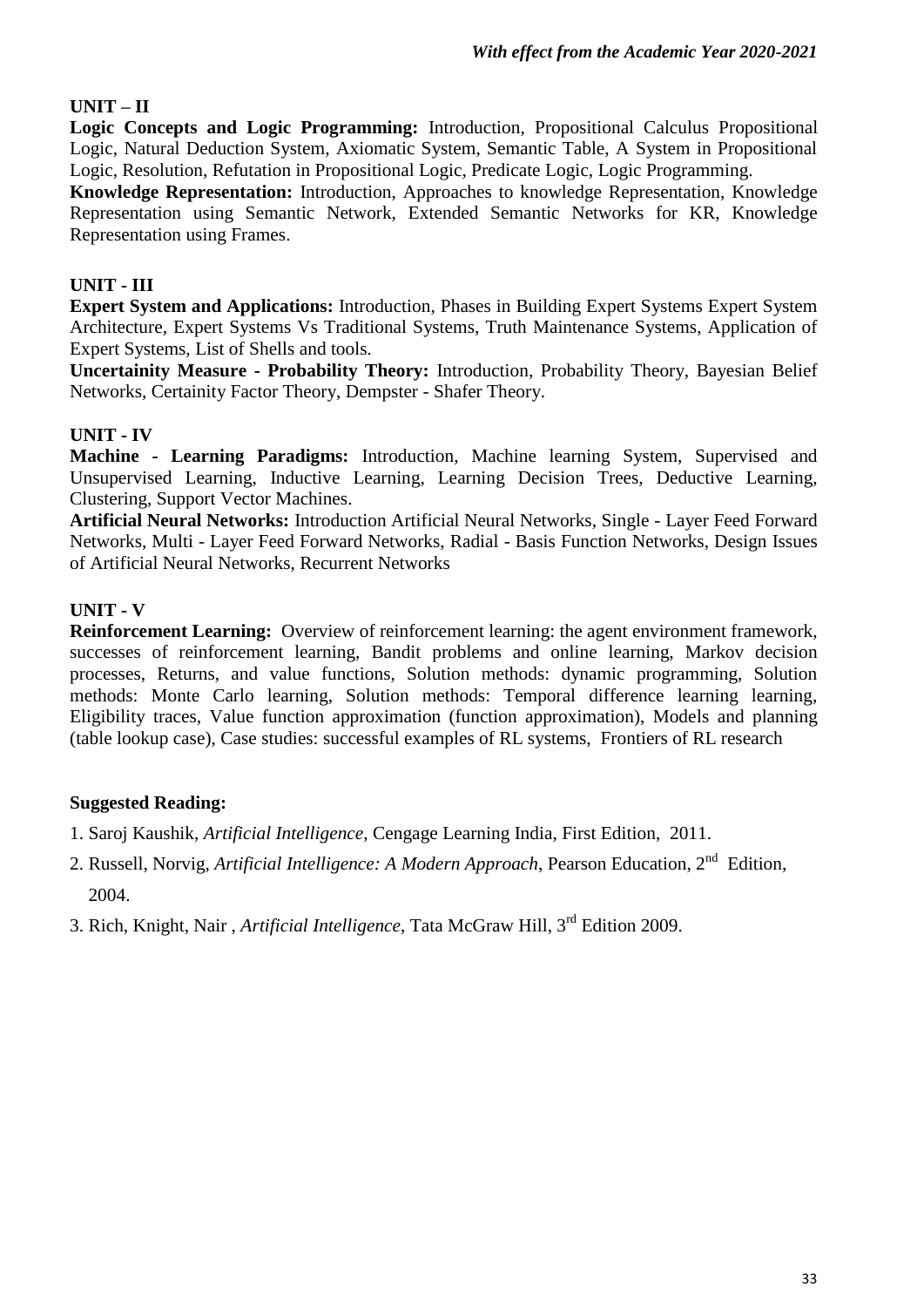# **PE 623CS**

#### **GRAPH THEORY (Professional Elective-II)**

*Instruction:* (3L) *hrs per week* Duration of SEE: 3 hours *CIE:* 30 *Marks* SEE: 70 *Marks Credits: 3*

#### **Course Objectives:**

- To familiarize a variety of different problems in Graph Theory
- To learn various techniques to prove theorems
- To understand and analyze various graph algorithms

#### **Course Outcomes:**

Student will be able to

- 1. Write precise and accurate mathematical definitions of objects in graph theory
- 2. Validate and critically assess a mathematical proof
- 3. Develop algorithms based on diverse applications of Graphs in different domains

#### **UNIT-I**

**Preliminaries:** Graphs, isomorphism, subgraphs, matrix representations, degree, operations on graphs, degree sequences

**Connected graphs and shortest paths:** Walks, trails, paths, connected graphs, distance, cutvertices, cut-edges, blocks, connectivity, weighted graphs, shortest path algorithms T**rees:** Characterizations, number of trees, minimum spanning trees

#### **UNIT- II**

**Special classes of graphs:** Bipartite graphs, line graphs, chordal graphs **Eulerian graphs:** Characterization, Fleury"s algorithm, chinese-postman-problem

# **UNIT -III**

**Hamilton graphs:** Necessary conditions and sufficient conditions

**Independent sets, coverings, matchings:** Basic equations, matchings in bipartite graphs, perfect matchings, greedy and approximation algorithms

#### **UNIT- IV**

**Vertex colorings:** Chromatic number and cliques, greedy coloring algorithm, coloring of chordal graphs, Brook"s theorem

**Edge colorings:** Gupta-Vizing theorem, Class-1 graphs and class-2 graphs, equitable edge-coloring

#### **UNIT- V**

**Planar graphs:** Basic concepts, Eulers formula, polyhedrons and planar graphs, characterizations, planarity testing, 5-color-theorem

**Directed graphs:** Out-degree, in-degree, connectivity, orientation, Eulerian directed graphs, Hamilton directed graphs, tournaments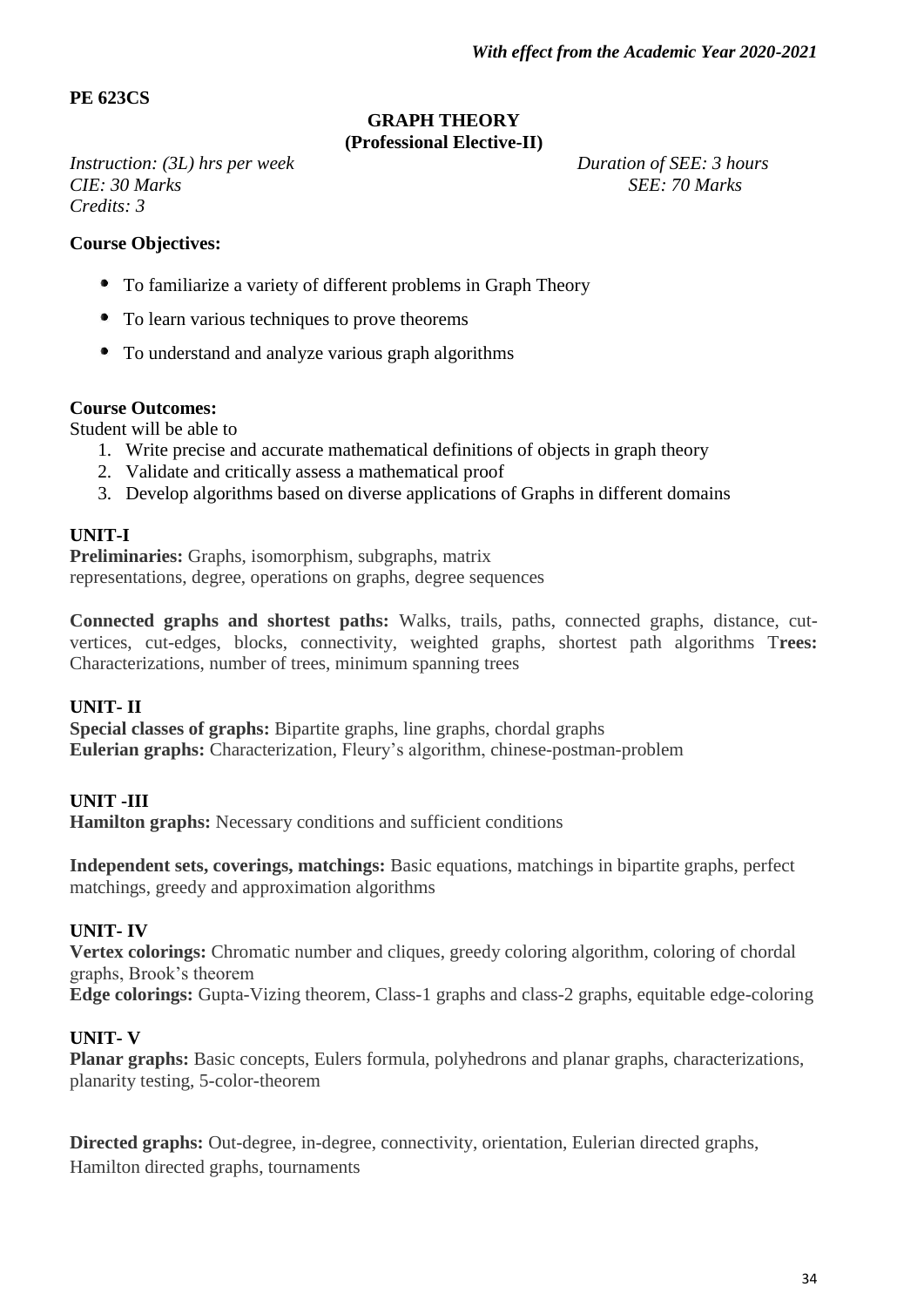- 1. F.Harry, Graph theory, Narosa Publications, 1988.
- 2. C.Berge: Graphs and Hypergraphs, North Holland/Elsevier, 1973
- 3. J A Bondy and U.S. R Murthy, Graph Theory with Applications, Elsevier Science Ltd, 1976.
- 4. Douglas B West, Introduction to Graph Theory, Prentice Hall, 2004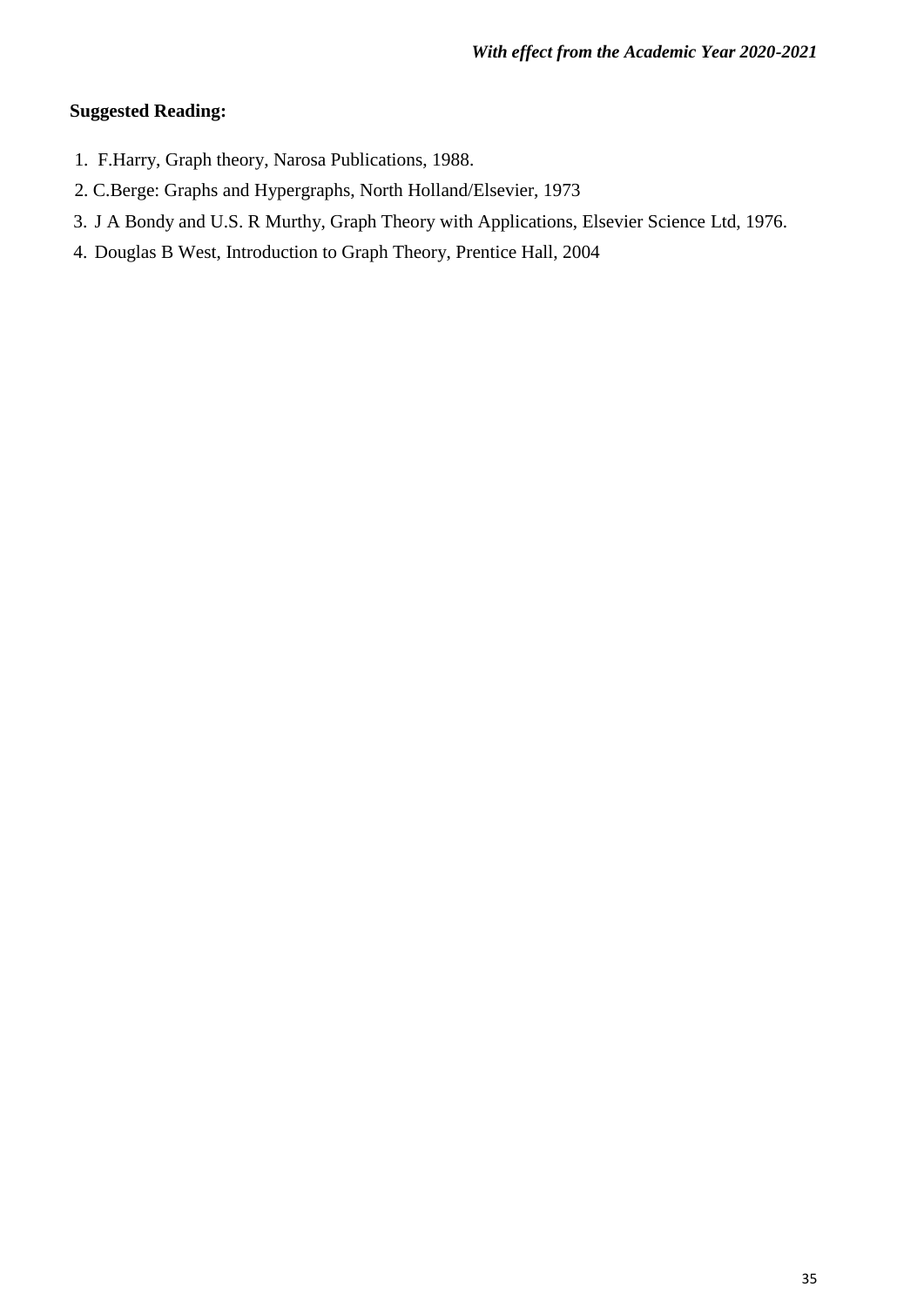# **PE 624CS**

#### **DISTRIBUTED DATABASES (Professional Elective-II)**

*Instruction: 3L hrs per week Duration of SEE: 3 hours CIE:* 30 *Marks SEE:* 70 *Marks Credits: 3* **Course Objectives:**

The aim of the course is to

- Enhance the previous knowledge of database systems by deepening the understanding of the theoretical and practical aspects of the database technologies, and showing the need for distributed database technology to tackle deficiencies of the centralized database systems;
- Introduce basic principles and implementation techniques of distributed database systems,
- Expose active and emerging research issues in distributed database systems and application development,
- Apply theory to practice by building and delivering a distributed database query engine, subject to remote Web service calls.

#### **Course Outcomes:**

After the completion of the course, the students are expected to

- 1. Get familiar with the currently available models, technologies for and approaches to building distributed database systems and services;
- 2. Have developed practical skills in the use of these models and approaches to be able to select and apply the appropriate methods for a particular case;
- 3. Be aware of the current research directions in the field and their possible outcomes;
- 4. Be able to carry out research on a relevant topic, identify primary references, analyze them, and come up with meaningful conclusions
- *5.* Be able to apply learned skills to solving practical database related tasks.

# **UNIT- I**

**Introduction**: Database-System Applications, Purpose of Database Systems, View of Data, Database Languages, Relational Databases, Database Design, Object-Based and Semistructured Databases, Data Storage and Querying, Transaction Management, Data Mining and Analysis, Database Architecture, Database Users and Administrators, History of Database Systems.

**Relational Model**: Structure of Relational Databases, Fundamental Relational-Algebra Operations, Additional Relational-Algebra Operations, Extended Relational-Algebra Operations, Null Values, Modification of the Database.

#### **UNIT-II**

**Query Processing**: Overview, Measures of query cost, Selection operation, sorting, Join operation, other operations, Evaluation of Expressions.

**Query Optimization:** Overview, Transformation of Relational expressions, Estimating statistics of expression results, Choice of evaluation plans, Materialized views.

# **UNIT-III**

**Parallel Systems**: Speedup and Scaleup, Interconnection Networks, Parallel Database Architectures.

**Parallel Databases**: Introduction, I/O Parallelism, Interquery Parallelism, Intraquery Parallelism, Interoperation Parallelism, Intraoperation Parallelism, Design of Parallel Systems.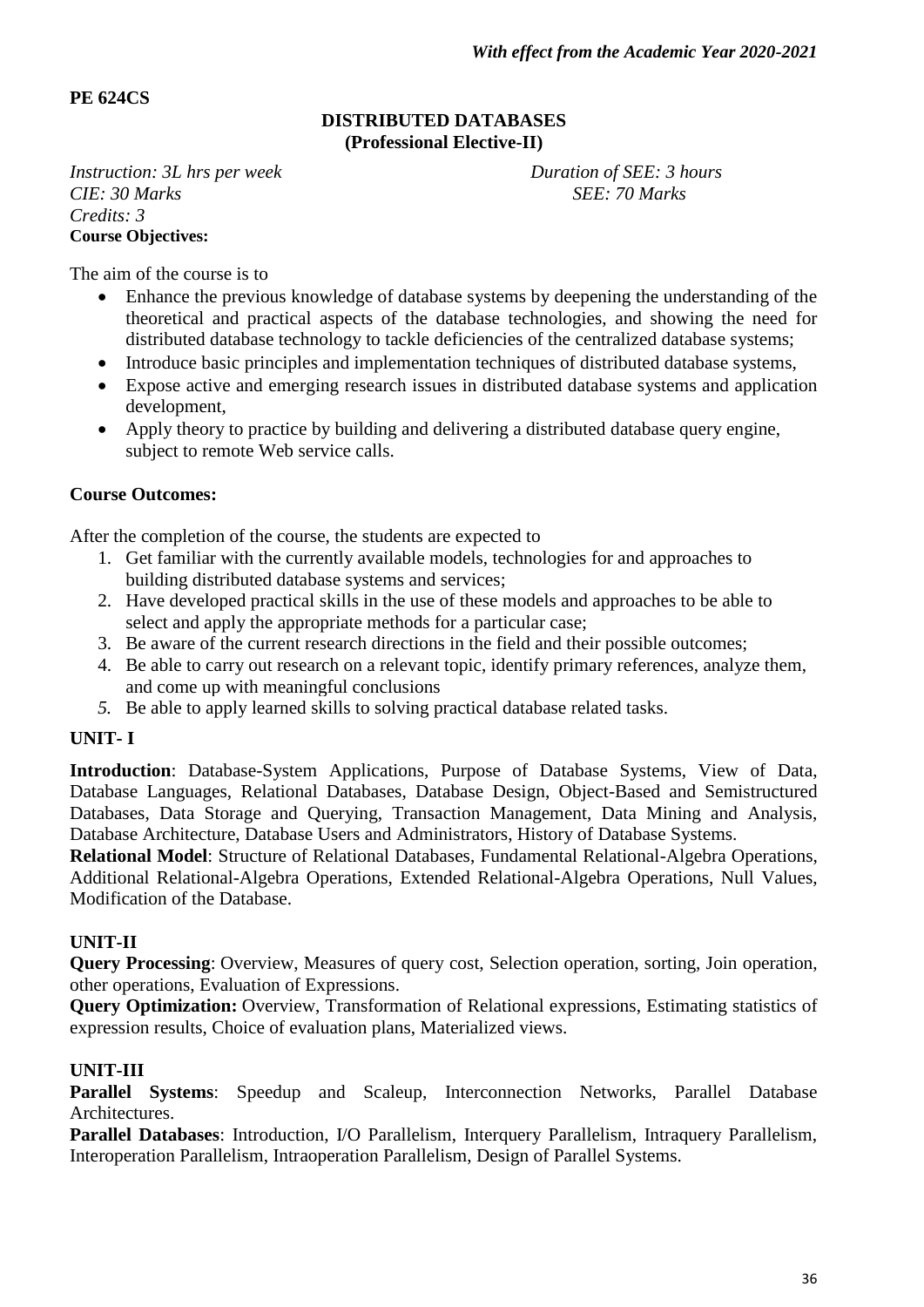# **UNIT-IV**

**Distributed Databases**: Reference architecture for DDB, Types of Data Fragmentation, Distribution Transparency for Read-only applications, Distribution Transparency for Update applications, Distributed

Database Access Primitives, Integrity Constraints in DDB.

**Distributed Database Design:** A frame work for Distributed Database Design. The design of Database fragmentation, The allocation of fragmentation.

# **UNIT-V**

**Translation of Global Queries to Fragment Queries**: Equivalence transformations for queries, Transforming global queries into fragment queries, Distributed grouping and aggregate function evaluation, Parametric queries.

**Optimization of Access Strategies**: Access Control Models, Database Security, A framework for query optimization, Join queries, General queries.

- 1. Silberschatz A, Korth HF, Sudarshan S, *Database System Concepts*, McGraw-Hill International Edition,  $5^{\text{th}}$  Edition, 2006.
- 2. Ceri S, Pelagatti G, *Distributed Databases: Principles and Systems*, McGraw-Hill International Edition, 1984.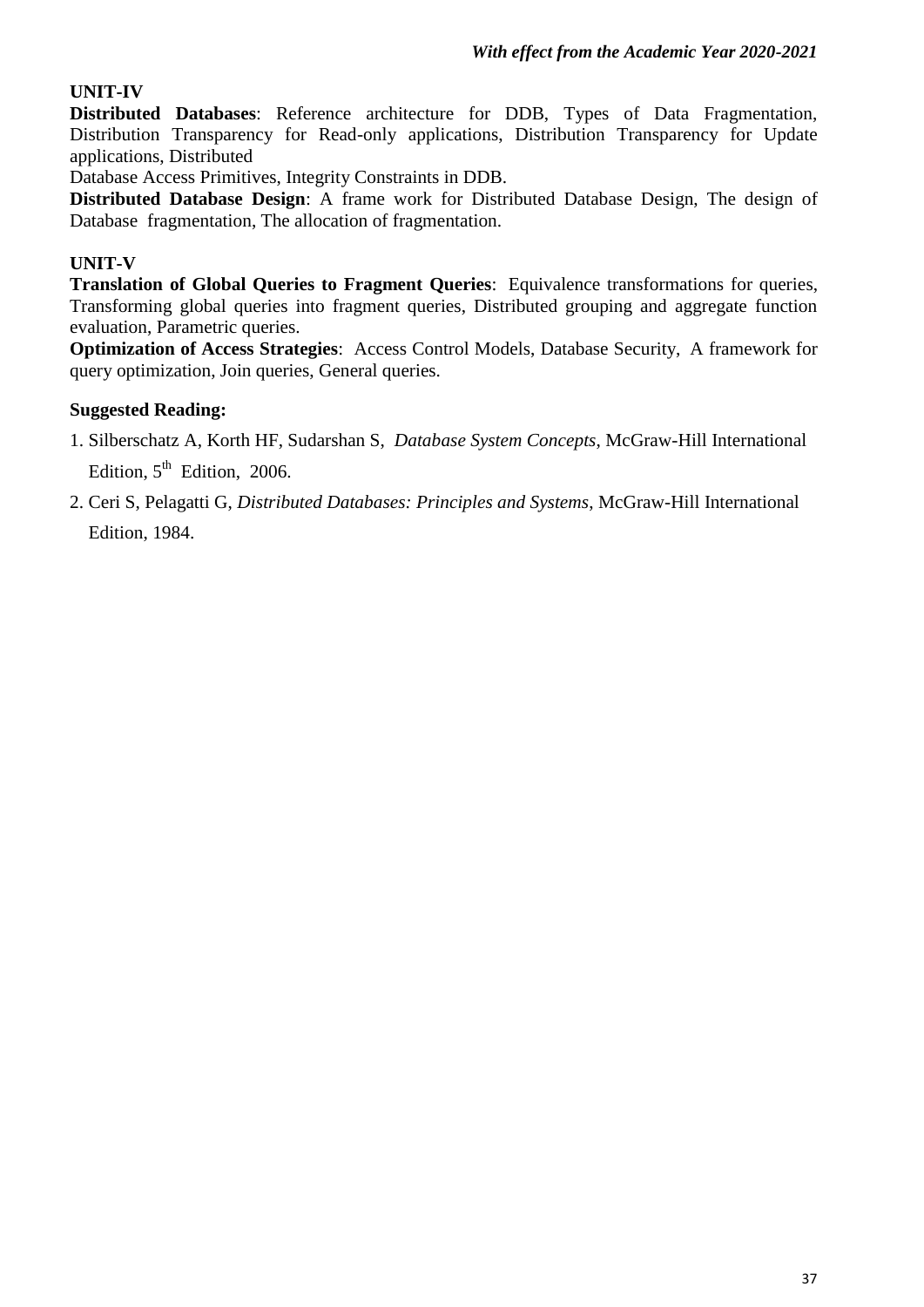# **PE 631CS**

# **CLOUD COMPUTING (Professional Elective-III)**

*Instruction: 3 hrs per week Duration of SEE: 3 hours CIE:* 30 Marks SEE: 70 Marks *Credits: 3*

#### **Course Objectives:**

- To introduce basic concepts cloud computing and enabling technologies
- To learn about Auto-Scaling, capacity planning and load balancing in cloud
- To introduce security, privacy and compliance issues in clouds
- To introduce cloud management standards and programming models

#### . **Course Outcomes:**

\Student will be able to:

- 1. Understand the architecture and concept of different cloud models: IaaS, PaaS, SaaS
- 2. Create virtual machine images and deploy them on cloud
- 3. Identify security and compliance issues in clouds.

#### **UNIT- I**

Introduction, Benefits and challenges, Cloud computing services, Resource Virtualization, Resource pooling sharing and provisioning

#### **UNIT -II**

Scaling in the Cloud, Capacity Planning , Load Balancing, File System and Storage,

# **UNIT-III**

Multi-tenant Software, Data in Cloud , Database Technology, Content Delivery Network, Security Reference Model , Security Issues, Privacy and Compliance Issues

# **UNIT-IV**

Portability and Interoperability Issues, Cloud Management and a Programming Model Case Study, Popular Cloud Services

# **UNIT- V**

Enterprise architecture and SOA, Enterprise Software , Enterprise Custom Applications, Workflow and Business Processes, Enterprise Analytics and Search, Enterprise Cloud Computing Ecosystem.

- 1. Cloud Computing Sandeep Bhowmik, Cambridge University Press, 2017.
- 2. Enterprise Cloud Computing Technology, Architecture, Applications by Gautam Shroff, Cambridge University Press, 2016.
- 3. Kai Hwang, Geoffrey C.Fox, Jack J.Dongarra, ―*Distributed and Cloud Computing From Parallel Processing to the Internet of Things*‖, Elsevier, 2012.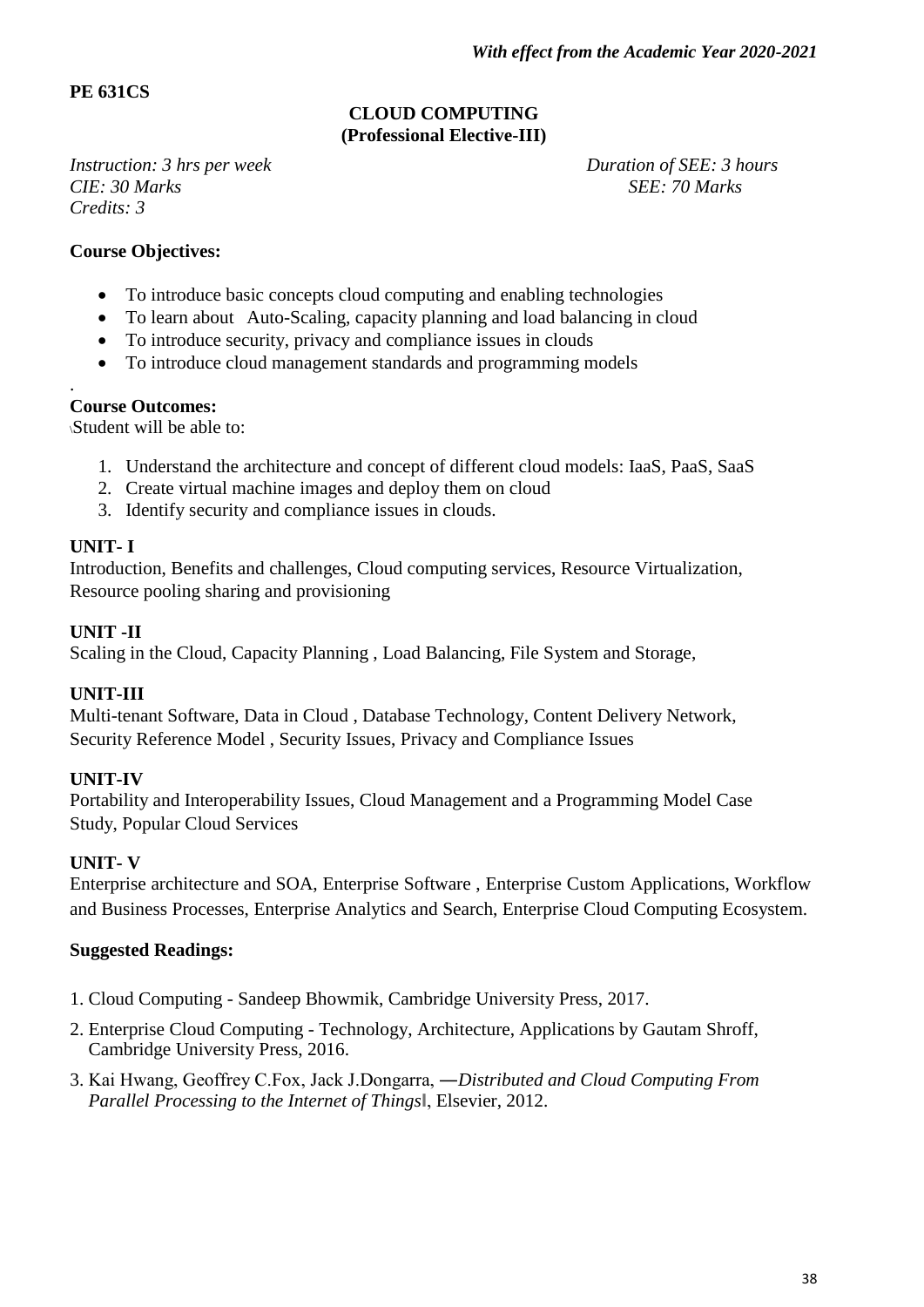**PE 632CS**

#### **AN INTRODUCTION TO PROGRAMMING THE INTERNET OF THINGS (IOT) (Professional Elective-III)**

*Instruction: 3 hrs per week Duration of SEE: 3 hours CIE:* 30 *Marks* SEE: 70 *Marks Credits: 3*

# **Course Objectives:**

- Discuss fundamentals of IoT and its applications and requisite infrastructure
- Describe Internet principles and communication technologies relevant to IoT
- Discuss hardware and software aspects of designing an IoT system
- Describe concepts of cloud computing and Data Analytics
- Discuss business models and manufacturing strategies of IoT products

#### **Course Outcomes:**

Student will be able to

- 1. Understand the various applications of IoT and other enabling technologies.
- 2. Comprehend various protocols and communication technologies used in IoT
- 3. Design simple IoT systems with requisite hardware and C programming software
- 4. Understand the relevance of cloud computing and data analytics to IoT
- 5. Comprehend the business model of IoT from developing a prototype to launching a product.

# **UNIT- I**

#### **Introduction to Internet of Things**

IOT vision, Strategic research and innovation directions, Iot Applications, Related future technologies, Infrastructure, Networks and communications, Processes, Data Management, Security, Device level energy issues.

# **UNIT- II**

#### **Internet Principles and communication technology**

Internet Communications: An Overview – IP, TCP, IP protocol Suite, UDP. IP addresses – DNS, Static and Dynamic IP addresses, MAC Addressess, TCP and UDP Ports, Application Layer Protocols –

HTTP,HTTPS, Cost Vs Ease of Production, Prototypes and Production, Open Source Vs Closed Source.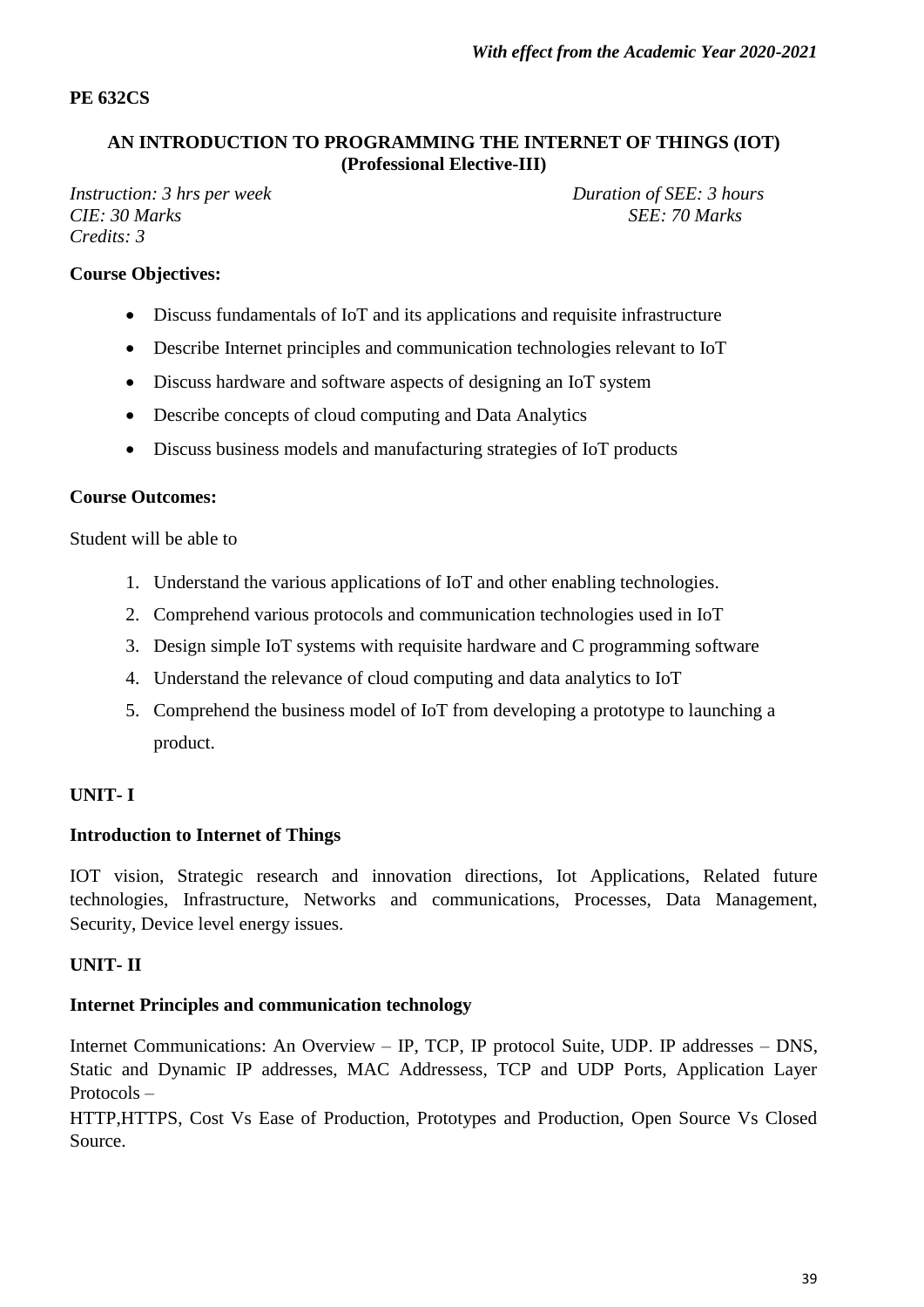# **UNIT- III**

# **Prototyping and programming for IoT**

Prototyping Embedded Devices – Sensors, Actuators, Microcontrollers, SoC, Choosing a platform, Prototyping, Hardware platforms – Arduino, Raspberry Pi. Prototyping the physical design – Laser Cutting, 3D printing, CNC Milling.

Techniques for writing embedded C code: Integer data types in C, Manipulating bits - AND,OR,XOR,NOT, Reading and writing from I/ O ports. Simple Embedded C programs for LED Blinking, Control of motor using switch and temperature sensor for arduino board.

# **UNIT- IV**

# **Cloud computing and Data analytics**

Introduction to Cloud storage models -SAAS, PAAS, IAAS. Communication APIs, Amazon webservices for IoT, Skynet IoT Messaging Platform.

Introduction to Data Analytics for IoT - Apache hadoop- Map reduce job execution workflow.

# **UNIT- V**

#### **IoT Product Manufacturing - From prototype to reality**

Business model for IoT product manufacturing, Business models canvas, Funding an IoT Startup,

Mass manufacturing - designing kits, designing PCB,3D printing, certification, Scaling up software, Ethical issues in IoT- Privacy, Control, Environment, solutions to ethical issues.

- 1. Internet of Things Converging Technologies for smart environments and Integrated ecosystems, River Publishers.
- 2. Designing the Internet of Things , Adrian McEwen, Hakim Cassimally. Wiley India Publishers
- 3. Fundamentals of embedded software: where C meets assembly by Daneil W lewies, Pearson.
- 4. Internet of things **-**A hands on Approach, Arshdeep Bahga, Universities press.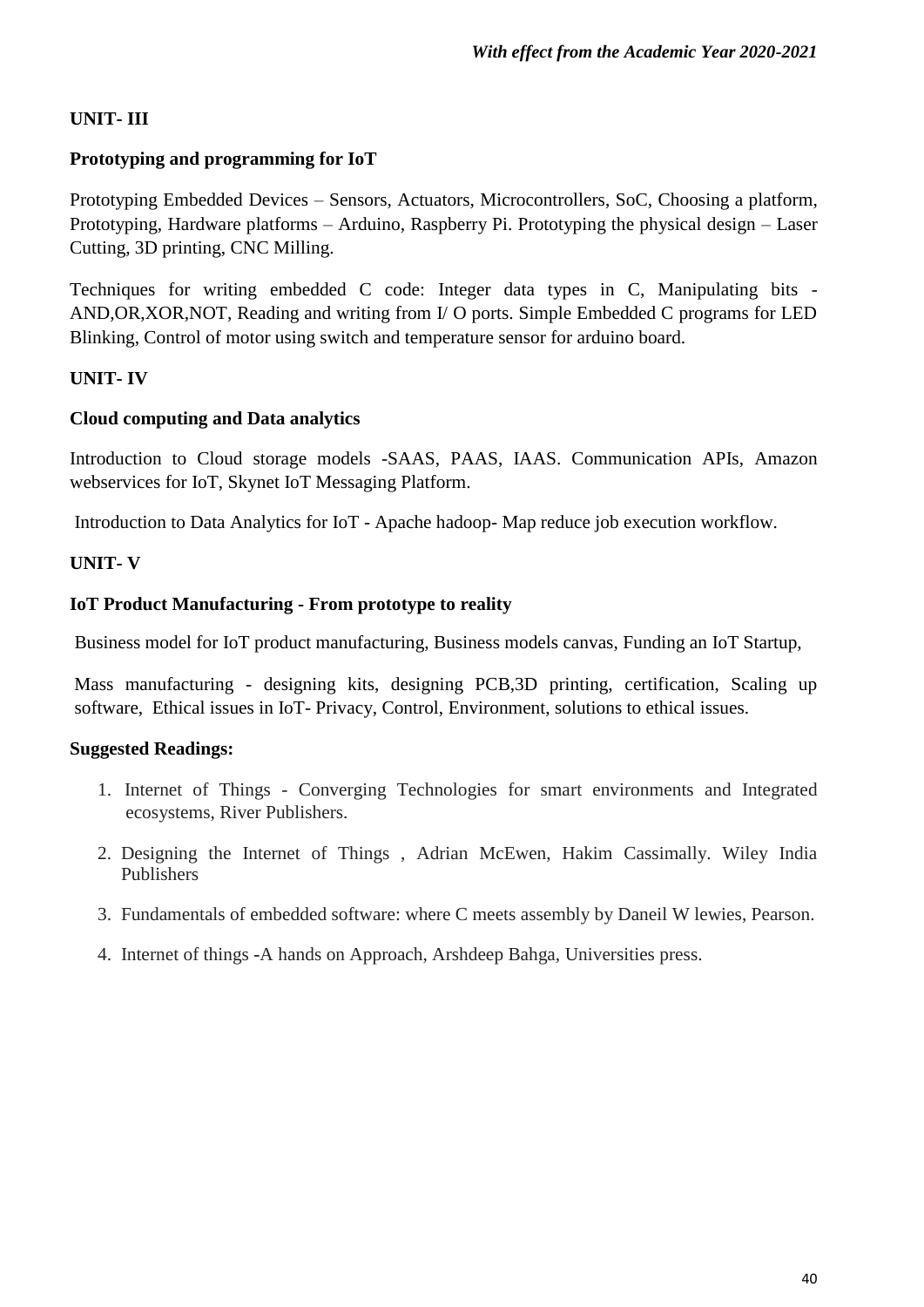# **PE 633 CS**

#### **MACHINE LEARNING (Professional Elective-III)**

*Instruction:* 3 hrs *per week* Duration of SEE : 3 hours *CIE:* 30 Marks SEE: *70 Marks Credits: 3*

#### **Course objectives:**

- To introduce the basic concepts of machine learning and range of problems that can be handled by machine learning
- To introduce the concepts of instance based learning and decision tree induction
- To introduce the concepts of linear separability , Perceptron and SVM
- To learn the concepts of probabilistic inference, graphical models and evolutionary learning
- To learn the concepts of ensemble learning, dimensionality reduction and clustering

#### **Course Outcomes:**

Student will be able to:

- 1. Explain the strengths and weaknesses of many popular machine learing approaches
- 2. Recognize and implement various ways of selecting suitable model parameters for different machine learning techniques
- 3. Design and implement various machine learning algorithms in a range of realworld applications

#### **UNIT-I**

Introduction: Learning, Types of Machine Learning, Machine Learning Examples , Decision Tree Learning

Concept learning: Introduction, Version Spaces and the Candidate Elimination Algorithm. Learning with Trees: Decision Tree Learning, The Big Picture

Linear Discriminants : Learning Linear Separators , The Perceptron Algorithm , Margins

#### **UNIT-II**

Estimating Probabilities from Data, Bayes Rule, MLE, MAP

Naive Bayes: Conditional Independence, Naive Bayes: Why and How, Bag of Words

Logistic Regression : Maximizing Conditional likelihood , Gradient Descent

Kernels: Kernalization Algorithm, Kernalizing Perceptoron,

Discriminants: The Perceptron, Linear Separability, Linear Regression

Multilayer Perceptron (MLP): Going Forwards, Backwards, MLP in practices, Deriving back Propagation.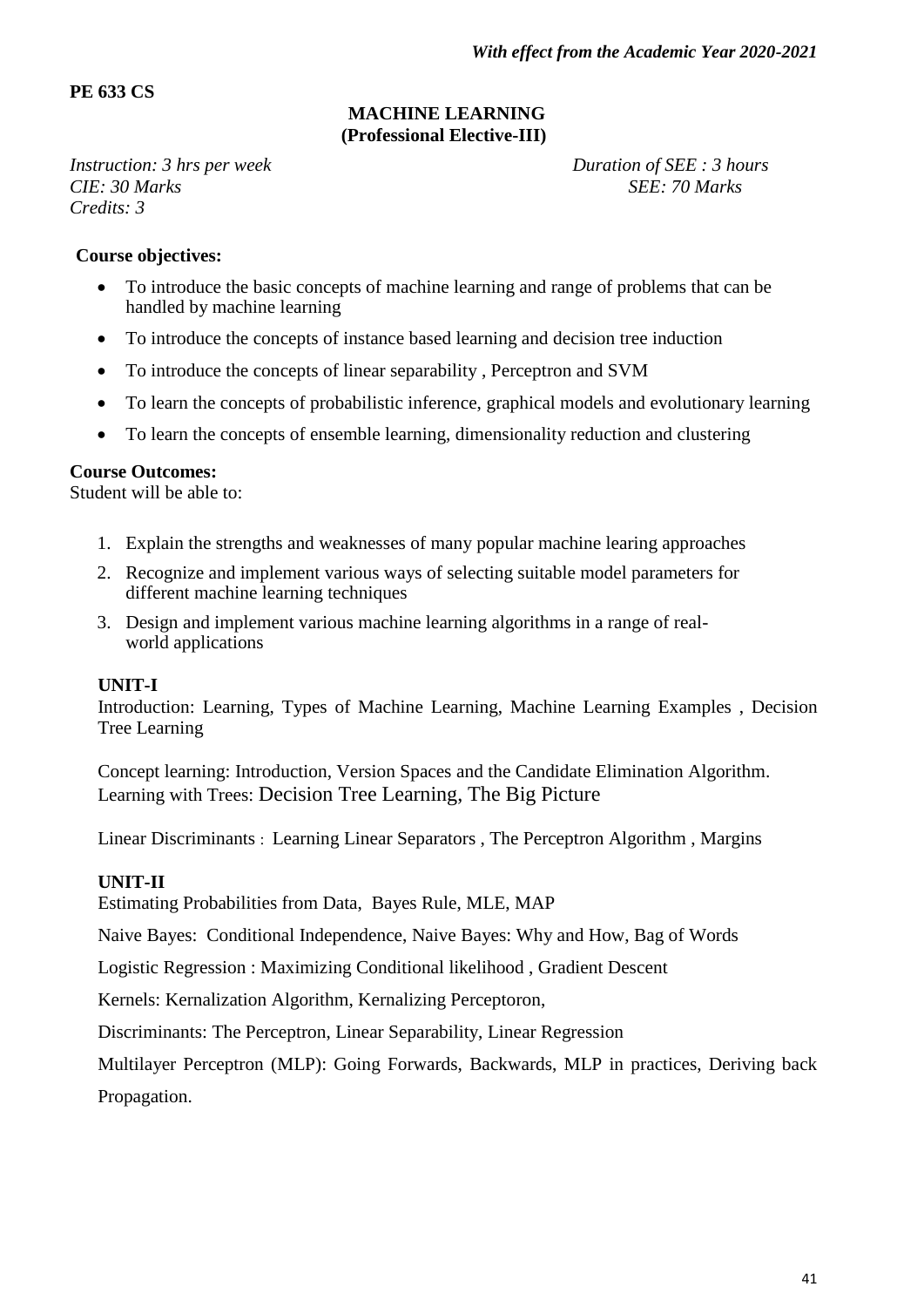# **UNIT-III**

Support Vector Machines: Geometric margins, Primal and Dual Forms, Kernalizing SVM Generalization & Overfitting : Sample Complexity, Finite Hypothesis classes, VC Dimension Based Bounds

Some Basic Statistics: Averages, Variance and Covariance, The Gaussian, The Bias-Variance Tradeoff Bayesian learning: Introduction, Bayes theorem. Bayes Optimal Classifier, Naive Bayes Classifier.

Graphical Models: Bayesian networks, Approximate Inference, Making Bayesian Networks, Hidden Markov Models, The Forward Algorithm.

# **UNIT-IV**

Model Selection & Regularization: Structural Risk Minimization, Regularization, k-Fold Cross validation

Linear Regression: Linear regression, minimizing squared error and maximizing data Likelihood

Neural Networks: Back Propagation,

Deep Neural Networks: Convolution, Convolution Neural Networks, LeNet-5 architecture Boosting : Boosting Accuracy, Ada Boosting, Bagging

# **UNIT-V**

Clustering: Introduction, Similarity and Distance Measures, Outliers, Hierarchical Methods, Partitional Algorithms, Clustering Large Databases, Clustering with Categorical Attributes, Comparison

Dimensionality Reduction: Linear Discriminant Analysis, Principal Component Analysis

Interactive Learning: Active Learning, Active Learning , Common heuristics, Sampling bias , Safe Disagreement Based Active Learning Schemes

Semi-Supervised Learning : Semi-supervised Learning , Transductive SVM, Co-training

Reinforcement Learning : Markov Decision Processes , Value Iteration, Q-Learning

- 1. Tom M. Mitchell, *Machine Learning*, Mc Graw Hill, 1997
- 2. Chistopher Bishop, Pattern recognition & Machine Learning, Springer 2006.
- 3. Stephen Marsland, *Machine Learning - An Algorithmic Perspective*, CRC Press, 2009
- 4. Margaret H Dunham, *Data Mining*, Pearson Edition., 2003.
- 5. Galit Shmueli, Nitin R Patel, Peter C Bruce, *Data Mining for Business Intelligence*, Wiley India Edition, 2007
- 6. Rajjan Shinghal, *Pattern Recognition*, Oxford University Press, 2006.
- *7.* Jerry Zhu, *Encyclopedia of Machine Learning,*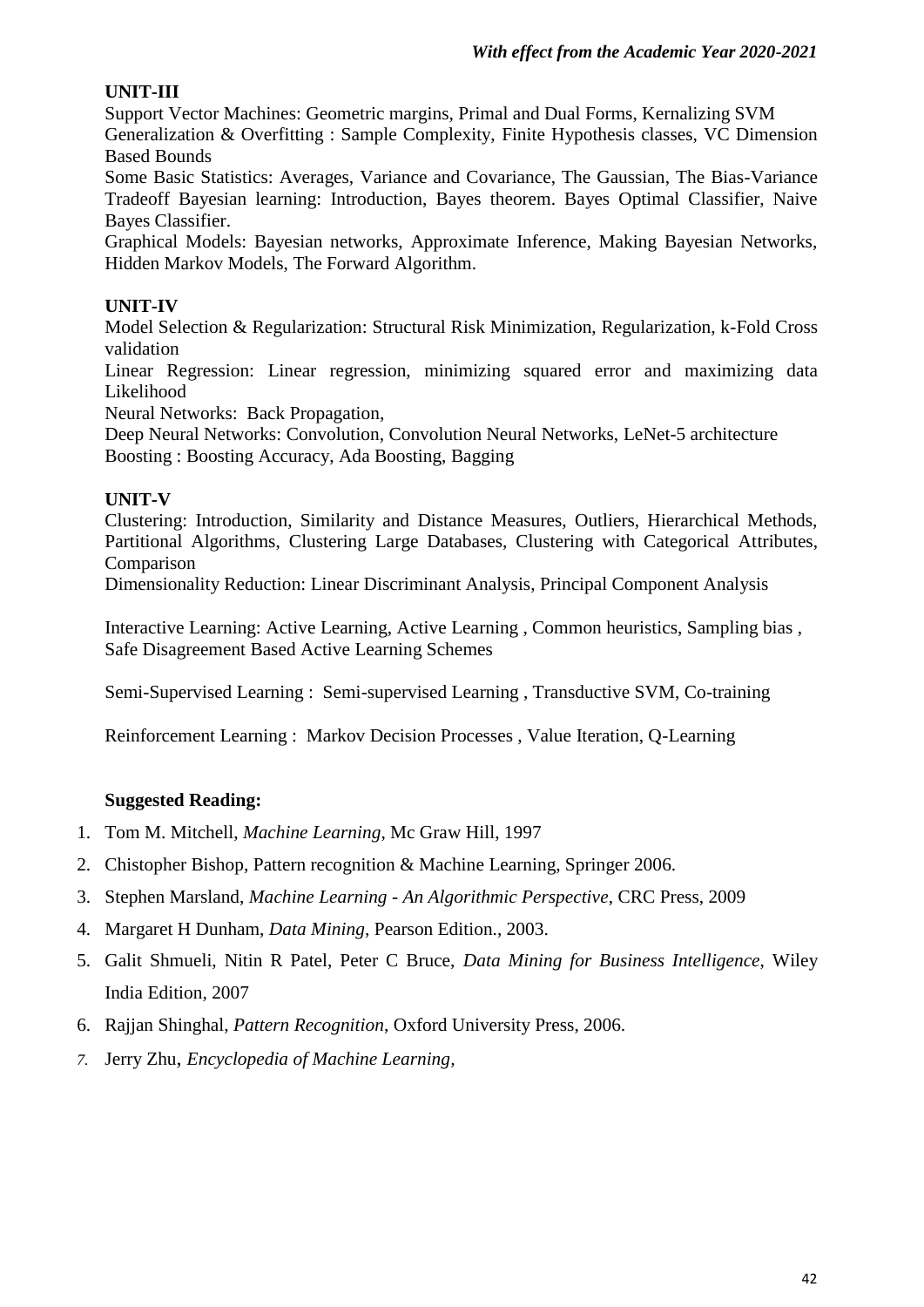# **PE 634 CS**

#### **ADVANCED ALGORITHMS (Professional Elective-III)**

*Instruction:* (3*L)* hrs per week Duration of SEE*:* 3 hours<br> *CIF*: 30 marks *CIE: 30 marks Credits: 3*

#### **Course Objective**

- Introduce students to the advanced methods of designing and analyzing algorithms.
- The student should be able to choose appropriate algorithms and use it for a specific problem.
- To familiarize students with basic paradigms and data structures used to solve advanced algorithmic problems.
- Students should be able to understand different classes of problems concerning their computation difficulties.
- To introduce the students to recent developments in the area of algorithmic design.

#### **Course Outcomes**

- 1. After completion of course, students would be able to:
- 2. Analyze the complexity/performance of different algorithms.
- 3. Determine the appropriate data structure for solving a particular set of problems.
- 4. Categorize the different problems in various classes according to their complexity.
- 5. Students should have an insight of recent activities in the field of the advanced data structure.

# **UNIT 1**

Sorting: Review of various sorting algorithms, topological sorting,

Graph: Definitions and Elementary Algorithms: Shortest path by BFS, shortest path in edgeweighted case (Dijkasra's), depth-first search and computation of strongly connected components, emphasis on correctness proof of the algorithm and time/space analysis, example of amortized analysis.

# **UNIT II**

Matroids: Introduction to greedy paradigm, algorithm to compute a maximum weight maximal independent set. Application to MST.

Graph Matching: Algorithm to compute maximum matching. Characterization of maximum matching by augmenting paths, Edmond's Blossom algorithm to compute augmenting path.

# **UNIT III**

Flow-Networks: Maxflow-mincut theorem, Ford-Fulkerson Method to compute maximum flow, Edmond-Karp maximum-flow algorithm.

Matrix Computations: Strassen's algorithm and introduction to divide and conquer paradigm, inverse of a triangular matrix, relation between the time complexities of basic matrix operations, LUP-decomposition.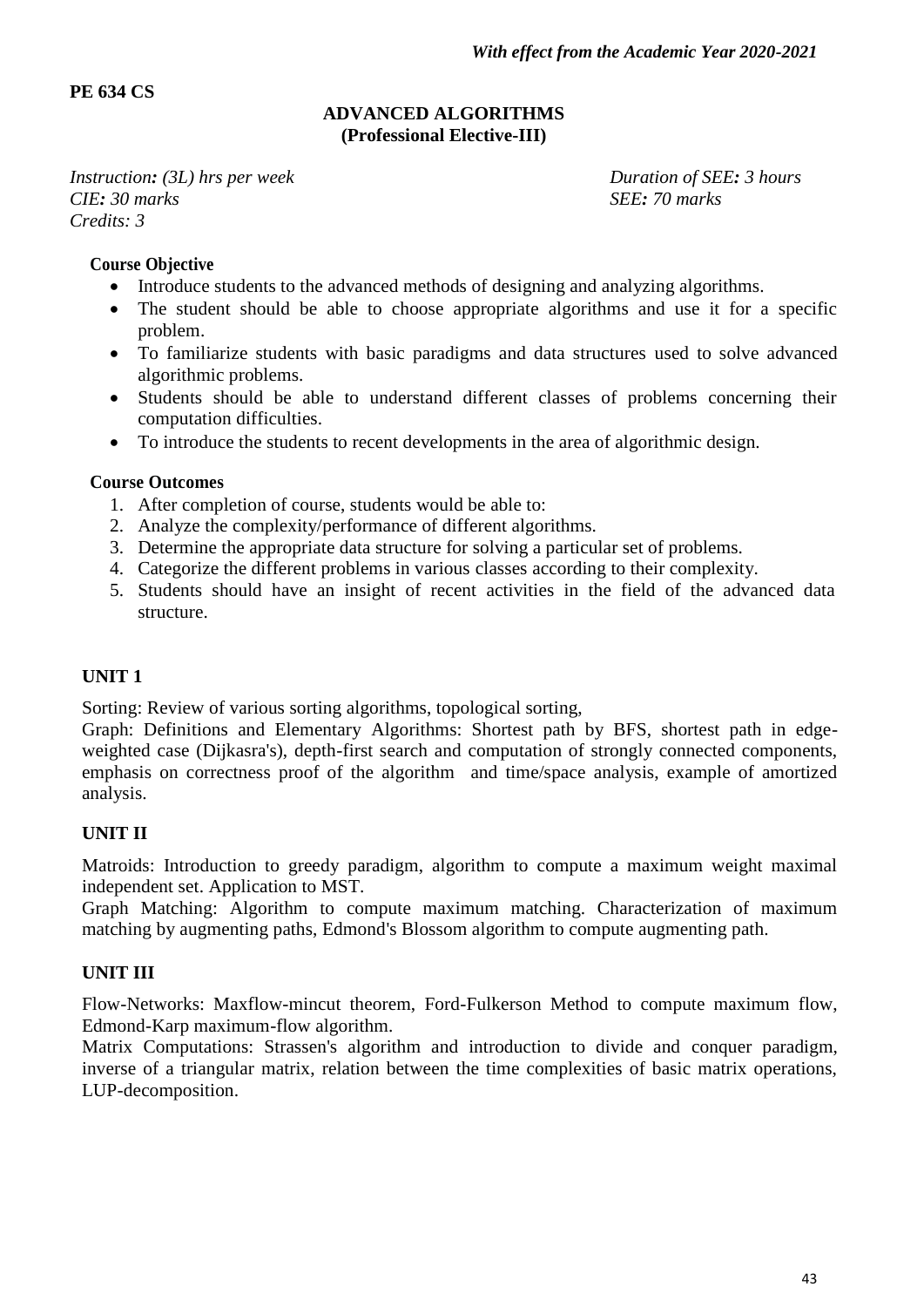# **UNIT IV**

Shortest Path in Graphs: Floyd-Warshall algorithm and introduction to dynamic programming paradigm. More examples of dynamic programming.

Modulo Representation of integers/polynomials: Chinese Remainder Theorem, Conversion between base-representation and modulo-representation. Extension to polynomials. Application: Interpolation problem.

Discrete Fourier Transform (DFT): In complex field, DFT in modulo ring. Fast Fourier Transform algorithm. Schonhage-Strassen Integer Multiplication algorithm

# **UNIT V**

Linear Programming: Geometry of the feasibility region and Simplex algorithm

NP-completeness: Examples, proof of NP-hardness and NP-completeness.

Approximation algorithms, Randomized Algorithms, Interior Point Method, Advanced Number Theoretic Algorithm. Recent Trends in problem solving paradigms using recent searching and sorting techniques by applying recently proposed data structures

- 1. "Introduction to Algorithms" byCormen, Leiserson, Rivest, Stein, 4th edition, McGraw Hill,
- 2. "The Design and Analysis of Computer Algorithms" by Aho, Hopcroft, Ullman.
- 3. "Algorithm Design" by Kleinberg and Tardos.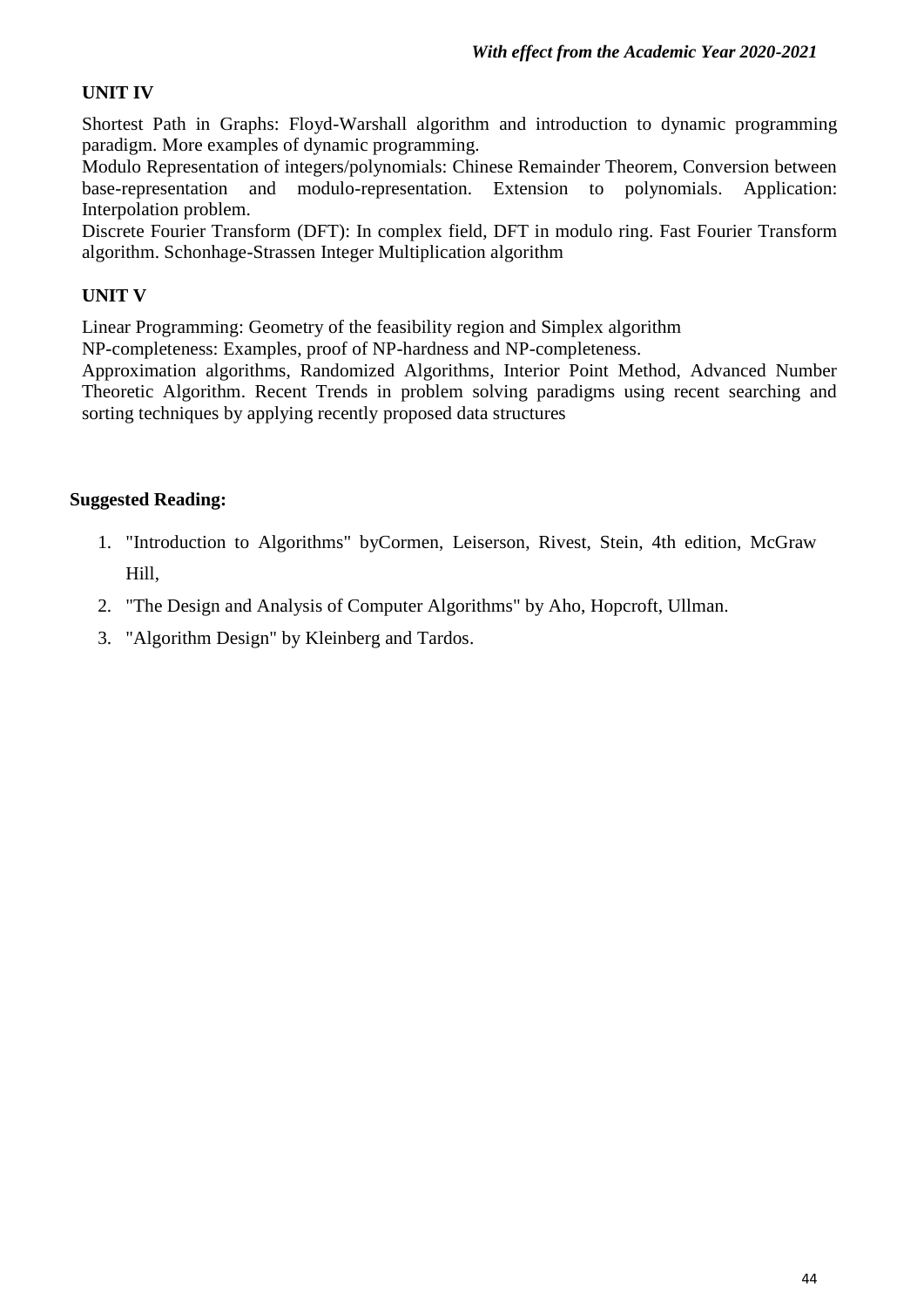#### **PE 635 CS**

#### **DATA ENGINEERING & ADVANCED DATABASES (Professional Elective-III)**

*Instruction:* (3L) *hrs per week* Duration of SEE: 3 *hours CIE:* 30 Marks SEE: 70 Marks *Credits: 3*

#### **Course Objectives:**

- This field covers all aspects of computing and information access across multiple processing elements connected by any form of communication network, either local area, or wide area
- There has been a steady growth in the development of contemporary applications that demonstrate their efficacy by connecting millions of users/applications/machines across the globe without relying on a traditional client-server approach.
- The general computing trend is to leverage shared resources and massive amounts of data over the Internet. This course aims to provide an understanding of theory and systems aspects of distributed

#### **Course Outcomes**

Student will be able to

- 1. Describe the features added to modern database systems to distinguish them from standard relational systems.
- 2. Understand different algorithms used in the implementation of query evaluation engine
- 3. Understand the different concurrency control and commit protocols in distributed databases
- 4. Demonstrate an understanding of the role and the concepts involved in special purpose databases such as Temporal, Spatial, Mobile and other similar database types

#### **UNIT-I**

**Distributed Data Storage Technology** : Server-centric IT architecture and its limitations , Storage-centric IT architecture and its advantages , Architecture of intelligent disk subsystems, Hard disks and internal i/o channels and JBOD, Storage virtualization using RAID, Introduction to NAS, SAN and DAS

**Distributed File Systems & Security :** File Models & Accessing models, File sharing Semantics, File Caching, File Replication, Fault Tolerance, File System Security

# **UNIT - II**

**Distributed Databases**: Distributed DBMS , Architectural Models for DDBS, Distributed DBMS Architecture , Distributed Data Sources

**Distributed Database Design Issues & Integration** : Framework of Distribution, Distributed Design Issues, Top-Down Design Process , Fragmentation, Allocation , Bottom-Up Design Methodology, Schema Matching , Schema Integration , Schema Mapping, Data Cleaning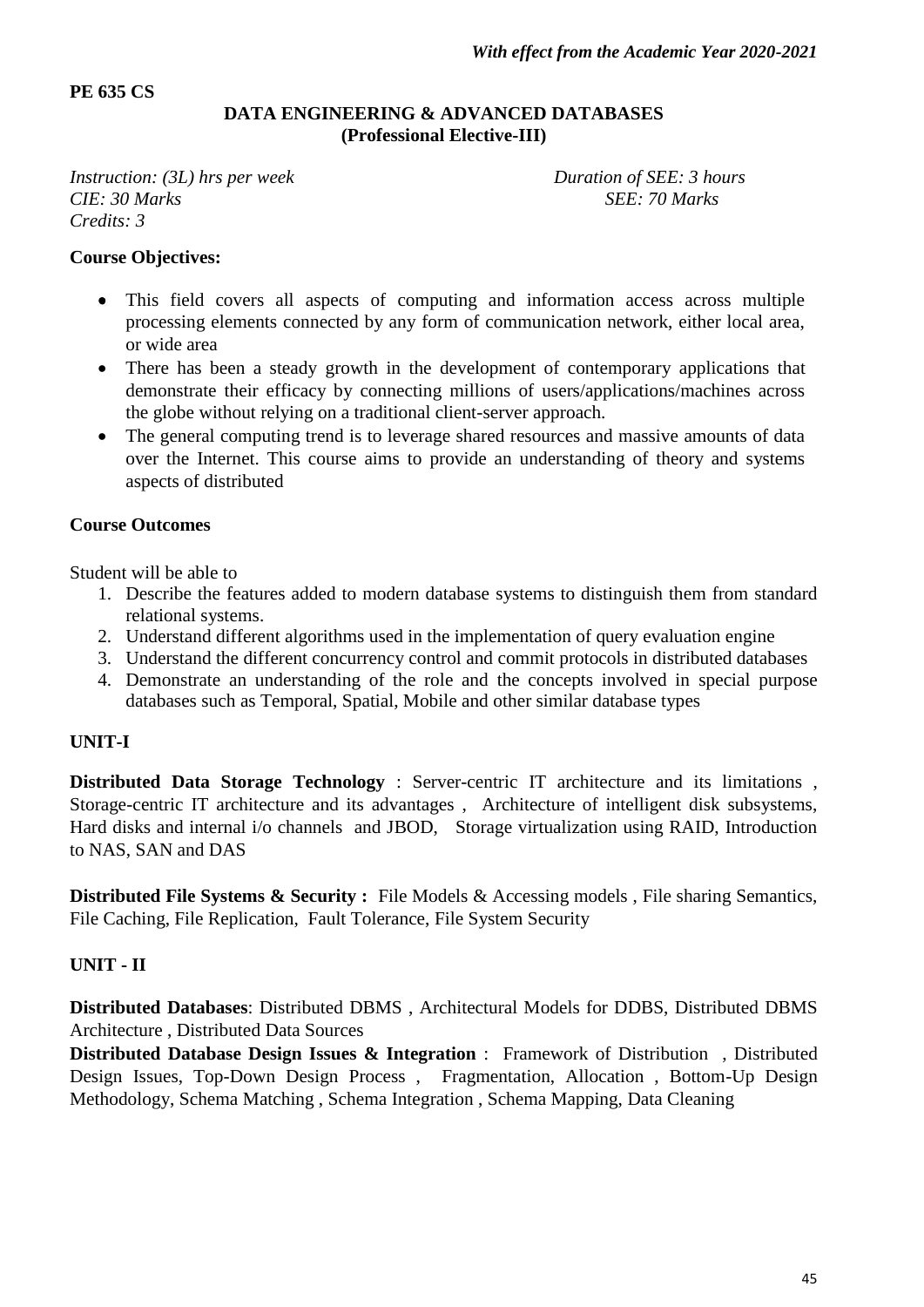# **UNIT –III**

**Data and Access Control :** Database Security, Discretionary Access Control, Multilevel Access Control, Distributed Access Control, View Management, Views in Centralized DBMSs, Views in Distributed DBMSs , Maintenance of Materialized Views

**Data Replication:** Consistency of Replicated Databases, Update Management Strategies, Replication Protocols, Replication and failures, Replication Mediator Service.

**Parallel Database Systems**: Parallel Database System Architectures, Parallel Data Placement, Load Balancing, Database Clusters

# **UNIT – IV**

**Web Data Management :** Web Graph Management, Web Search, Web Crawling , Indexing, Ranking and Link Analysis , Keyword Search, Web Querying, Semi-structured Data Approach, Web Query Language Approach, Question Answering, Searching and Querying the Hidden Web **Hadoop & Big Data :** Introduction, Hadoop Architecture, HDFS Operations, HDFS Commands, Big Data Overview, Multi Node Cluster, Map Reduce

# **UNIT - V**

**Advanced Application Development:** Performance Tuning, Performance Benchmarks Other Issues in Application Development, Standardization.

**Spatial and Temporal Data and Mobility:** Motivation, Time in Databases, Spatial and Geographic Data, Multimedia Databases, Mobility and Personal Databases.

- 1. M. Tamer Özsu, Patrick Valduriez Principles of Distributed Database Systems Third Edition
- 2. Distributed Operating Systems: Concepts And Design By Pradeep K. Sinha
- 3. "Storage Networks Explained" by Ulf Troppens, Wolfgang Muller-Freidt, Rainer Wolafka, IBM Storage Software Development, Germany. Publishers: Wiley
- 4. Abraham Silberschatz, Henry F Korth, S Sudarshan, Database System Concepts, McGrawHill International Edition, 6th Edition, 2010.
- 5. Elmasri Navathe, Somayajulu, Gupta, Fundamentals of Database Systems, Pearson Education, 4th Edition, 2006.
- 6. CJ Date, A Kannan, S Swamynathan, An Introduction to Database Systems, Pearson Education, 8th Edition, 2006.
- 7. Raghu Ramakrishnan, and Johannes Gehrke, Database Management Systems, McGraw-Hill International Edition, 3rd Edition, 2002.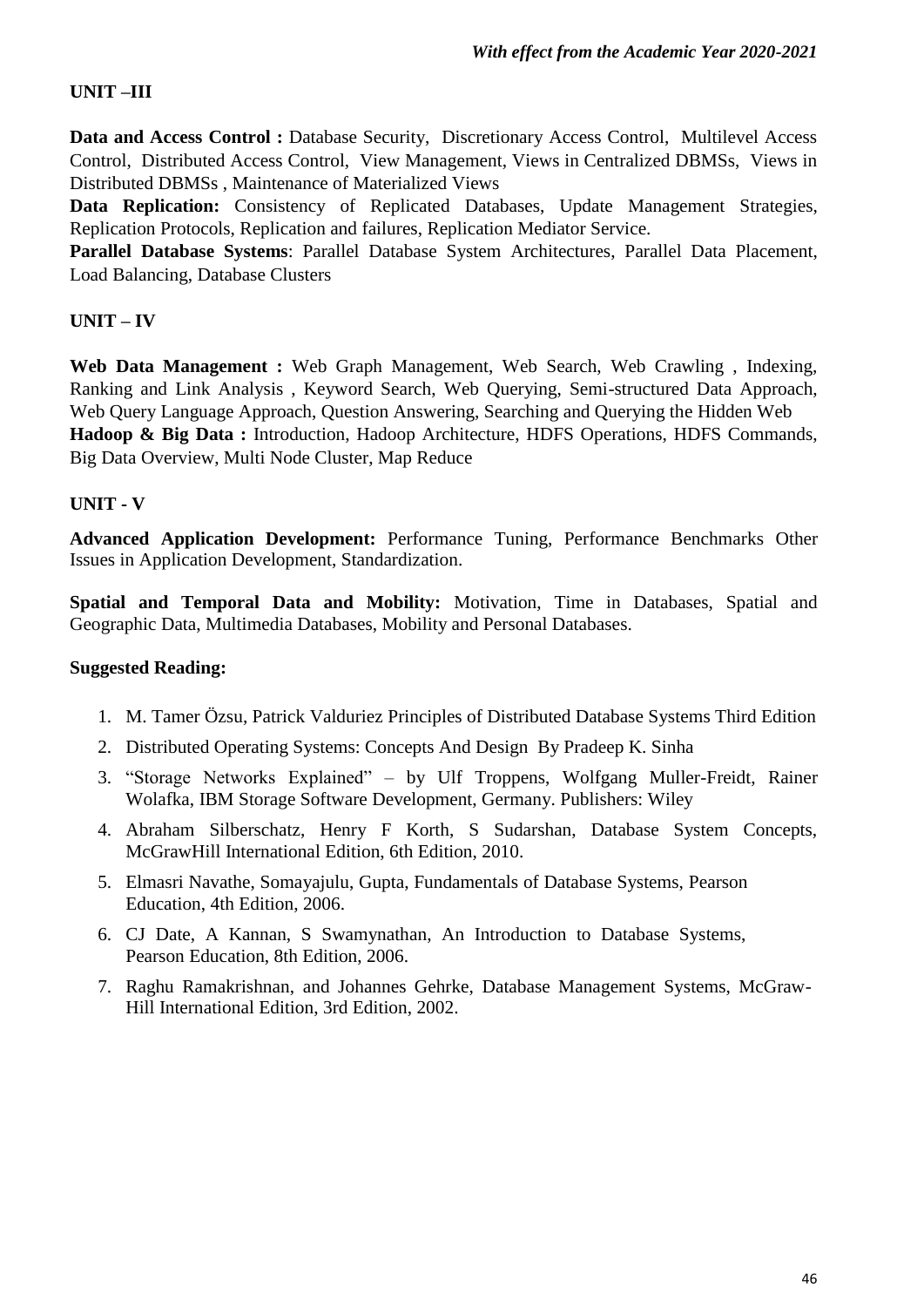#### **OE 601BM**

#### **ENGINEERING APPLICATIONS IN MEDICINE (Open Elective-I)**

Instruction: 3 hrs per week Duration of SEE: 3 hours CIE: 30 Marks SEE: 70 Marks Credits: 3

#### **COURSE OBJECTIVES:**

- To make the students gain basic knowledge of Human Physiology.
- To make the students learn the applications of various branches of engineering in Medicine.

**COURSE OUTCOMES:** Upon the completion of the course, the students will be able to:

- 1. Describe the major organ systems of the human body
- 2. Understand the concepts of bioelectricity and medical instruments
- 3. Apply solid and fluid mechanics principles to joints and blood flow respectively
- 4. Learn the need and applications of BCI
- 5. Analyze and choose proper biomaterial for various applications

#### **UNIT-I**

Evolution of Modern healthcare, Major organ systems- Cardiovascular, Respiratory, Nervous, Skeletal, Muscular. Homeostasis. Physiological signals and their diagnostic importance.

#### **UNIT-II**

Bioelectricity-Excitable cells, Resting potential, Action potential, Accommodation, Strength-Duration Curve, Propagation of impulses in myelinated and unmyelinated nerves. Medical Instrumentation System-Functions, Characteristics, Design Challenges. Signal Processing-QRS detection.

#### **UNIT-III**

Solid mechanics-Analysis of muscle force and joint reaction force for the limb joints. Fluid mechanics-Factors governing and opposing blood flow, Wind-Kessel model, Application of Hagen-Poiseuille flow to blood flow.

# **UNIT-IV**

Brain-Computer Interface: Brain signals for BCIs, Generic setup for a BCI, Feature extraction and Feature translation involved in BCIs. Typical applications-Word forming, Device control.

#### **UNIT-V**

Materials and Tissue Replacements-Types of Biomaterials- Metals, Polymers, Ceramics and Composites and their applications in Soft and Hard tissue replacements. Implants- Manufacturing process, Design, fixation.

- 1. John Enderle, Susan M. Blanchard and Joseph Bronzino, *Introduction to Biomedical Engineering*, Second Edition, Elsevier, 2005.
- 2. Ozkaya, Nordin. M, *Fundamentals of Biomechanics*, Springer International Publishing. 4<sup>th</sup> Edition, 2017.
- 3. Khandpur R.S., *Handbook of Biomedical Instrumentation*, Tata McGraw Hill, 2016.
- 4. John G.Webster, *Medical Instrumentation: Application and Design*, John Wiley and Sons Inc.,  $3^{\text{rd}}$  Ed., 2003.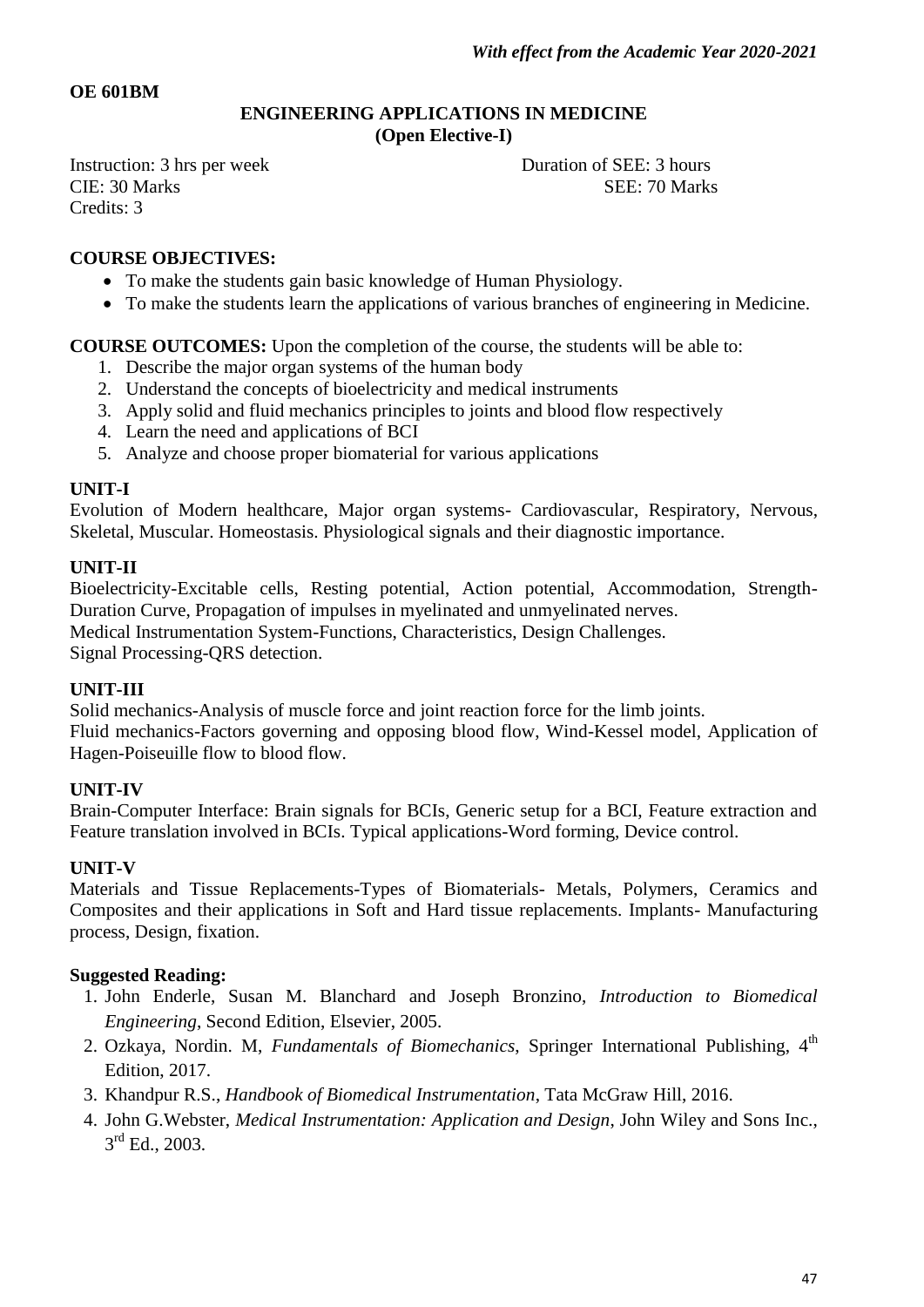# **OE 602CE**

#### **DISASTER MANAGEMENT (Open Elective-I)**

*Instruction: 2+1 periods per week Duration of SEE : 3 hours CIE: 30 marks SEE: 70 marks Credits: 3*

# **Course Objectives:**

- To introduce basic conceptual understanding of natural & man-made hazards and different contextual aspects.
- To develop the knowledge and understanding of the International and national strategy for disaster reduction (UN-ISDR)
- To ensure skills and abilities to analyze potential effects of disasters and of the strategies and methods to deliver public health response to avert these effects.
- To promote the use of science and technology for implementing the disaster risk reduction (DRR) plans and policies.

# **Course Outcomes:**

- 1. Aptitude to link hazards, risk, vulnerability, differential impacts and capacity building to the life and property loss during disasters and its impacts on the society and sustainability.
- 2. Ability to understand various aspects of natural and man-made hazards and emerging trends
- 3. Acquaintance with different steps involved in disaster risk reduction (DRR) and international initiatives for prevention, mitigation and preparedness.
- 4. Knack to appreciate the national policy and role of individuals, communities, and government organizations in disaster management.
- 5. Capacity to identifying current technological constraints and hazard specific solutions, particularly construction codes etc.

# **UNIT I: INTRODUCTION TO DISASTER**

- Understanding the Concepts, Definitions and Terminologies used in the field of Disaster Management (i.e. Hazard, Risk, Vulnerability, Resilience, and Capacity Building).
- Differential impacts of Disasters in terms of Gender, Age, Social Status, Location, Prosperity, Disabilities.
- Disaster- Development Nexus.

# **UNIT II: TYPES of HAZARDS AND EMRGING TRENDS**

- Classification, Causes, Consequences and Controls of
	- I) Geophysical hazards-Earthquakes, Landslides, Tsunami
	- II) Weather related hazards- Meteorological (Cyclones, Storm-surge and Lighting) Hydrological (Floods, Droughts, Avalanches) Climatological (Wildfire, Cold & Heat Waves)
	- III) Biological hazards-Epidemic & Pandemics,
	- IV) Technological hazards-Chemical, Industrial, Nuclear
	- V) Man-made hazards-Structural Failure, Fire, Transportation accidents, Terrorism and Wars
- Emerging Disasters- Urban Areas, Climate Change.
- Regional and Global Trends-loss of life & Property in various hazards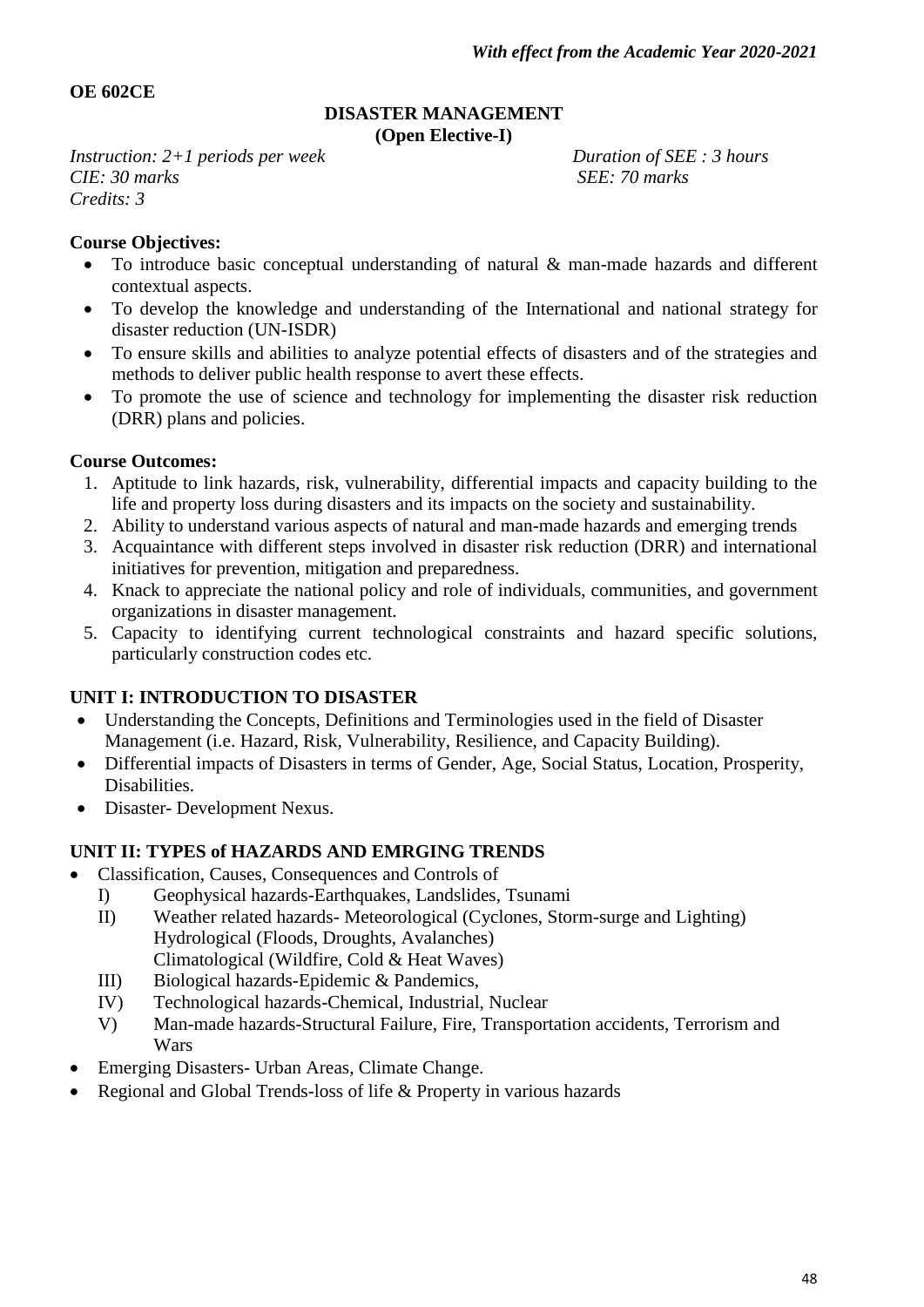# **UNIT III: DISASTER MANAGEMENT CYCLE AND INTERNATIONAL FRAMEWORK**

- Disaster Management Cycle **Pre-Disaster** – Risk Assessment and Analysis, Risk Mapping, zonation and Microzonation, Prevention and Mitigation of Disasters, Early Warning System; Preparedness, Capacity Development; Awareness **During Disaster** – Evacuation – Disaster Communication – Search and Rescue– Emergency Operation Centre – Incident Command System – Relief and Rehabilitation – **Post-disaster** – Damage and Needs Assessment, Restoration of Critical Infrastructure – Early Recovery – Reconstruction and Redevelopment
- Paradigm Shift in Disaster Management: International Decade for Natural Disaster Reduction; Yokohama Strategy; Hyogo Framework of Action

# **UNIT IV: DISASTER RISK MANAGEMENT IN INDIA**

- Disaster Profile of India Mega Disasters of India and Lessons Learnt
- Disaster Management Act 2005 Institutional and Financial Mechanism
- National Policy on Disaster Management,
- National Guidelines and Plans on Disaster Management;
- Role of Government (local, state and national), Non-Government and Inter-governmental Agencies

# **UNIT V: TECHNOLOGICAL APPROACHES TO DISASTER RISK REDUCTION**

- Geo-informatics in Disaster Management (RS, GIS, GPS and RS)
- Disaster Communication System (Early Warning and Its Dissemination)
- Land Use Planning and Development Regulations
- Disaster Safe Designs and Constructions
- Structural and Non Structural Mitigation of Disasters
- Science &Technology Institutions for Disaster Management in India

# **Suggested Books/ Material/ References**

- 1. Coppola D P, 2007. Introduction to International Disaster Management, Elsevier Science (B/H), London.
- 2. Manual on natural disaster management in India, M C Gupta, NIDM, New Delhi
- 3. An overview on natural & man-made disasters and their reduction, R K Bhandani, CSIR, New Delhi
- 4. World Disasters Report, 2009. International Federation of Red Cross and Red Crescent, Switzerland
- 5. Disasters in India Studies of grim reality, Anu Kapur & others, 2005, 283 pages, Rawat Publishers, Jaipur
- 6. 10 Disaster Management Act 2005, Publisher by Govt. of India
- 7. Publications of National Disaster Management Authority (NDMA) on Various Templates and Guidelines for Disaster Management
- 8. National Disaster Management Policy, 2009, GoI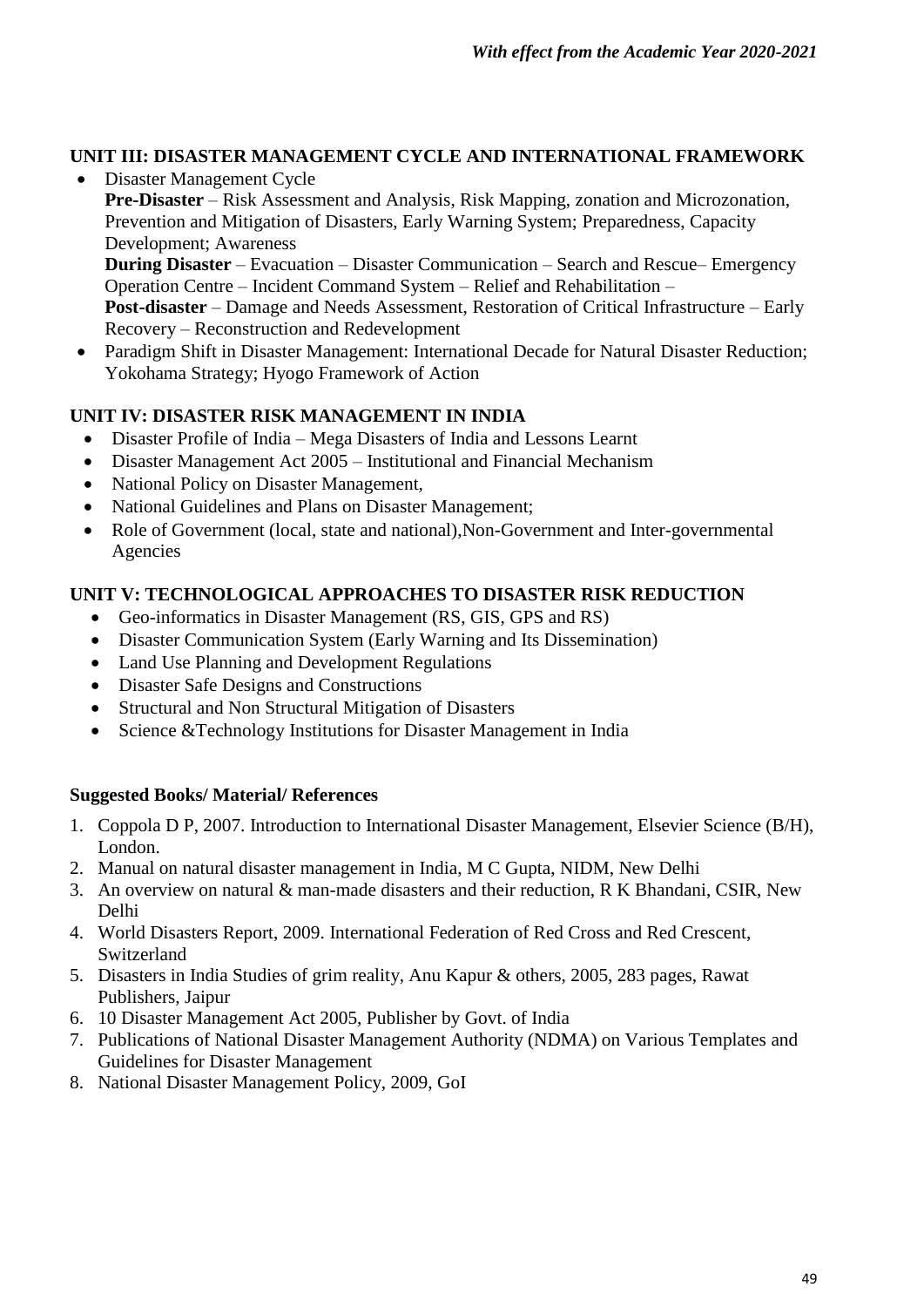#### **OE 603EC**

# **ELECTRONIC INSTRUMENTATION**

**(Open Elective-I)**

*Instruction: 3 periods per week Duration of SEE: 3 hours CIE: 30 marks SEE: 70 marks Credits: 3*

#### **Course Objectives:**

- To familiarize with various measurement parameters and Standards of measurement.
- To learn the working principles of various types of Microphones and Hygrometers.
- To understand the operation and applications of CRO.
- To understand about the operation of various transducers.
- To understand the importance of biomedical instrumentation and Virtual instrumentation.

#### **Course Outcomes:**

- 1. Analyze the various characteristics of measurement parameters and Standards of measurement.
- 2. Evaluate the operation and application of microphones
- 3. Use the CROs for various applications and explore its features.
- 4. Explore various types of Transducers and their characteristics.
- 5. Analyze the operation of various biomedical instruments and the features of Virtual Instrumentation.

#### **UNIT – I**

**Measurement parameters:**History of instrumentation. Error in Measurement, Types ofErrors, Statistical analysis of errors, Limiting errors, Standards of measurement, IEEE and ISO standards.

#### **UNIT – II**

**Microphones and Hygrometers:** Microphones: Microphones and their types, Humidity measurement, resistive, capacitive, aluminium-oxide and crystal Hygrometer types – Operation and applications.

#### **UNIT – III**

**CRO:** Basic Principle of CRT, its features, Block diagram and operation of CRO, Oscilloscope Controls, Waveform display, Measurement of frequency and Phase using Lissajous method, Applications and Advantages of CRO.

#### **UNIT –IV**

**Transducers:** Introduction, Electrical Transducer, Factors for Selecting a Transducer, Active and Passive Transducers, Operation and applications of Resistive transducers, Strain gauges and Thermistors.

#### **UNIT –V**

**Biomedical and Virtual Instrumentation:** Biomedical instrumentation, Bio-potential electrodes, Principles of operation and applications of ECG, EEG, EMG, X-ray machines, CT scanners and Introduction to virtual instrumentation.

- 1. Albert D.Helfrick and William D.Cooper, *"Modern Electronic Instrumentation and Measurement Techniques",* Prentice-Hall of India Private Limited, New Delhi, 1996.
- 2. H S Klasi, *"Electronic Instrumentation", Tata* McGraw-Hill Company Limited, New Delhi, 2004.
- 3. David A.Bell, *"Electronic Instrumentation and Measurements",* 2nd Edition, Prentice-Hall of India Private Limited, New Delhi, 1994.
- 4. R.S.Khandpur, *"Handbook of biomedical Instrumentation",* Tata McGraw- Hill publishing company Limited, New Delhi, 2000.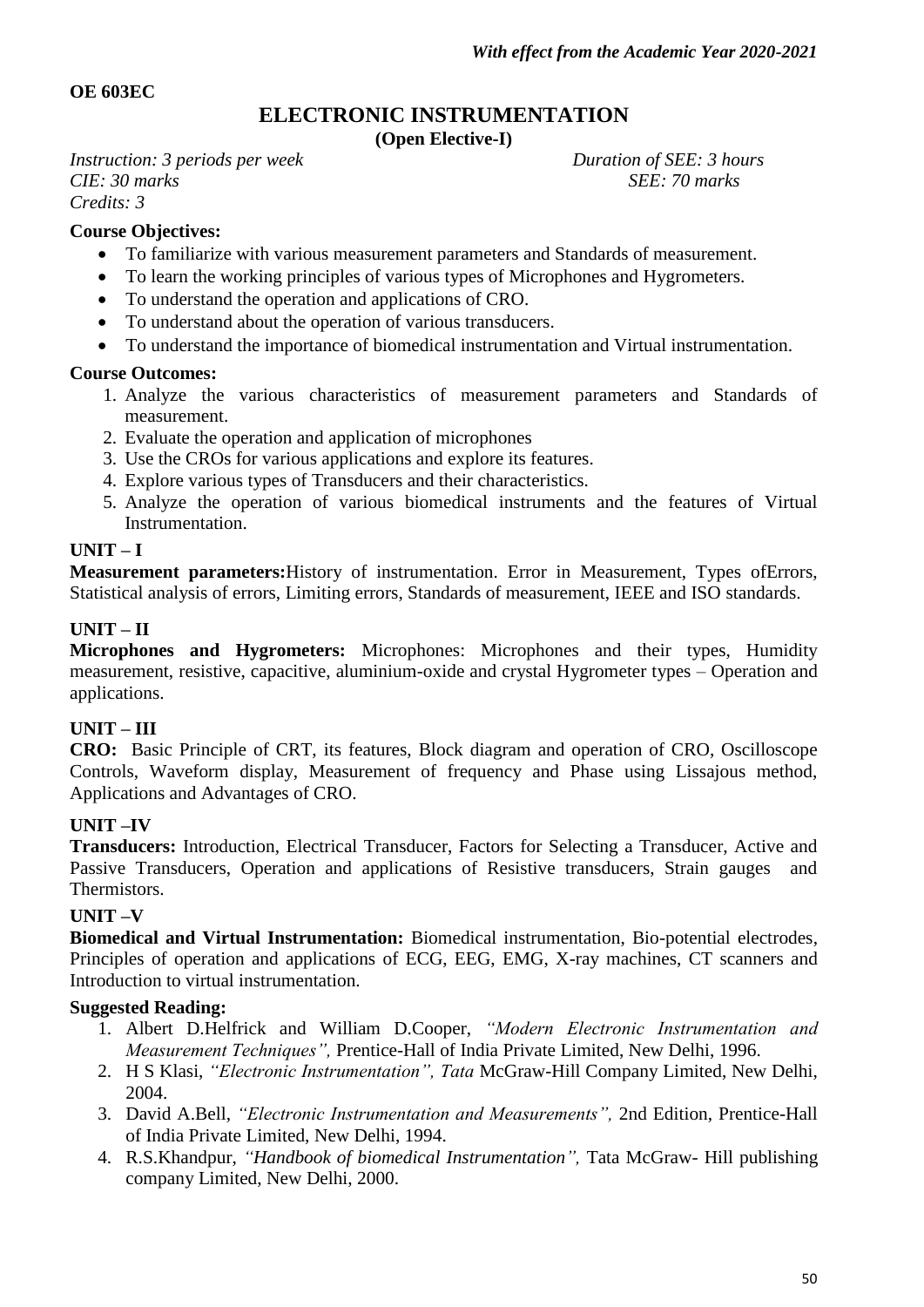#### **OE 604EC**

**PRINCIPLES OF ELECTRONIC COMMUNICATION SYSTEMS** 

**(Open Elective-I)**

*Instruction: 3 periods per week* Duration of SEE: 3 hours *CIE:* 30 *Marks* SEE: 70 *Marks* SEE: 70 *Marks Credits: 3*

#### **Course Objectives:**

- Provide an introduction to fundamental concepts in the understanding of communications systems.
- Provide an introduction to network model and some of the network layers including physical layer, data link layer, network layer and transport layer.
- Provide an introduction to the evolution of wireless systems and current wireless technologies.

**Course Outcomes:** Student will be able to

- 1. Understand the working of analog and digital communication systems
- 2. Understand the OSI network model and the working of data transmission
- 3. Understand the concepts of modulation and demodulations
- 4. Understand the evolution of communication technologies from traditional telephony systems to modern wireless communication systems.
- 5. Understand the principles of optical communications systems

# **UNIT- I**

**Introduction to communication systems:** Electromagnetic Frequency Spectrum, Signal and its representation, Elements of Electronic Communications System, Types of Communication Channels, Signal Transmission Concepts-Baseband transmission and Broadband transmission, Communication parameters-Transmitted power, Channel bandwidth and Noise, Need for modulation Signal Radiation and Propagation-Principle of electromagnetic radiation, Types of Antennas, Antenna Parameters and Mechanisms of Propagation.

# **UNIT- II**

**Analog and Digital Communications:** Amplitude modulation and demodulation, FM modulation and demodulation, Digital converters, Digital modulation schemes – ASK, FSK, PSK, QPSK, Digital demodulation.

#### **UNIT- III**

Data Communication and Networking: Network Models, OSI Model, Data Link Layer – Media Access control, Ethernet, Network Layer – Internet Protocol (IPv4/IPv6), Transport Layer – TCP, UDP.

# **UNIT- IV**

**Telecommunication Systems:** Telephones, Telephone system, Paging systems, Internet Telephony. Optical Communications: Optical Principles, Optical Communication Systems, Fiber –Optic Cables, Optical Transmitters & Receivers, Wavelength Division Multiplexing.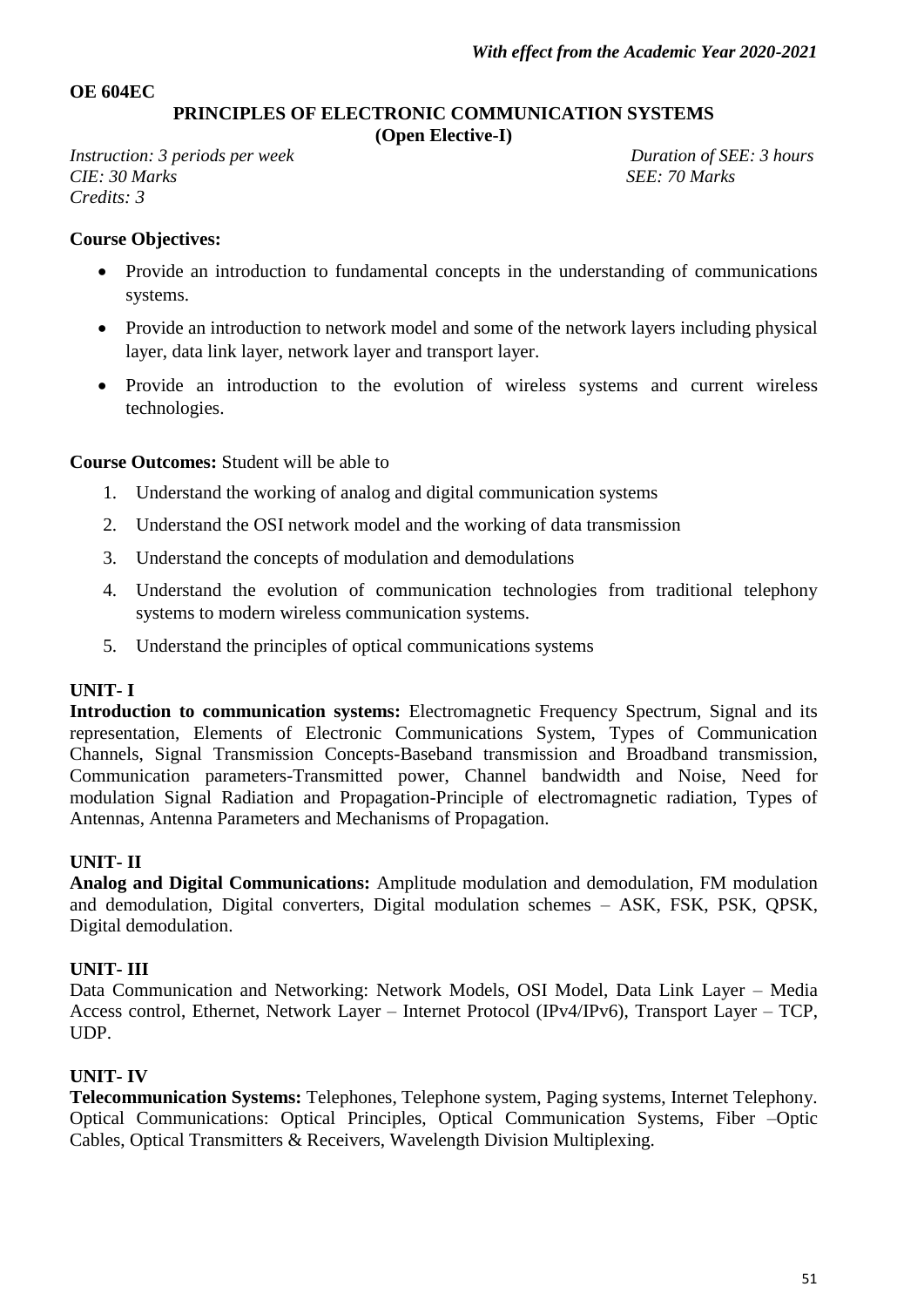# **UNIT- V**

**Wireless Communications**: Evolution of Wireless Systems: AMPS, GSM, CDMA, WCDMA, And OFDM. Current Wireless Technologies: Wireless LAN, Bluetooth, PAN and ZigBee, Infrared wireless, RFID communication, UWB, Wireless mesh networks, Vehicular adhoc networks.

- 1. Louis E. Frenzel, "*Principles of Electronic Communication Systems*", 3e, McGraw Hill publications, 2008.
- 2. Behrouz A. Forouzan,*"Data Communications and Networking",* 5e TMH, 2012.
- 3. Kennady, Davis, "*Electronic Communications systems*", 4e, TMH, 1999.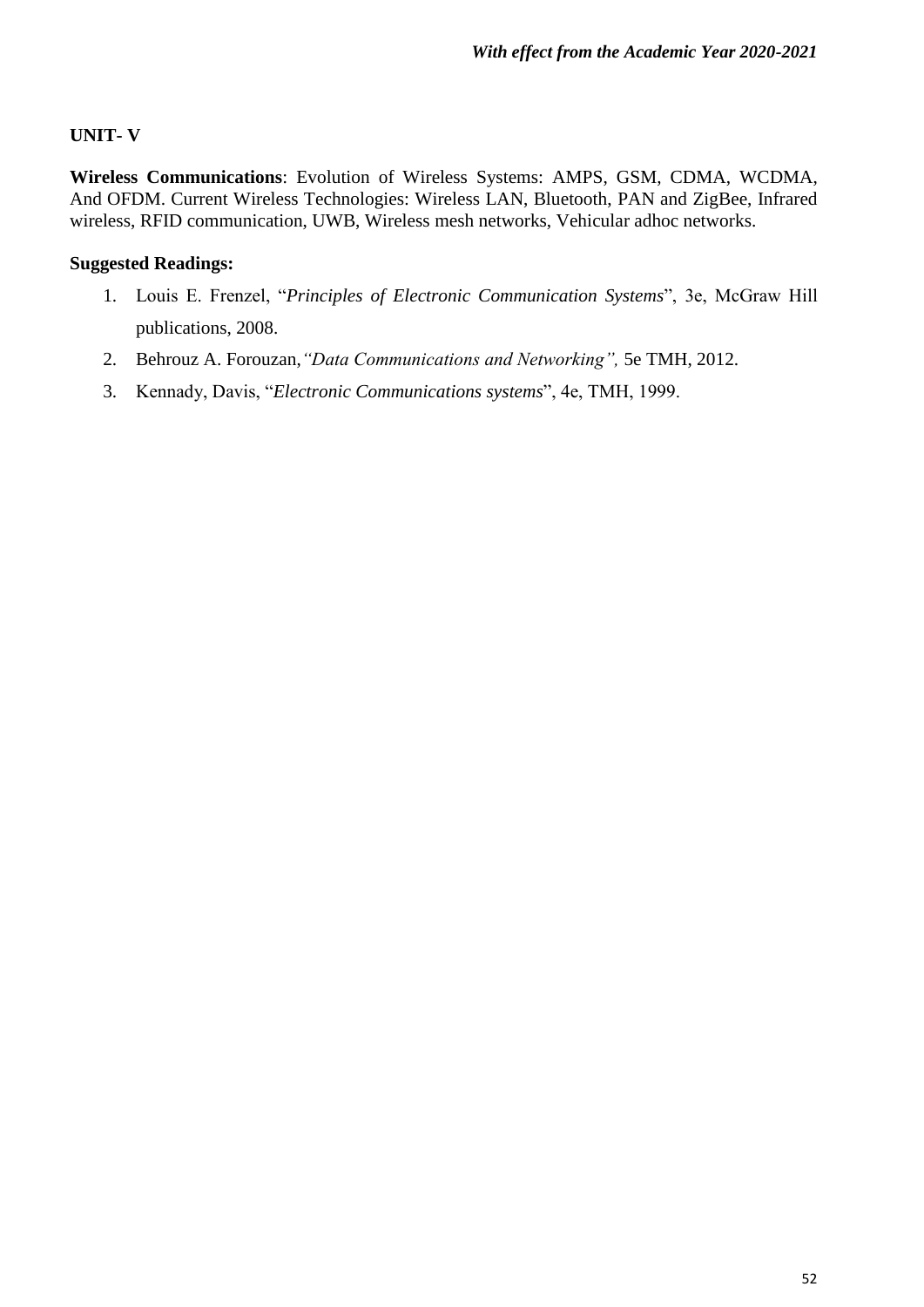# **OE 605ME**

#### **3D PRINTING TECHNOLOGY (Open Elective-I)**

*Instructions: (3L) hrs per week Duration of SEE: 3hours CIE: 30 Marks SEE: 70 Marks Credits: 3*

# **Course Objectives:**

- To understand the fundamental concepts of 3D Printing, its advantages and limitations.
- To know the working principle, advantages, disadvantages and applications of liquid, solid and Powder based 3D Printing Technologies.
- To know the various types of STL file errors and other data formats used in 3D Printing Technology.
- To know the features of various 3D Printing software's.
- To know diversified applications of 3D Printing Technologies.

**Course Outcomes:** At the end of the course the student will be able to:

- 1 Interpret the features of 3D Printing and compare it with conventional methods.
- 2 Illustrate the working principle of liquid, solid and powder based 3D Printing Technologies.
- 3 Identify various types of errors in STL file and other data formats used in 3D Printing Technology.
- 4 Select suitable software used in 3D Printing Technology.
- 5 Apply the knowledge of various 3D Printing technologies for developing innovative applications.

#### **UNIT-I**

**Introduction:** Prototyping fundamentals: Need for time compression in product development, Historical development, Fundamentals of 3D Printing, 3D Printing Process Chain, Advantages and Limitations of 3D Printing, 3D Printing wheel, Commonly used Terms, Classification of 3D printing processes, Fundamental Automated Processes: Distinction between 3D Printing and Conventional Machining Processes.

#### **UNIT-II**

**Liquid-based 3D Printing Systems:** Stereo Lithography Apparatus (SLA): Models and specifications, Process, working principle, photopolymers, photo polymerization, Layering technology, laser and laser scanning, Applications, Advantages and Disadvantages, Case studies. Polyjet: Models and specifications, Process, working principle, Applications, Advantages and Disadvantages, Case studies

**Solid-based 3D Printing System:** Laminated Object Manufacturing (LOM): Models and specifications, Process, working principle, Applications, Advantages and Disadvantages, Case studies. Fused Deposition Modeling (FDM): Models and specifications, Process, working principle, Applications, Advantages and Disadvantages, Case studies.

#### **UNIT-III**

**Powder Based 3D Printing Systems**: Working principle, Specifications, Materials used, Process, Applications, Advantages and Disadvantages, Case studies of the following 3D Printing Technologies like Selective laser sintering (SLS), Selective Laser Melting (SLM) and Direct Metal Laser Sintering (DMLS), Laser Engineered Net Shaping (LENS), Electron Beam Melting (EBM),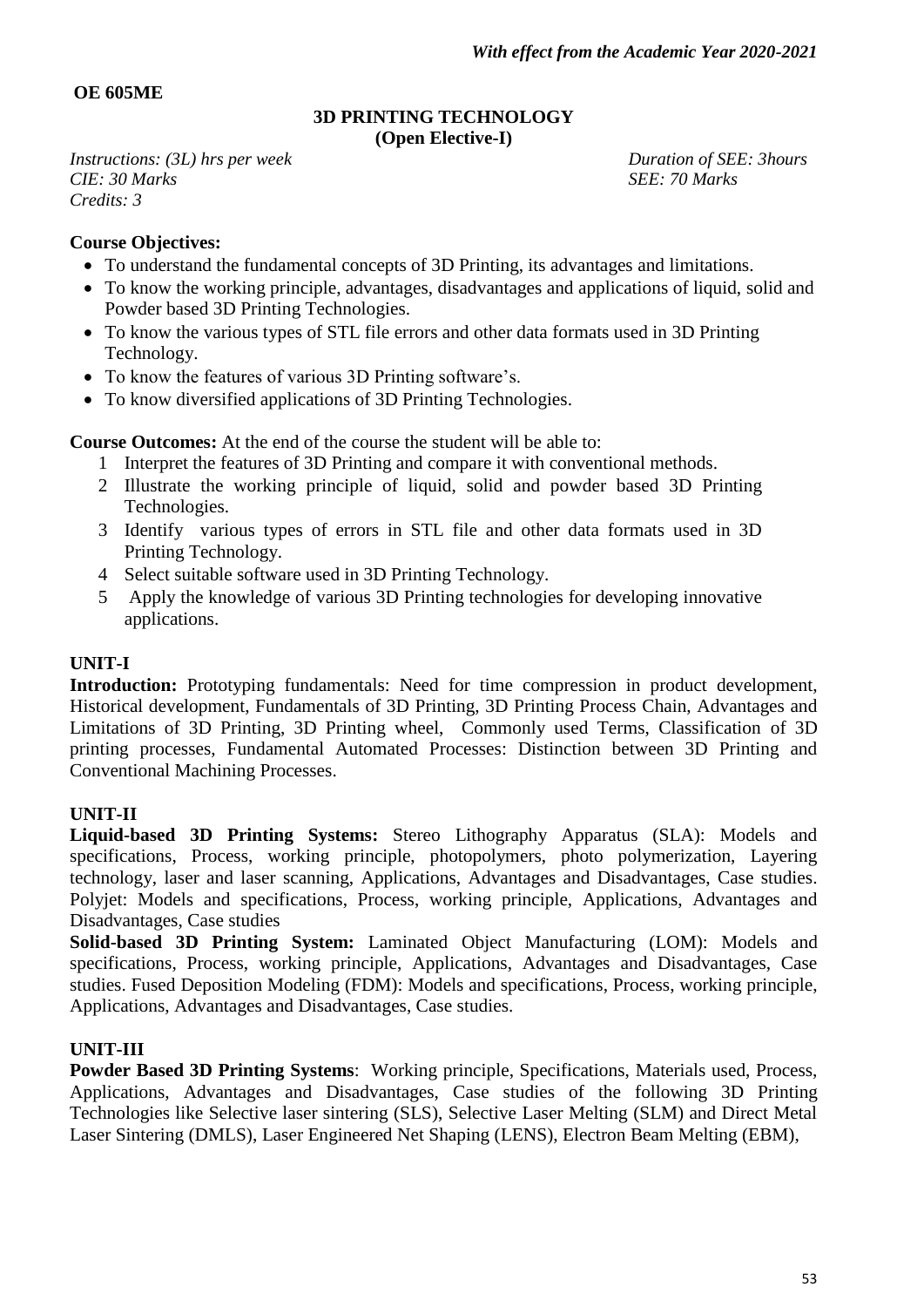# **UNIT-IV**

**3D Printing Data Formats & Software**: STL Format, STL File Problems, Consequence of Building Valid and Invalid Tessellated Models, STL file Repairs: Generic Solution, Other Translators, Newly Proposed Formats. 3D Printing Software"s Features: Magics, Mimics, Solid View, View Expert, 3 D Rhino, 3 D doctor, Flash Print, Object Studio, Cura, ITK Snap, 3-matic, Simplant, 3-matic, Simplant, MeshLab, Ansys for Additive Manufacturing.

# **UNIT-V**

**Applications of 3D Printing** : Application in Design, Application in Engineering, Analysis and Planning, Aerospace Industry, Automotive Industry, Electronic Industry, Jewellery Industry, Coin Industry, GIS application, Arts and Architecture. RP Medical and Bioengineering Applications: Planning and simulation of complex surgery, Customized Implants & Prosthesis, Design and Production of Medical Devices, Forensic Science and Anthropology, Visualization of Biomolecules. Biopolymers, Packaging, Disaster Management, Entertainment and Sports industry.

- 1. Chee Kai Chua and Kah Fai Leong, "3D Printing and Additive Manufacturing Principles and Applications" Fifth Edition, World scientific
- 2. Additive Manufacturing Technologies: 3D Printing, Rapid Prototyping, and Direct Digital Manufacturing- Ian Gibson, David W Rosen, Brent Stucker, Springer, Second Edition, 2010.
- 3. Rapid Prototyping & Engineering Applications Frank W.Liou, CRC Press, Taylor & Francis Group, 2011.
- 4. Rafiq Noorani, Rapid Prototyping: Principles and Applications in Manufacturing, John Wiley & Sons, 2006.
- 5. NPTEL Course on Rapid Manufacturing.<https://nptel.ac.in/courses/112/104/112104265/>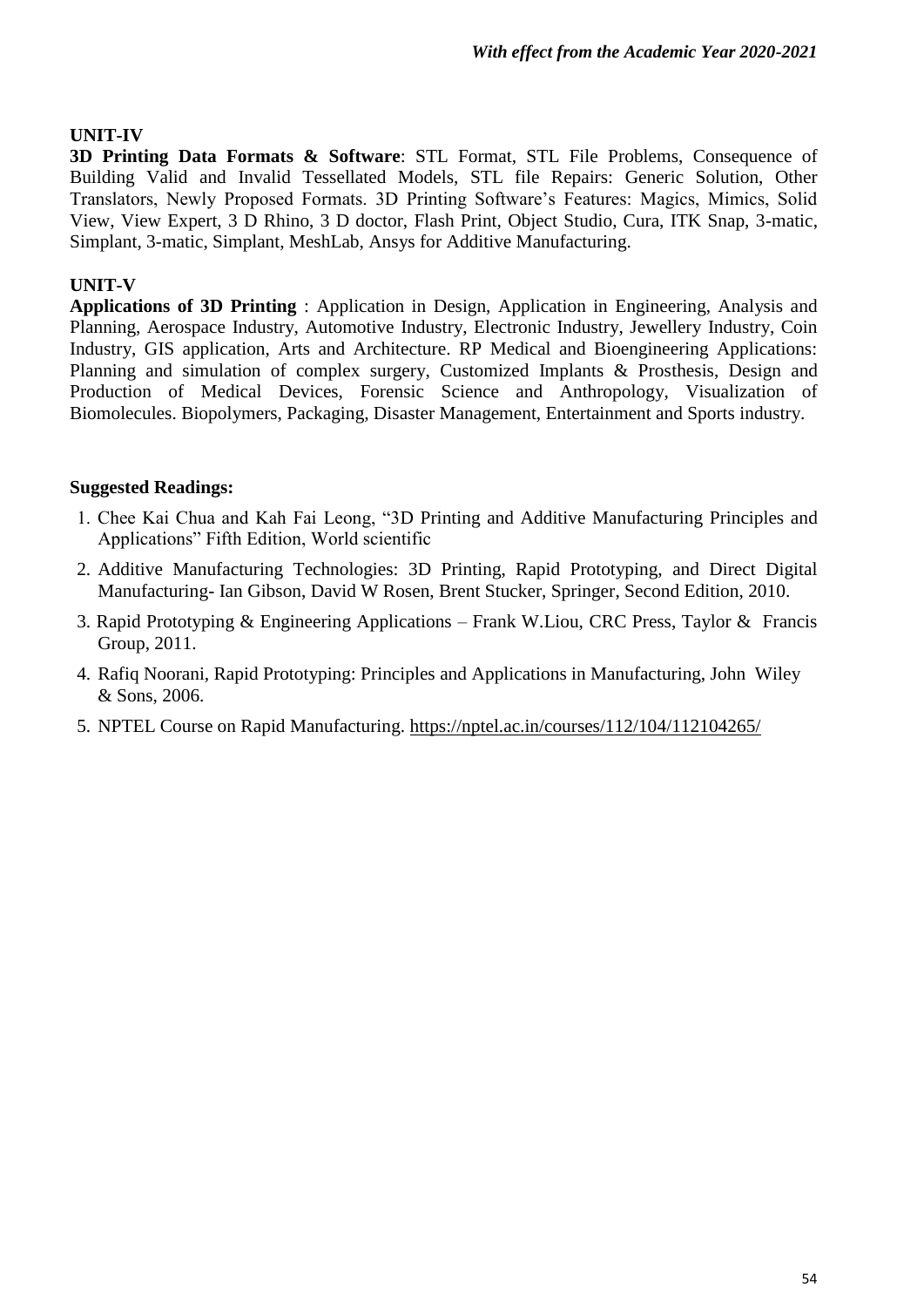#### **OE 606ME**

#### **FINITE ELEMENT METHOD (Open Elective-I)**

*Instructions: (3L) hrs per week Duration of SEE: 3hours CIE:* 30 *Marks* SEE: 70 *Marks Credits: 3*

#### **Course Objectives:**

- To understand the theory and application of the finite element method for analyzing structural systems.
- To learn Approximation theory for structural problems as the basis for finite element methods.
- To learn formulations for a variety of elements in one, two, and three dimensions. Implementations of element formulations will be examined using Matlab.
- To understand modeling and analysis of structures using planar, solid, and plate elements

**Course Outcomes:** Upon successful completion of this course, the student will be able to:

- 1 Demonstrate a basic understanding of the concepts, mathematical formulation and numerical implementation.
- 2 Demonstrate the ability to invoke appropriate assumptions, select proper elements and develop FEA models that adequately and efficiently represent physical systems.
- 3 Underlying the FEA as applied to solid mechanics.
- 4 Solve 2D vector variable problems and analyze higher order elements and its applications.
- 5 Create his/her own FEA computer programs using Matlab to solve simple engineering problems.

# **UNIT-I: INTRODUCTION**

Historical Background – Mathematical Modeling of field problems in Engineering – Governing Equations – Discrete and continuous models – Boundary, Initial and Eigen Value problems– Weighted Residual Methods – Variational Formulation of Boundary Value Problems – Ritz Technique – Basic concepts of the Finite Element Method.

#### **UNIT-II : ONE-DIMENSIONAL PROBLEMS**

One Dimensional Second Order Equations – Discretization – Element types- Linear and Higher order Elements – Derivation of Shape functions and Stiffness matrices and force vectors- Assembly of Matrices – Solution of problems from solid mechanics and heat transfer. Longitudinal vibration frequencies and mode shapes.

#### **UNIT-III TWO DIMENSIONAL SCALAR VARIABLE PROBLEMS**

Second Order 2D Equations involving Scalar Variable Functions – Variational formulation –Finite Element formulation – Triangular elements – Shape functions and element matrices and vectors. Application to Field Problems – Thermal problems – Torsion of Non circular shafts –Quadrilateral elements – Higher Order Elements.

# **UNIT-IV TWO DIMENSIONAL VECTOR VARIABLE PROBLEMS**

Equations of elasticity – Plane stress, plane strain and axisymmetric problems – Body forces and temperature effects – Stress calculations – Plate and shell elements.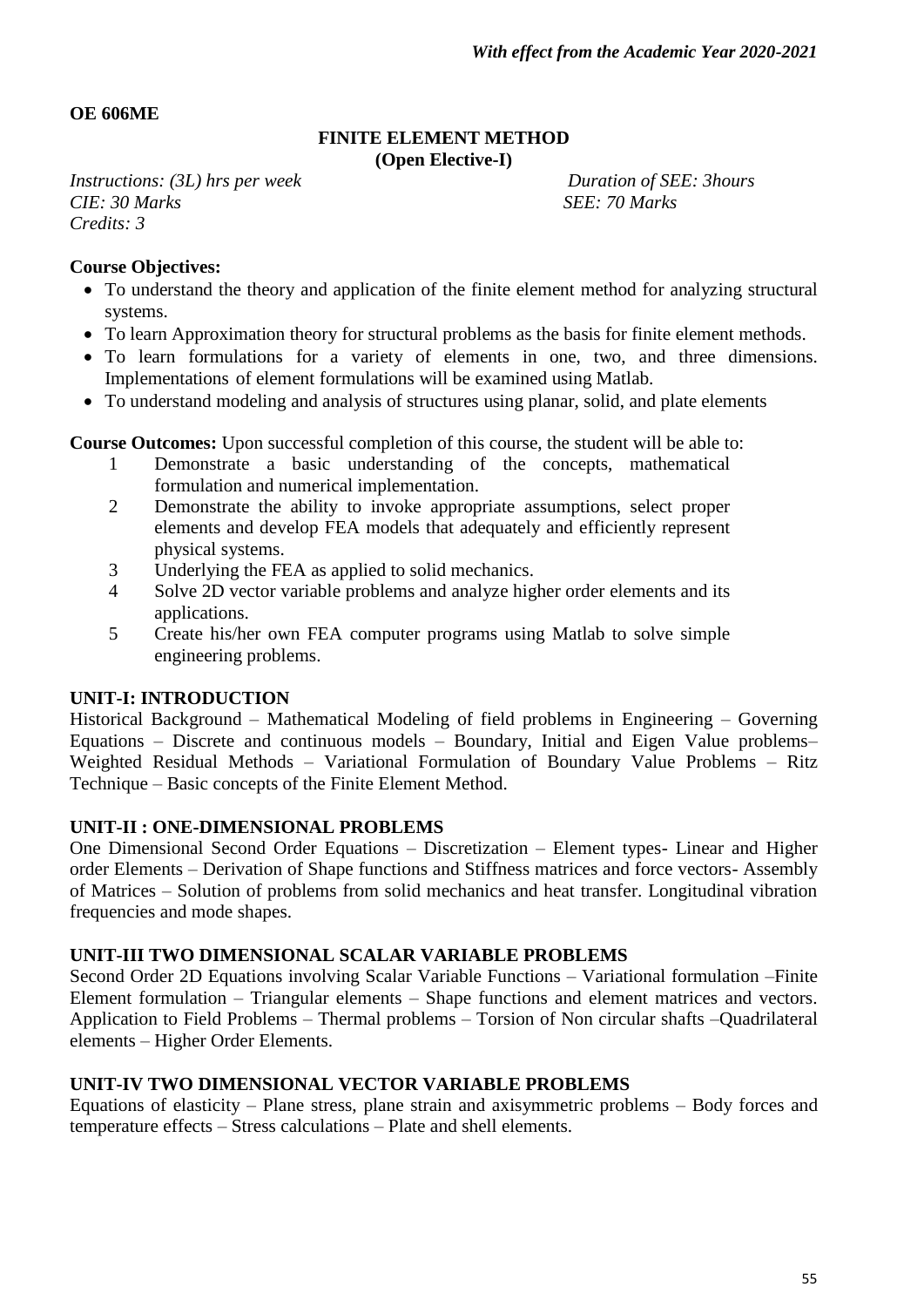# **UNIT-V ISOPARAMETRIC FORMULATION**

Natural co-ordinate systems – Isoparametric elements – Shape functions for iso parametric elements – One and two dimensions – Serendipity elements – Numerical integration and application to plane stress problems – Matrix solution techniques – Solutions Techniques to Dynamic problems – Introduction to Analysis Software.

- 1. Tirupathi R. Chandraputla and Ashok, D. Belgundu" Introduction to Finite Elements in Engineering", Pearson Education, 2002, 3 rd Edition.
- 2. Rao S.S., "The Finite Element Methods in Engineering", pergamon Press, 1989.
- 3. Segerlind, L.J. "Applied Finite Element Analysis", Wiley Publication, 1984.
- 4. Reddy J.N., "An Introduction to Finite Element Method", McGraw-Hill Company, 1984.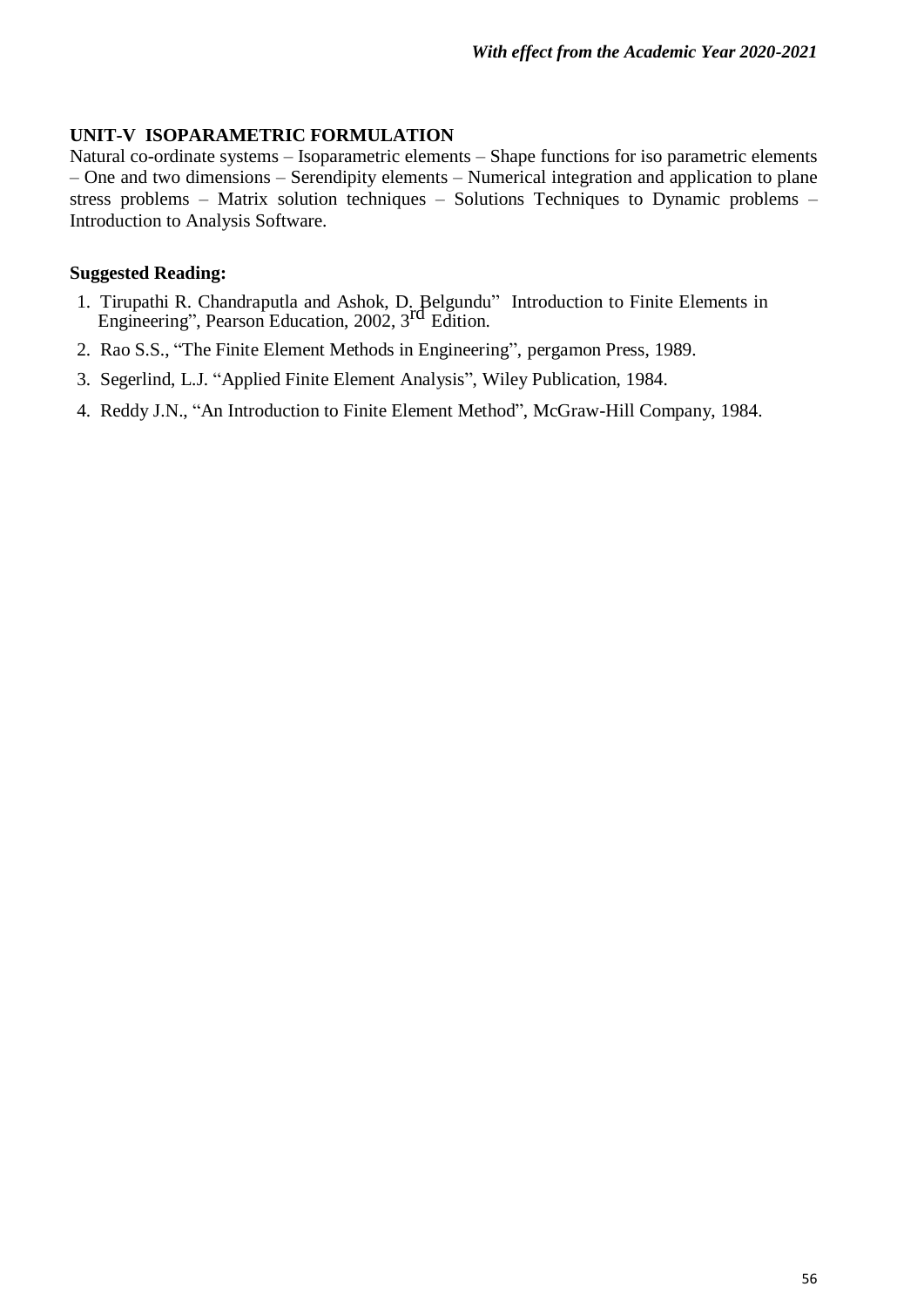# **PC 651 CS**

# **COMPLIER DESIGN LABORATORY**

*Instruction: 2 periods per week Duration of SEE: 3hours CIE: 25 marks SEE: 50 marks Credits: 1*

# **Course Objectives:**

- To learn usage of tools LEX, YAAC
- To develop a code generator
- To implement different code optimization schemes

#### **Course Outcomes:**

Student will be able to:

- 1. To Generate scanner and parser from formal specification
- 2. To design a compiler for a subset of any High level language

#### **List of programs suggested :**

- 1. Construction of DFA from NFA
- 2. Scanner program using LEX
- 3. Construction of a Predictive parsing Table
- 4. SLR Parser table generation
- 5. Implement unification Algorithm
- 6. LR Parser table generation
- 7. Parser Generation using YACC
- 8. Write a program on code generation
- 9. Write a program on code optimization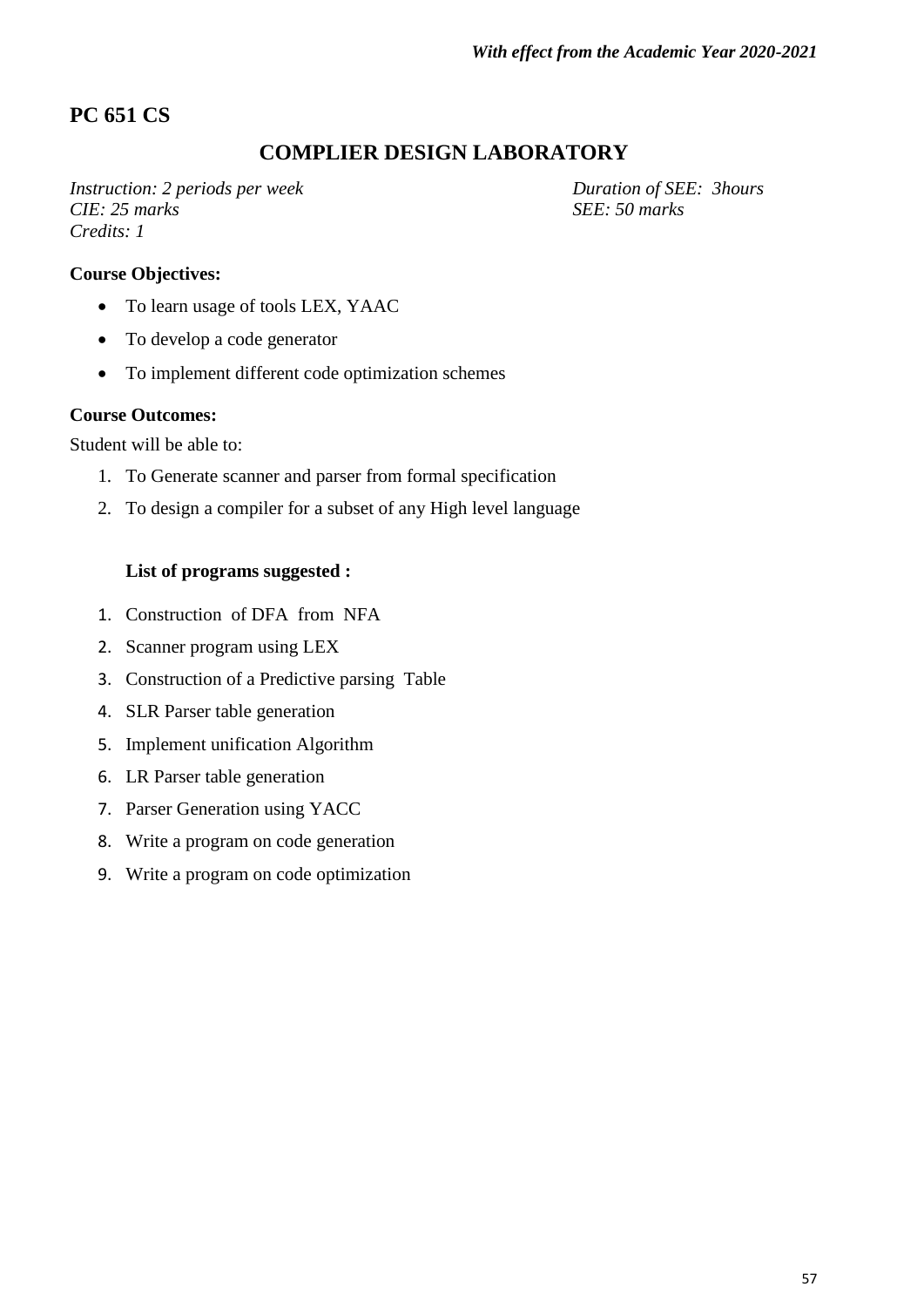# **PC 652 CS**

# **COMPUTER NETWORKS LABORATORY**

*Instruction: 2 periods per week Duration of SEE: 3hours CIE: 25 marks SEE: 50 marks Credits: 1*

#### **Course Objectives:**

- To familiarize POSIX: IPC
- To use socket interface to write client-server network applications
- To effectively use sockets to write simple network monitoring tools

#### **Course Outcomes:**

Student will be able to:

- 1. Write concurrent programs using message queues and semaphores
- 2. Use connection-oriented , connectionless and Asynchronous sockets
- 3. Implement networked applications in TCP/IP protocol Suite
- 1. Examples using IPC
- 2. Echo Server using TCP (Concurrent or Iterative) and UDP
- 3. Time of the day server
- 4. Talker and Listener
- 5. Ping routine
- 6. Trace route
- 7. Mini DNS
- **Note:** The above experiments [2-7] have to be carried out using socket programming interface. Multi- threading has to be employed wherever it is required.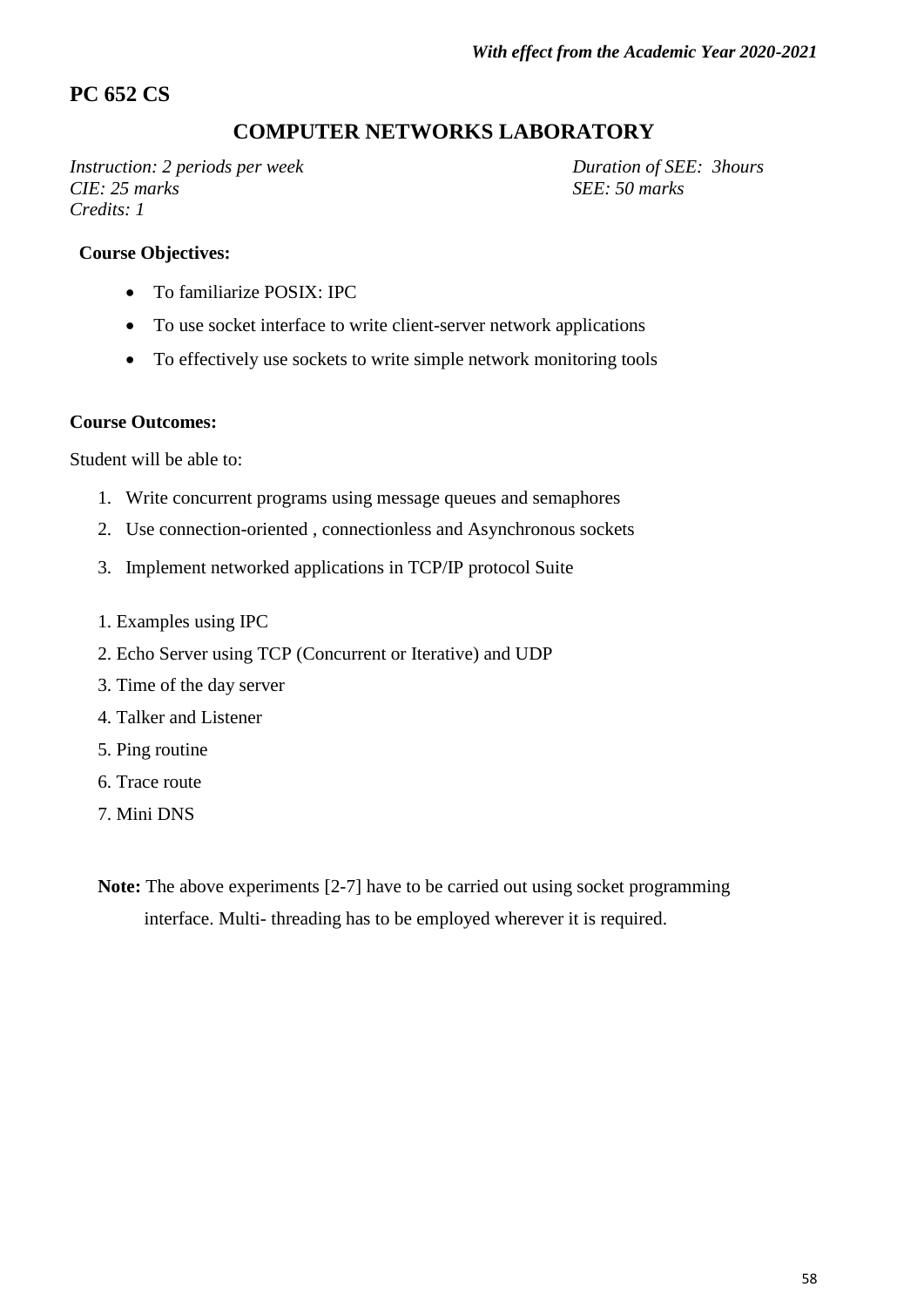**PC 653 CS**

# **MINI PROJECT**

*Instruction: 6 Periods per week CIE: 50 Marks Credits: 3*

# **Course Objectives:**

- To enhance practical and professional skills.
- To expose the students to industry practices and team work.
- To encourage students to work with innovative and entrepreneurial ideas

# **Course Outcomes:**

Student will be able to:

- 1. Demonstrate the ability to synthesize and apply the knowledge and skills acquired in the academic program to real-world problems
- 2. Evaluate different solutions based on economic and technical feasibility
- 3. Effectively plan a project and confidently perform all aspects of project management
- 4. Demonstrate effective written and oral communication skills

The department can initiate the project allotment procedure at the end of V semester and finalize it in the first two weeks of VI semester.

The department will appoint a project coordinator who will coordinate the following:

Collection of project topics/ descriptions from faculty members (Problems can also be invited from the industries)

Grouping of students (max 3 in a group)

Allotment of project guides

The aim of mini project to develop solutions to realistic problems applying the knowledge and skills obtained in different courses, new technologies and current industry practices. This requires students to understand current problems in their domain and methodologies to solve these problems. To get awareness on current problems and solution techniques, the first 2 weeks of VI semester will be spent on special lectures by faculty members, research scholars, post graduate students of the department and invited lectures by engineers from industries and R&D institutions. After completion of these seminars each group has to formalize the project proposal based on their own ideas or as suggested by the project guide.

Seminar schedule will be prepared by the coordinator for all the students from the 5th week to the last week of the semester which should be strictly adhered to.

# **Each group will be required to:**

- 1. Submit a one page synopsis before the seminar for display on notice board.
- 2. Give a 30 minutes presentation followed by 10 minutes discussion.
- 3. Submit a technical write-up on the talk.

At least two teachers will be associated with the Mini Project to evaluate students for the award of sessional marks which will be on the basis of performance in all the 3 items stated above.

The seminar presentation should include the following components of the project:

\*Problem definition and specification

\*Literature survey

\*Broad knowledge of available techniques to solve a particular problem.

\*Planning of the work, preparation of bar (activity) charts

\*Presentation- oral and written.